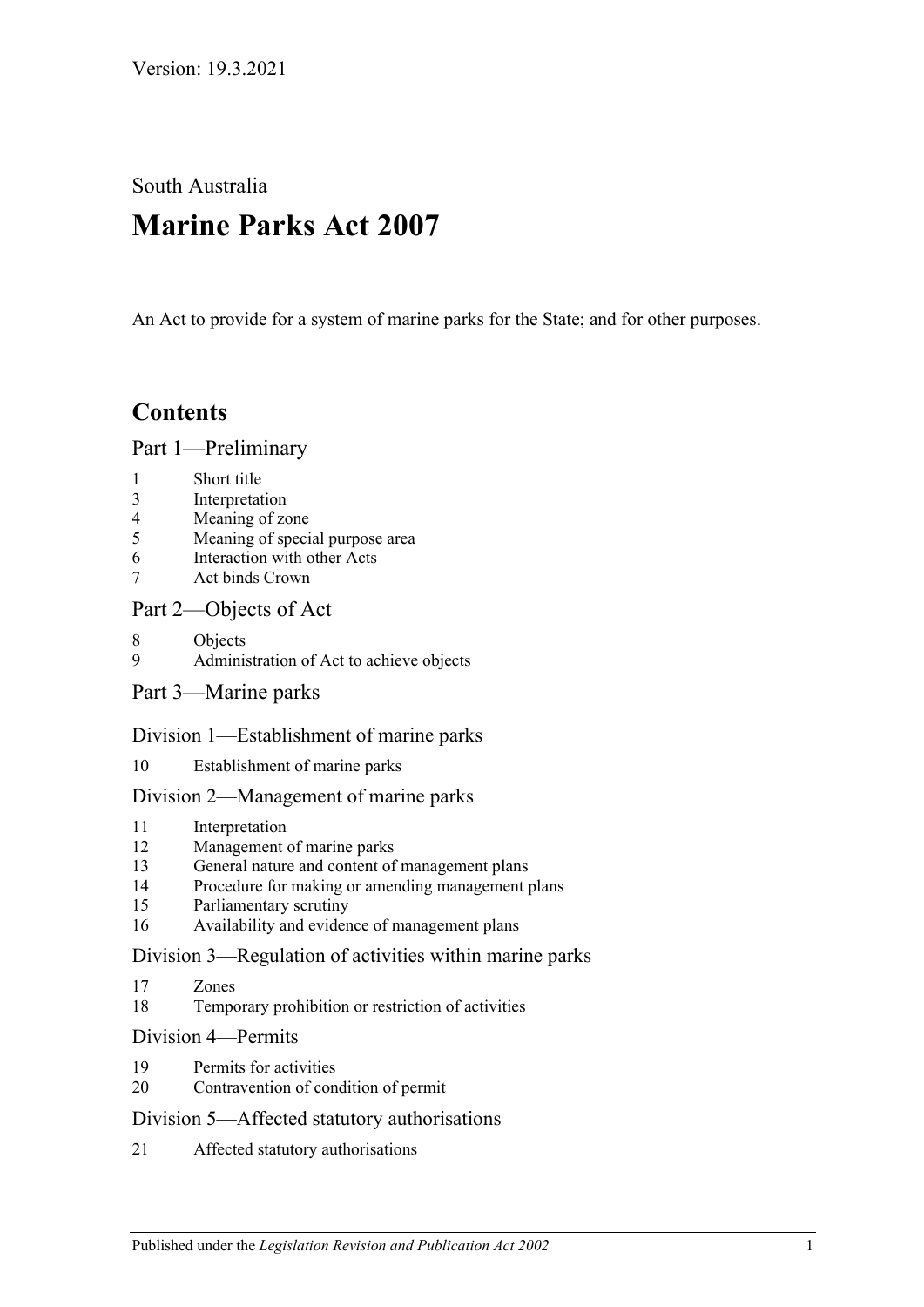# [Part 4—Administration](#page-15-0)

#### [Division 1—Minister](#page-15-1)

- [Functions and powers of Minister](#page-15-2)
- [Delegation](#page-16-0)

### [Division 2—Functions of Parks and Wilderness Council under this Act](#page-16-1)

[Functions of Council](#page-16-2)

### [Division 3—Authorised officers](#page-17-0)

- Appointment [of authorised officers](#page-17-1)
- [Identification of authorised officers](#page-17-2)
- [Powers of authorised officers](#page-18-0)
- [Hindering etc persons engaged in administration of Act](#page-19-0)
- [Protection from self-incrimination](#page-20-0)

# [Part 5—General duty of care](#page-20-1)

[General duty of care](#page-20-2)

# [Part 6—Protection and other orders](#page-21-0)

### [Division 1—Orders](#page-21-1)

- [Protection orders](#page-21-2)
- [Action on non-compliance with protection order](#page-22-0)
- [Reparation orders](#page-22-1)
- [Action on non-compliance with a reparation order](#page-23-0)
- [Reparation authorisations](#page-24-0)
- [Related matters](#page-25-0)

# [Division 2—Registration of orders and effect of charges](#page-25-1)

- [Registration](#page-25-2)<br>45 Effect of cha
- [Effect of charge](#page-26-0)

# [Part 7—Appeals to ERD Court](#page-26-1)

[Appeals to ERD Court](#page-26-2)

# [Part 8—Civil remedies](#page-28-0)

[Civil remedies](#page-28-1)

# [Part 9—Provisions relating to official insignia](#page-31-0)

- [Interpretation](#page-31-1)
- [Declaration of logo](#page-31-2)
- [Protection of official insignia](#page-31-3)
- [Seizure and forfeiture of goods](#page-32-0)

# [Part 10—Miscellaneous](#page-33-0)

- [Native title](#page-33-1)
- [False or misleading information](#page-33-2)
- [Continuing offence](#page-33-3)
- [Offences by bodies corporate](#page-33-4)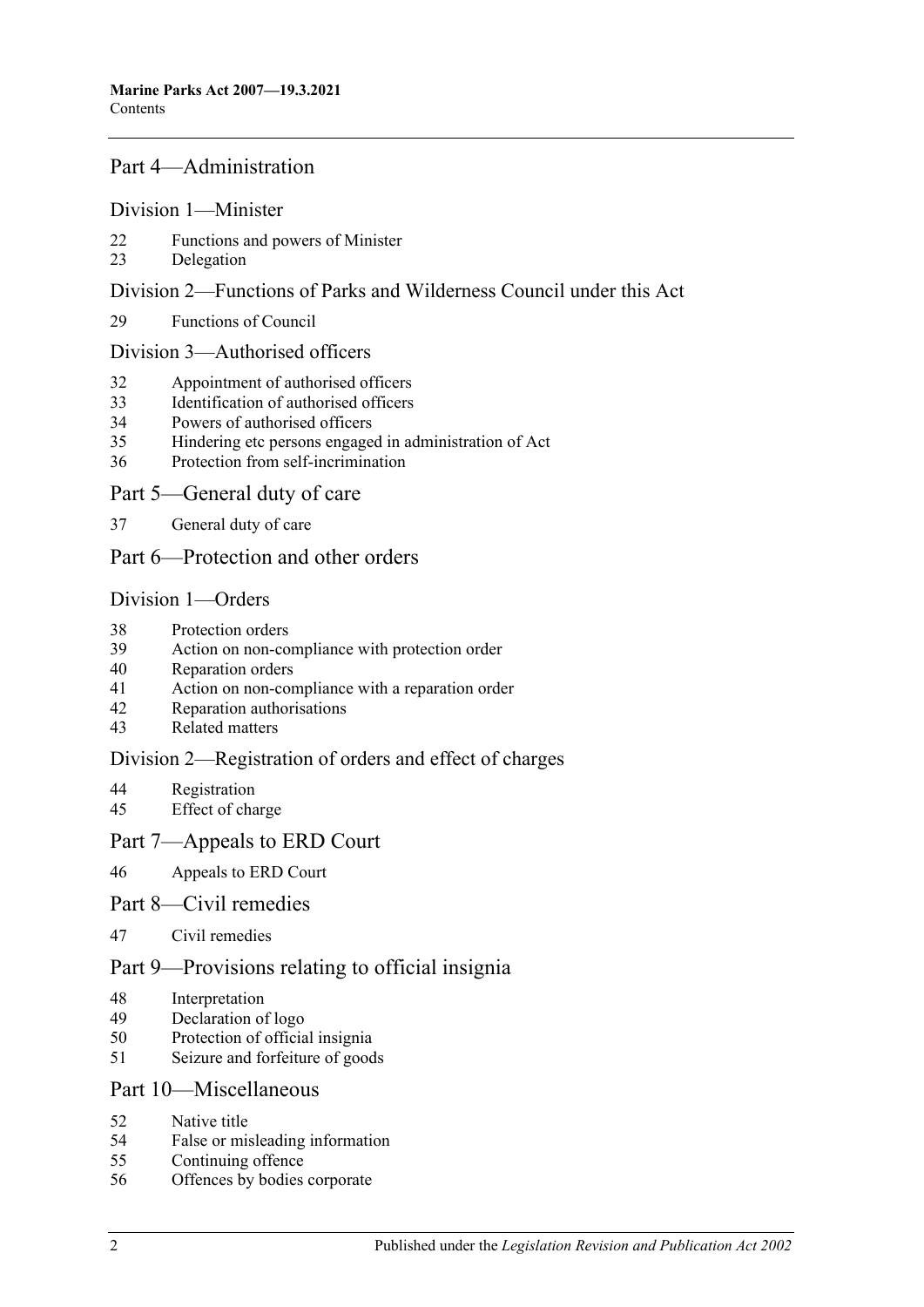- 57 [Additional orders on conviction](#page-34-0)
- 58 [General defence](#page-34-1)
- 59 [Criminal jurisdiction of ERD Court](#page-34-2)
- 60 [Confidentiality](#page-34-3)
- 61 [Service](#page-35-0)
- 62 [Evidentiary provisions](#page-35-1)
- 63 [Regulations](#page-36-0)

[Legislative history](#page-37-0)

#### <span id="page-2-0"></span>**The Parliament of South Australia enacts as follows:**

# **Part 1—Preliminary**

#### <span id="page-2-1"></span>**1—Short title**

This Act may be cited as the *Marine Parks Act 2007*.

### <span id="page-2-2"></span>**3—Interpretation**

(1) In this Act—

*activity* includes the storage or possession of anything (including something in liquid or gaseous form);

*associate*—see [subsection](#page-3-0) (2);

*authorised officer* means a person appointed under [Part 4 Division 3;](#page-17-0)

*business* includes a business not carried on for profit or gain;

*business day* means any day except a Saturday or a Sunday or other public holiday;

*Chief Executive* means the Chief Executive of the Department and includes a person for the time being acting in that position;

*coastal waters of the State* means any part of the sea that is from time to time included in the coastal waters of the State by virtue of the *Coastal Waters (State Powers) Act 1980* of the Commonwealth;

*condition* includes a limitation;

*contravene* includes fail to comply with;

*Council* means the Parks and Wilderness Council established under the *[National](http://www.legislation.sa.gov.au/index.aspx?action=legref&type=act&legtitle=National%20Parks%20and%20Wildlife%20Act%201972)  [Parks and Wildlife Act](http://www.legislation.sa.gov.au/index.aspx?action=legref&type=act&legtitle=National%20Parks%20and%20Wildlife%20Act%201972) 1972*;

*council* means a council within the meaning of the *[Local Government Act](http://www.legislation.sa.gov.au/index.aspx?action=legref&type=act&legtitle=Local%20Government%20Act%201999) 1999*;

*Department* means the administrative unit of the Public Service that is, under the Minister, responsible for the administration of this Act;

*domestic partner* means a person who is a domestic partner within the meaning of the *[Family Relationships Act](http://www.legislation.sa.gov.au/index.aspx?action=legref&type=act&legtitle=Family%20Relationships%20Act%201975) 1975*, whether declared as such under that Act or not;

*ERD Court* means the Environment, Resources and Development Court established under the *[Environment, Resources and Development Court Act](http://www.legislation.sa.gov.au/index.aspx?action=legref&type=act&legtitle=Environment%20Resources%20and%20Development%20Court%20Act%201993) 1993*;

*general duty of care* means the duty under [Part 5;](#page-20-1)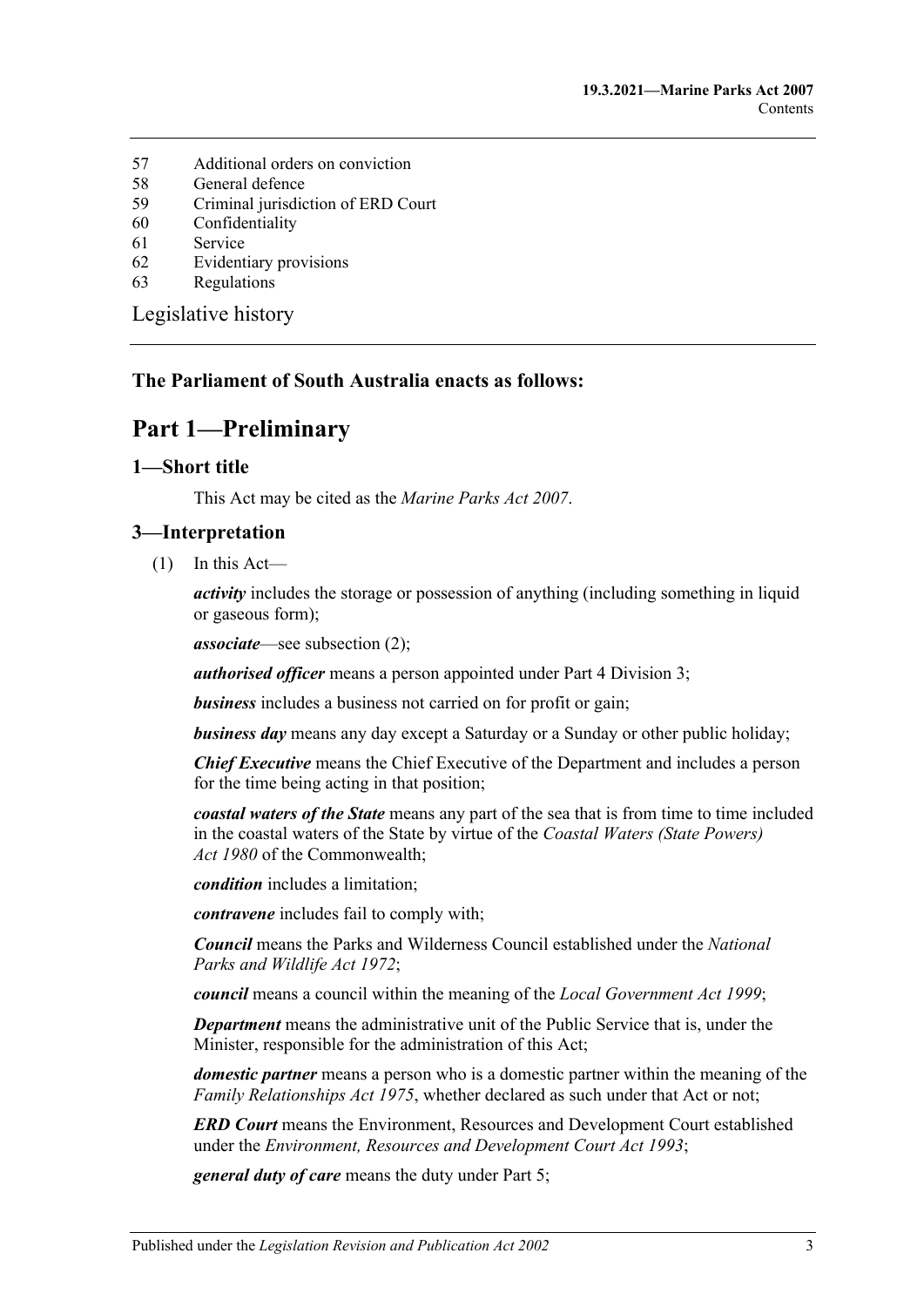*harm*—see [subsection](#page-4-1) (4);

*indigenous land use agreement* means an indigenous land use agreement registered under Part 2 Division 3 of the *Native Title Act 1993* of the Commonwealth;

*land* includes air above land;

*management plan* means a management plan under [Part 3 Division 2;](#page-9-0)

*marine park* means an area established as a marine park under [Part 3 Division 1;](#page-7-2)

*permit* means a permit under [Part 3 Division 4;](#page-13-0)

*place* includes any land, water, premises or structure;

*prohibiting or restricting an activity*—see [subsection](#page-4-2) (5);

*protection order* means a protection order under [Part 6 Division 1;](#page-21-1)

*public authority* includes a Minister, statutory authority or council;

*related operational Act* means an Act declared by the regulations to be a related operational Act;

*reparation order* means a reparation order under [Part 6 Division 1;](#page-21-1)

*restrict* includes regulate;

*sea* includes land beneath sea and air above sea;

*special purpose area*—see [section](#page-5-0) 5;

*spouse*—a person is the spouse of another if they are legally married;

*statutory authorisation* means an approval, consent, licence, permit or other authorisation or entitlement granted, arising or required under an Act;

*statutory instrument* means—

- (a) a plan, program or policy; or
- (b) any other instrument of a prescribed kind,

made under an Act;

*taking action to make good harm*—see [subsection](#page-4-3) (6);

*vehicle* includes aircraft;

*vessel* means—

- (a) a ship, boat or vessel; or
- (b) an air-cushion vehicle, or other similar craft, used on water; or
- (c) a surf board, wind surf board, motorised jet ski, water skis or other similar device on which a person rides through water; or
- (d) a structure that is designed to float in water;

*waters* includes land beneath waters and air above waters;

*zone*—see [section](#page-4-0) 4.

- <span id="page-3-0"></span>(2) For the purposes of this Act, a person is an *associate* of another if—
	- (a) they are partners; or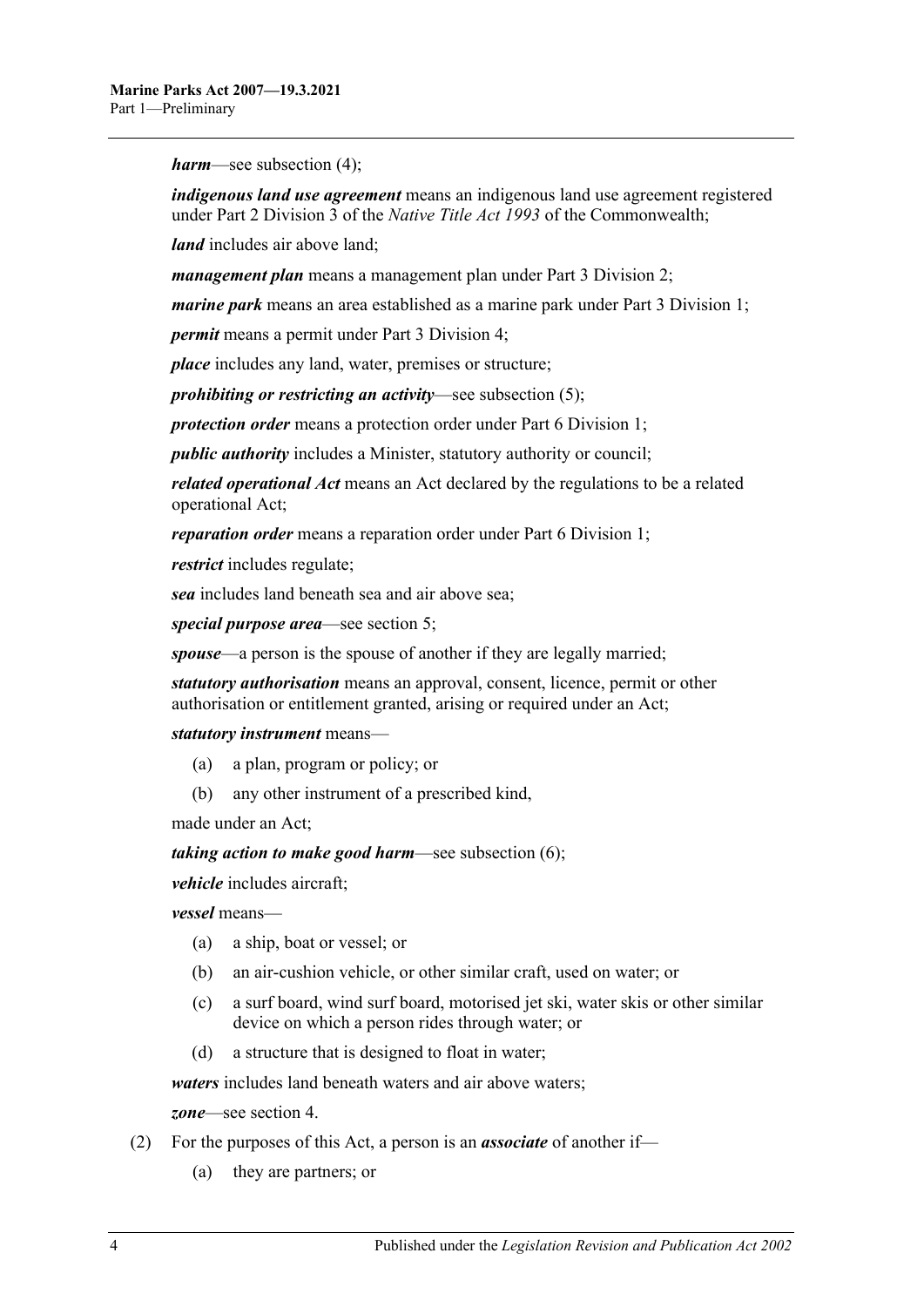- (b) 1 is a spouse, domestic partner, parent or child of another; or
- (c) they are both trustees or beneficiaries of the same trust, or 1 is a trustee and the other is a beneficiary of the same trust; or
- (d) 1 is a body corporate or other entity (whether inside or outside Australia) and the other is a director or member of the governing body of the body corporate or other entity; or
- (e) 1 is a body corporate or other entity (whether inside or outside Australia) and the other is a person who has a legal or equitable interest in 5 per cent or more of the share capital of the body corporate or other entity; or
- (f) they are related bodies corporate within the meaning of the *Corporations Act 2001* of the Commonwealth; or
- (g) a chain of relationships can be traced between them under any 1 or more of the above paragraphs.
- (3) For the purposes of [subsection](#page-3-0) (2), a *beneficiary* of a trust includes an object of a discretionary trust.
- <span id="page-4-1"></span>(4) For the purposes of this Act—
	- (a) *harm* includes—
		- (i) a risk of harm, and future harm; and
		- (ii) anything declared by regulation to be harm to a marine park; and
	- (b) harm need not be permanent but must be more than transient or tenuous in nature.
- <span id="page-4-2"></span>(5) For the purposes of this Act, a reference to *prohibiting or restricting an activity* within a marine park, or a zone or other area of a marine park, includes a reference to prohibiting or restricting access (including access by aircraft) to the marine park or zone or area.
- <span id="page-4-3"></span>(6) For the purposes of this Act, *taking action to make good harm* to a marine park includes taking the following action:
	- (a) minimising, managing or containing the harm;
	- (b) remedying the harm;
	- (c) addressing the consequences resulting from the harm;
	- (d) compensating for any loss or adverse impacts arising from the harm.
- (7) For the purposes of this Act, the Minister may, in assessing the costs of taking action to make good harm to a marine park, apply any assumptions determined by the Minister to be reasonable in the circumstances.

#### <span id="page-4-0"></span>**4—Meaning of zone**

- (1) For the purposes of this Act, a *zone* is an area within a marine park that—
	- (a) has boundaries defined by the management plan for the marine park; and
	- (b) is identified by the management plan as a particular type of zone depending on the degree of protection required within the area.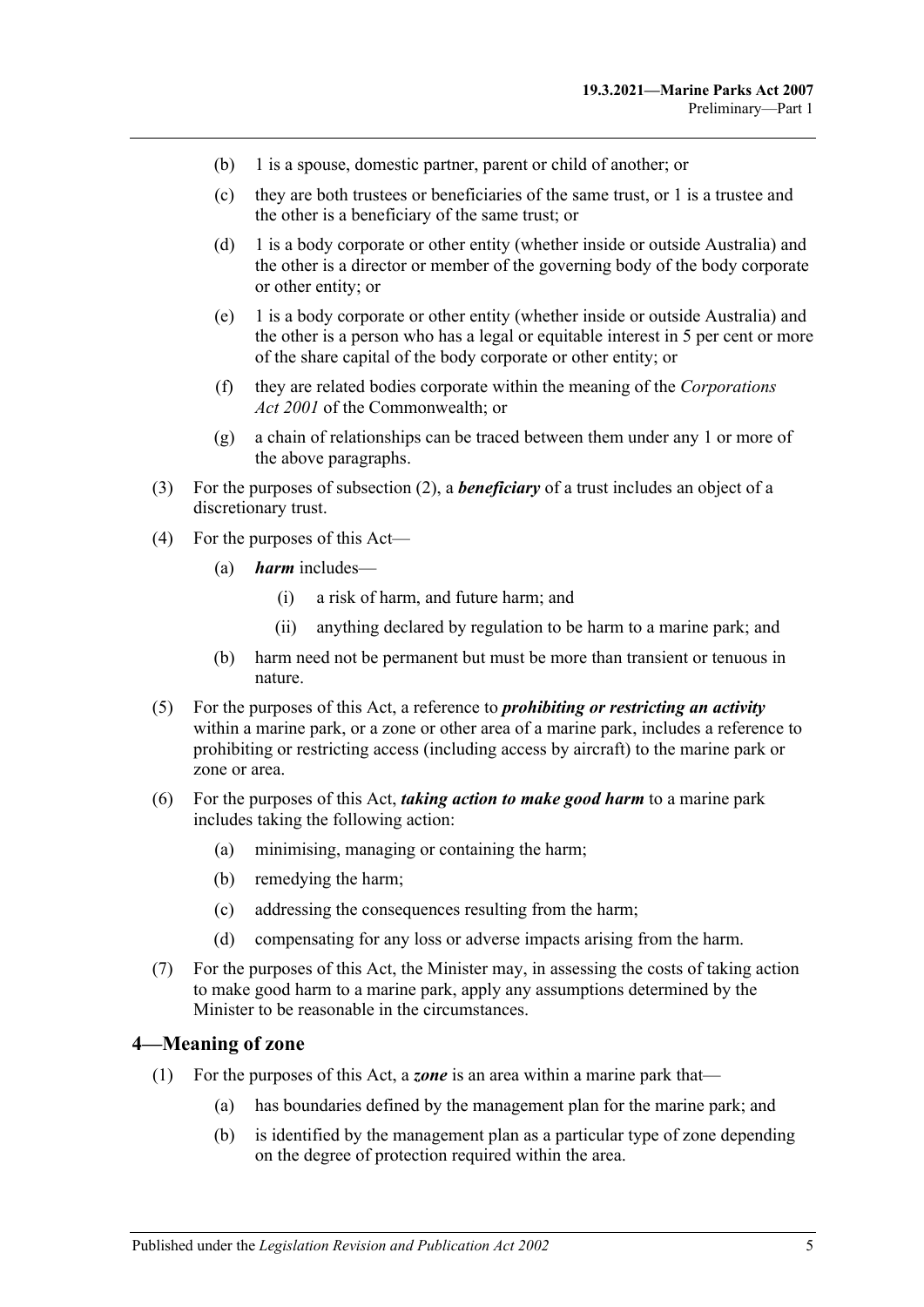- (2) It is intended that the regulations will make provision for the following types of zones:
	- (a) a *general managed use zone*—being a zone primarily established so that an area may be managed to provide protection for habitats and biodiversity within a marine park, while allowing ecologically sustainable development and use;
	- (b) a *habitat protection zone*—being a zone primarily established so that an area may be managed to provide protection for habitats and biodiversity within a marine park, while allowing activities and uses that do not harm habitats or the functioning of ecosystems;
	- (c) a *sanctuary zone*—being a zone primarily established so that an area may be managed to provide protection and conservation for habitats and biodiversity within a marine park, especially by prohibiting the removal or harm of plants, animals or marine products;
	- (d) a *restricted access zone*—being a zone primarily established so that an area may be managed by limiting access to the area.
- (3) The regulations may, for the purposes of a zone, apply various prohibitions or restrictions to the different types of zones.
- (4) The regulations may provide for other matters associated with the establishment or management of a zone (including by regulating other activities or circumstances that may arise by virtue of the creation or existence of a zone).

# <span id="page-5-0"></span>**5—Meaning of special purpose area**

For the purposes of this Act, a *special purpose area* is an area within a marine park, identified as a special purpose area and with boundaries defined by the management plan for the marine park, in which specified activities, that would otherwise be prohibited or restricted as a consequence of the zoning of the area, will be permitted under the terms of the management plan.

# <span id="page-5-1"></span>**6—Interaction with other Acts**

- (1) Subject to [subsection](#page-5-3) (2), this Act is in addition to the provisions of any other Act.
- <span id="page-5-3"></span>(2) The prohibitions or restrictions applying within a marine park under this Act will, to the extent prescribed by the regulations, have effect despite the provisions of any other Act.

# <span id="page-5-2"></span>**7—Act binds Crown**

This Act binds the Crown in right of this State and also, so far as the legislative power of the State extends, the Crown in all its other capacities, but not so as to impose any criminal liability on the Crown.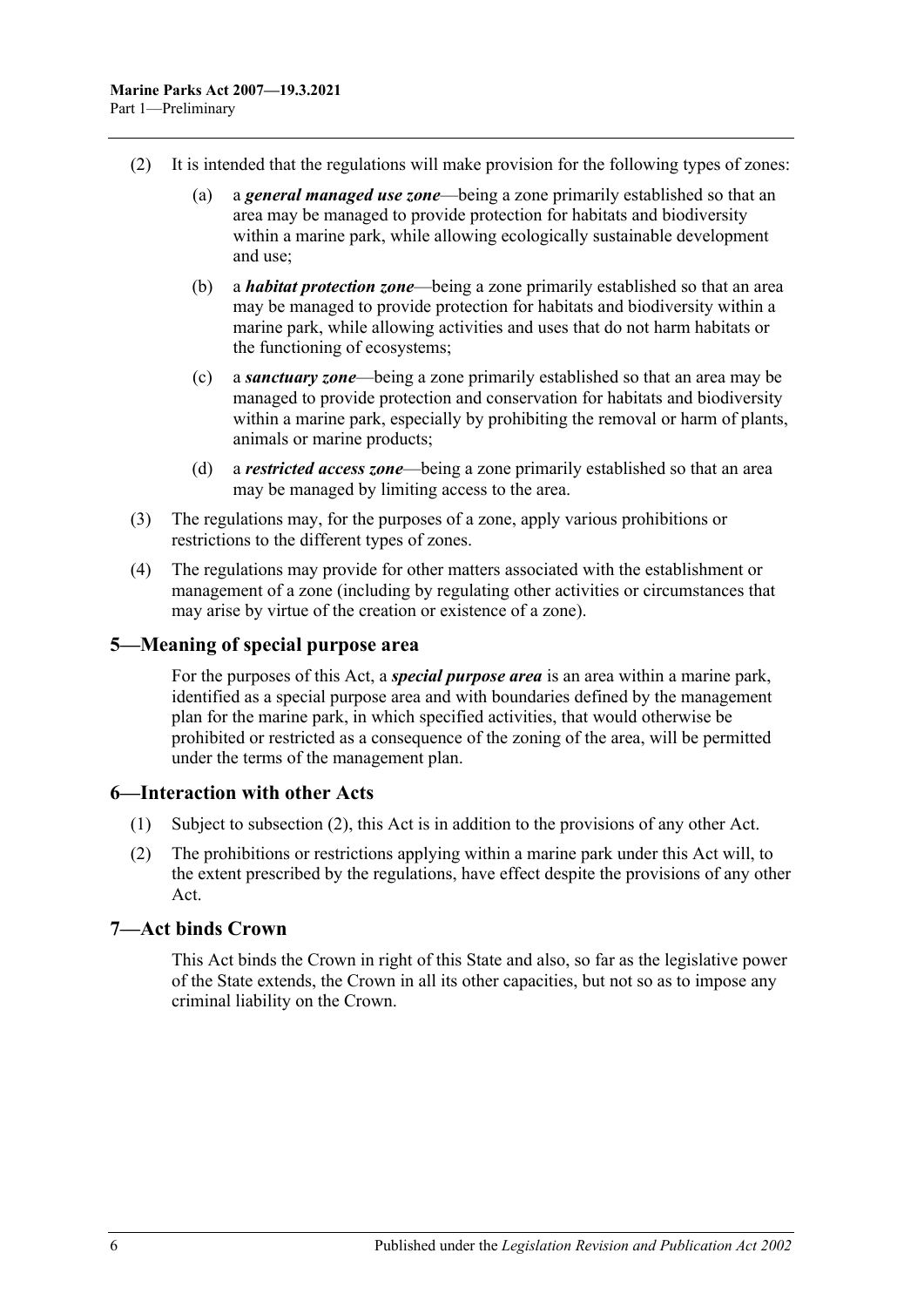# <span id="page-6-0"></span>**Part 2—Objects of Act**

# <span id="page-6-1"></span>**8—Objects**

- (1) The objects of this Act are—
	- (a) to protect and conserve marine biological diversity and marine habitats by declaring and providing for the management of a comprehensive, adequate and representative system of marine parks; and
	- (b) to assist in—
		- (i) the maintenance of ecological processes in the marine environment; and
		- (ii) the adaptation to the impacts of climate change in the marine environment; and
		- (iii) protecting and conserving features of natural or cultural heritage significance; and
		- (iv) allowing ecologically sustainable development and use of marine environments; and
		- (v) providing opportunities for public appreciation, education, understanding and enjoyment of marine environments.
- (2) For the purposes of this Act, ecologically sustainable development comprises the use, protection, conservation, development and enhancement of the marine environment in a way, and at a rate, that will enable people and communities to provide for their economic, social and physical well-being and for their health and safety while—
	- (a) sustaining the potential of the marine environment to meet the reasonably foreseeable needs of future generations; and
	- (b) safeguarding the life-supporting capacities and processes of the marine environment; and
	- (c) avoiding, remedying or mitigating any adverse effects of activities on the marine environment.
- (3) The following principles should be taken into account in connection with achieving ecologically sustainable development for the purposes of this Act:
	- (a) decision-making processes should effectively integrate both long term and short term economic, environmental, social and equity considerations;
	- (b) if there are threats of serious or irreversible harm to the marine environment, lack of full scientific certainty should not be used as a reason for postponing measures to prevent harm;
	- (c) decision-making processes should be guided by the need to evaluate carefully the risks of any situation or proposal that may adversely affect the marine environment and to avoid, wherever practicable, causing any serious or irreversible harm to the marine environment;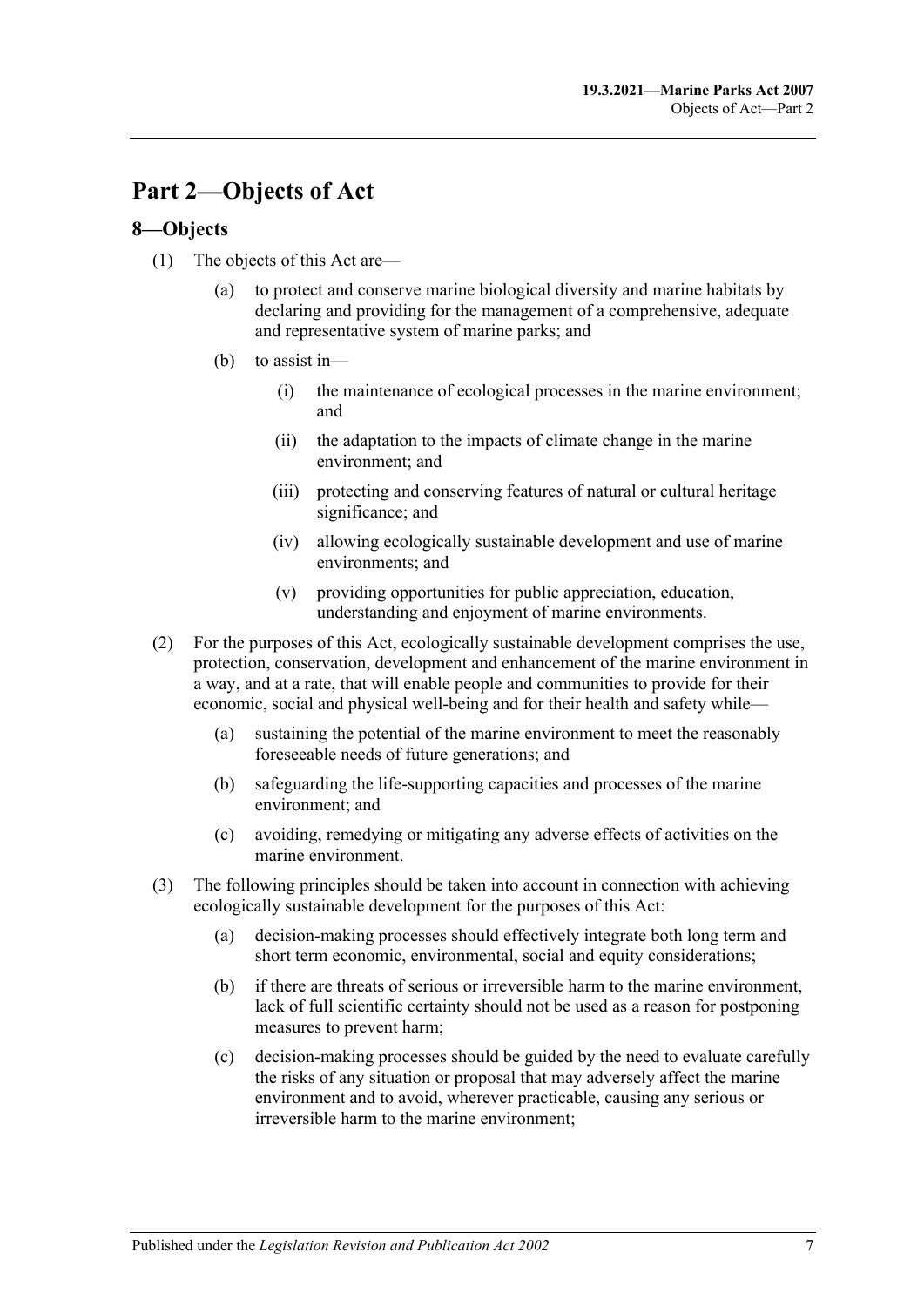- (d) the present generation should ensure that the health, diversity and productivity of the marine environment is maintained or enhanced for the benefit of future generations;
- (e) a fundamental consideration should be the conservation of biological diversity and ecological integrity;
- (f) environmental factors should be taken into account when valuing or assessing assets or services, costs associated with protecting or restoring the marine environment should be allocated or shared equitably and in a manner that encourages the responsible use of the marine environment, and people who obtain benefits from the marine environment, or who adversely affect or consume natural resources, should bear an appropriate share of the costs that flow from their activities;
- (g) if the management of the marine environment requires the taking of remedial action, the first step should, insofar as is reasonably practicable and appropriate, be to encourage those responsible to take such action before resorting to more formal processes and procedures;
- (h) consideration should be given to Aboriginal heritage, and to the interests of the traditional owners of any land or other natural resources;
- (i) consideration should be given to other heritage issues, and to the interests of the community in relation to conserving heritage items and places;
- (j) the involvement of the public in providing information and contributing to processes that improve decision-making should be encouraged;
- (k) the responsibility to achieve ecologically sustainable development should be seen as a shared responsibility between the State government, the local government sector, the private sector, and the community more generally.

# <span id="page-7-0"></span>**9—Administration of Act to achieve objects**

The Minister, the ERD Court and other persons or bodies involved in the administration of this Act, and any other person or body required to consider the operation or application of this Act (whether acting under this Act or another Act), must act consistently with, and seek to further, the objects of this Act.

# <span id="page-7-1"></span>**Part 3—Marine parks**

# <span id="page-7-2"></span>**Division 1—Establishment of marine parks**

# <span id="page-7-4"></span><span id="page-7-3"></span>**10—Establishment of marine parks**

- (1) The Governor may, by proclamation made on the recommendation of the Minister—
	- (a) establish a specified area as a marine park; and
	- (b) assign a name to the marine park so established.
- (2) The Minister must, in formulating a recommendation for the purposes of [subsection](#page-7-4) (1), seek, and have regard to, the advice of the Council.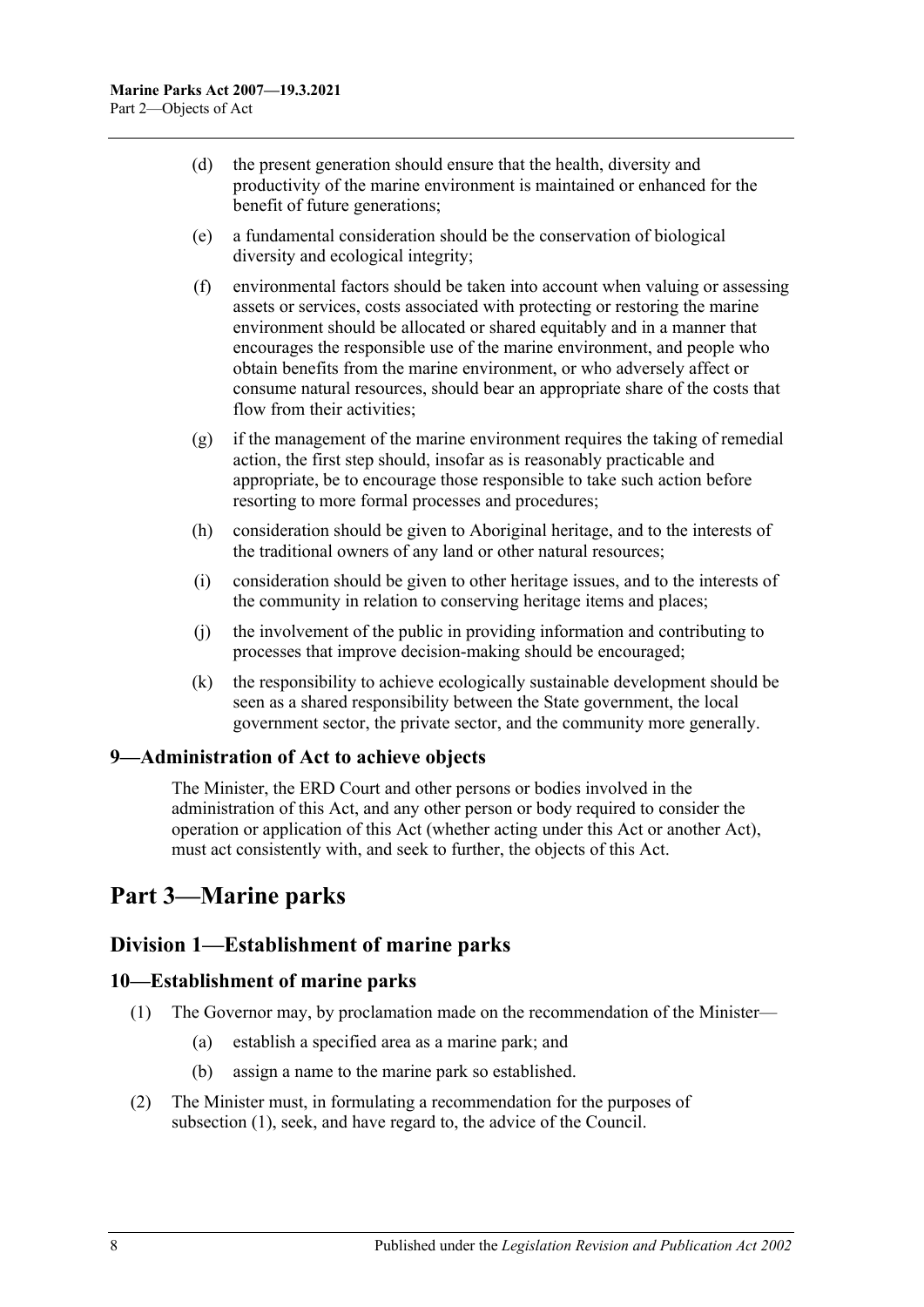- (3) The area to be specified by proclamation as a marine park is to consist of a part of the sea that is within the limits of the State or the coastal waters of the State, and may include land or waters held by, or on behalf of, the Crown within or adjacent to the specified part of the sea.
- <span id="page-8-0"></span>(4) A proclamation under this section—
	- (a) must define the boundaries of the marine park; and
	- (b) may, on the recommendation of the Minister, contain provisions (*interim protection orders*) that prohibit or restrict activities within the marine park with a view to ensuring that areas in a marine park are not adversely affected prior to the adoption by the Minister of a management plan for the marine park.
- (5) The Minister must take into account the following matters before making a recommendation under [subsection](#page-8-0) (4)(b)—
	- (a) any management arrangements that are already applying in relation to the area; and
	- (b) any development authorisations that have been given under the *[Planning,](http://www.legislation.sa.gov.au/index.aspx?action=legref&type=act&legtitle=Planning%20Development%20and%20Infrastructure%20Act%202016)  [Development and Infrastructure Act](http://www.legislation.sa.gov.au/index.aspx?action=legref&type=act&legtitle=Planning%20Development%20and%20Infrastructure%20Act%202016) 2016* in relation to the area; and
	- (c) any advice received from the Council,

and may take into account such other matters as the Minister thinks fit.

(6) A person must not contravene an interim protection order contained in a proclamation under this section.

Maximum penalty: \$100 000 or imprisonment for 2 years.

- <span id="page-8-2"></span>(7) The Minister must, after the Governor has established a marine park under this section, in the manner prescribed by the regulations, give public notice of the making of the relevant proclamation and, in so doing—
	- (a) specify a place or places where copies of the proclamation may be inspected or purchased; and
	- (b) invite submissions from interested persons within a period (of at least 6 weeks) specified by the Minister on the boundaries of the marine park.
- <span id="page-8-3"></span><span id="page-8-1"></span>(8) The Minister must consider any submissions received under [subsection](#page-8-1) (7)(b) and may, after taking into account any matters or advice determined by the Minister to be relevant in the circumstances, recommend to the Governor that the boundaries of the marine park be altered.
- <span id="page-8-7"></span><span id="page-8-6"></span><span id="page-8-5"></span><span id="page-8-4"></span>(9) The Governor may, by subsequent proclamation (whether or not a process under [subsection](#page-8-2) (7) or [\(8\)](#page-8-3) has been completed)—
	- (a) abolish a marine park established under this section; or
	- (b) on the recommendation of the Minister, alter the boundaries of a marine park established under this section; or
	- (c) alter the name of a marine park established under this section; or
	- (d) on the recommendation of the Minister, vary or revoke an interim protection order contained in a proclamation under this section.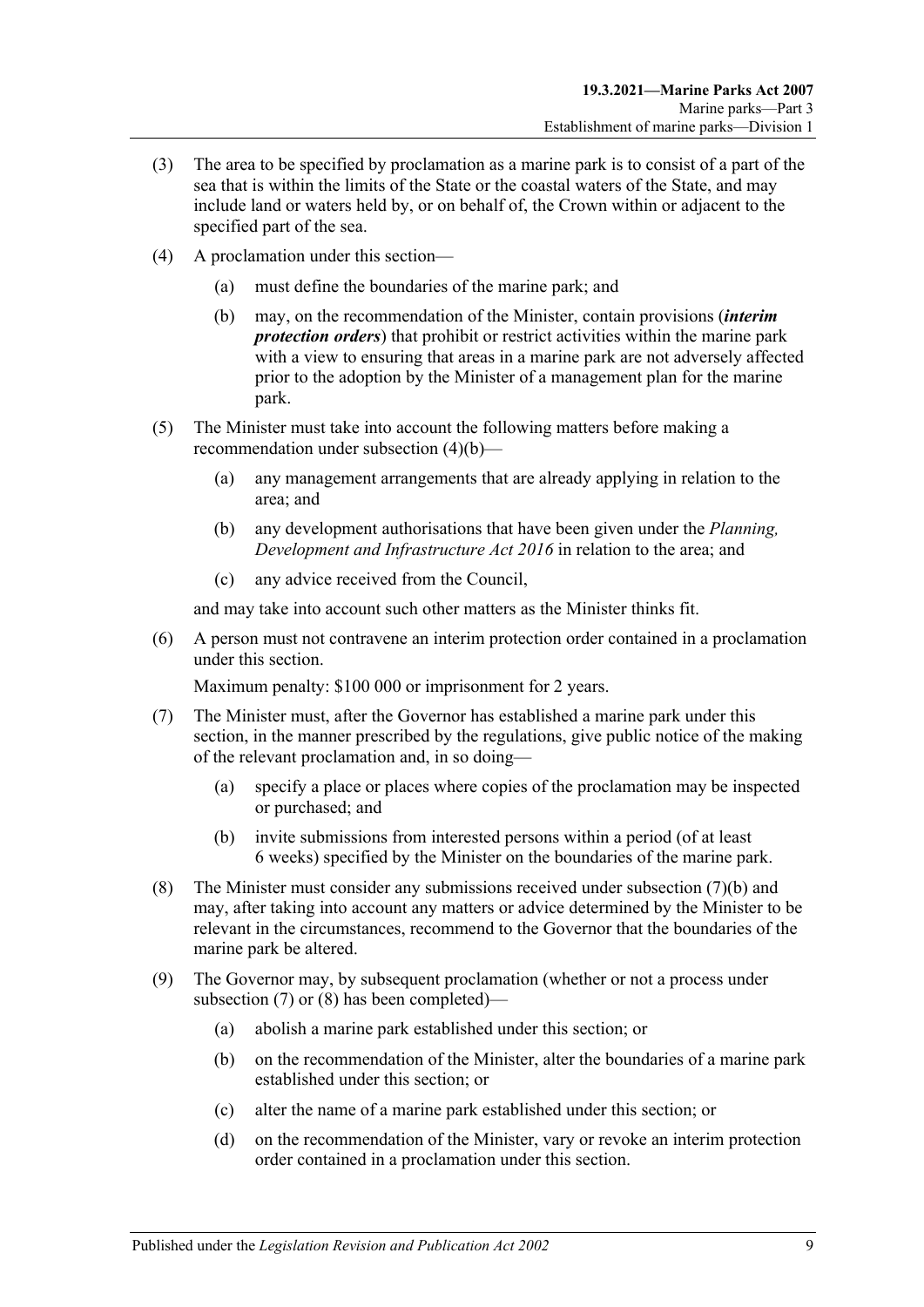- (10) The Minister must, in formulating a recommendation for the purposes of [paragraphs](#page-8-4) (b) and [\(d\)](#page-8-5) of [subsection](#page-8-6) (9), seek, and have regard to, the advice of the Council.
- <span id="page-9-5"></span>(11) Subject to [subsection](#page-8-7) (13), a proclamation must not be made under subsection  $(9)(a)$ or [\(b\),](#page-8-4) by virtue of which an area ceases to be, or ceases to be included in, a marine park, except in accordance with a resolution passed by both Houses of Parliament.
- (12) Notice of a motion for a resolution under [subsection](#page-9-5) (11) must be given at least 14 sitting days before the motion is passed.
- <span id="page-9-4"></span>(13) [Subsection](#page-9-5) (11) does not apply to a proclamation made on the recommendation of the Minister under [subsection](#page-8-3) (8) within 6 months of the publication of a notice under [subsection](#page-8-2) (7).

# <span id="page-9-0"></span>**Division 2—Management of marine parks**

# <span id="page-9-1"></span>**11—Interpretation**

In this Division—

- (a) a reference to a *draft management plan* includes a reference to a draft amendment to, or a draft revocation of, a management plan previously made under this Part; and
- (b) a reference to a *management plan* includes a reference to an amendment to, or a revocation of, a management plan previously made under this Part; and
- (c) a reference to an *initial management plan* for a marine park means the management plan first declared by the Governor to be an authorised management plan for the marine park after the establishment of the marine park.

# <span id="page-9-2"></span>**12—Management of marine parks**

The Minister must manage a marine park in accordance with a management plan for the park.

# <span id="page-9-3"></span>**13—General nature and content of management plans**

- (1) A management plan for a marine park—
	- (a) must be consistent with the objects of this Act and set out strategies for achieving those objects in relation to the park; and
	- (b) must establish the various types of zones within the park and define their boundaries; and
	- (c) may identify and define the boundaries of special purpose areas within the park and set out the activities that will be permitted in the areas; and
	- (d) may direct the management of day-to-day issues associated with any aspect of the park, or the use or protection of the park (including scientific monitoring or research); and
	- (e) may provide guidelines with respect to the granting of permits for various activities that might be allowed within the park.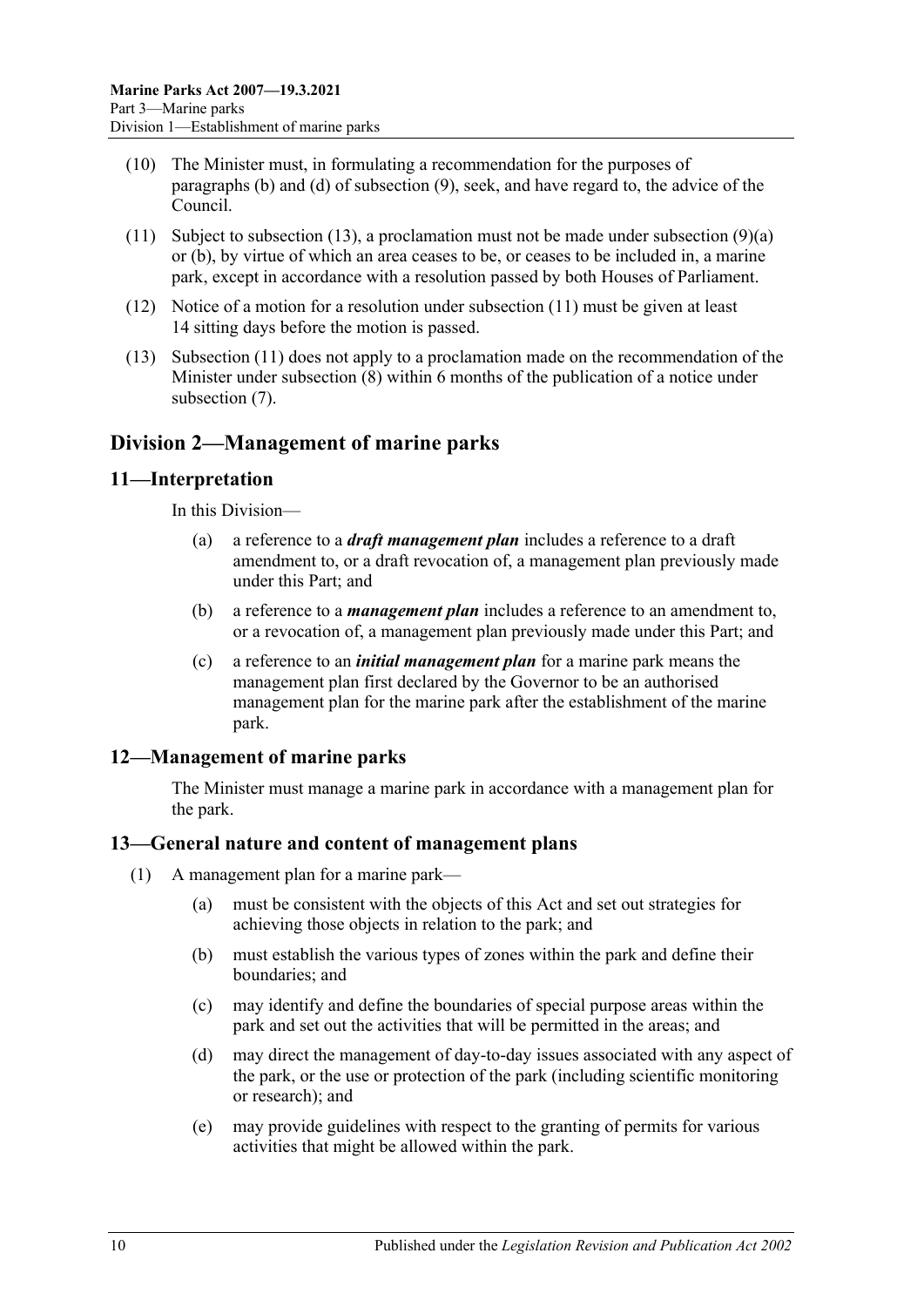- (2) A management plan must take into account—
	- (a) the provisions of a document identified by the Minister, by notice in the Gazette, as the State's general strategic plan; and
	- (b) any relevant state planning policy or regional plan, and the Planning and Design Code, under the *[Planning, Development and Infrastructure Act](http://www.legislation.sa.gov.au/index.aspx?action=legref&type=act&legtitle=Planning%20Development%20and%20Infrastructure%20Act%202016) 2016*; and
	- (c) the provisions of the State Landscape Strategy and any relevant regional landscape plan under the *[Landscape South Australia Act](http://www.legislation.sa.gov.au/index.aspx?action=legref&type=act&legtitle=Landscape%20South%20Australia%20Act%202019) 2019*; and
	- (d) the provisions of any relevant environment protection policy under the *[Environment Protection Act](http://www.legislation.sa.gov.au/index.aspx?action=legref&type=act&legtitle=Environment%20Protection%20Act%201993) 1993*; and
	- (e) the provisions of any indigenous land use agreement; and
	- (f) the provisions of any statutory instrument under a related operational Act (insofar as is relevant to the operation of this Act and reasonably practicable).

### <span id="page-10-0"></span>**14—Procedure for making or amending management plans**

- (1) The Minister must, as soon as practicable after the establishment of a marine park, commence the process for the making of a management plan in relation to the park (with the view of completing the management plan within 3 years of the date of the relevant proclamation).
- (2) The Minister must review a management plan at least once in every 10 years.
- (3) The Minister may propose the amendment of a management plan at any time.
- (4) The Minister must, in relation to a proposal to make or amend a management plan—
	- (a) by notice published on a website determined by the Minister, give notice of the intention to make or amend a management plan; and
	- (b) publish, on a website determined by the Minister, a statement of the environmental, economic and social values of the area concerned; and
	- (c) prepare a draft of the management plan or amendment and a statement (an *impact statement*) of the expected environmental, economic and social impacts of the management plan or amendment; and
	- (d) seek the views of—
		- (i) all relevant Ministers; and
		- (ii) the Council; and
		- (iii) a representative of all signatories to any indigenous land use agreement that is in force in relation to any of the area comprising the marine park; and
		- (iv) a representative of any native title holders or claimants that have a native title determination or registered native title claim; and
		- (v) such persons or bodies as the Minister determines to be leading representatives of—
			- (A) the environment and conservation sector; and
			- (B) local government; and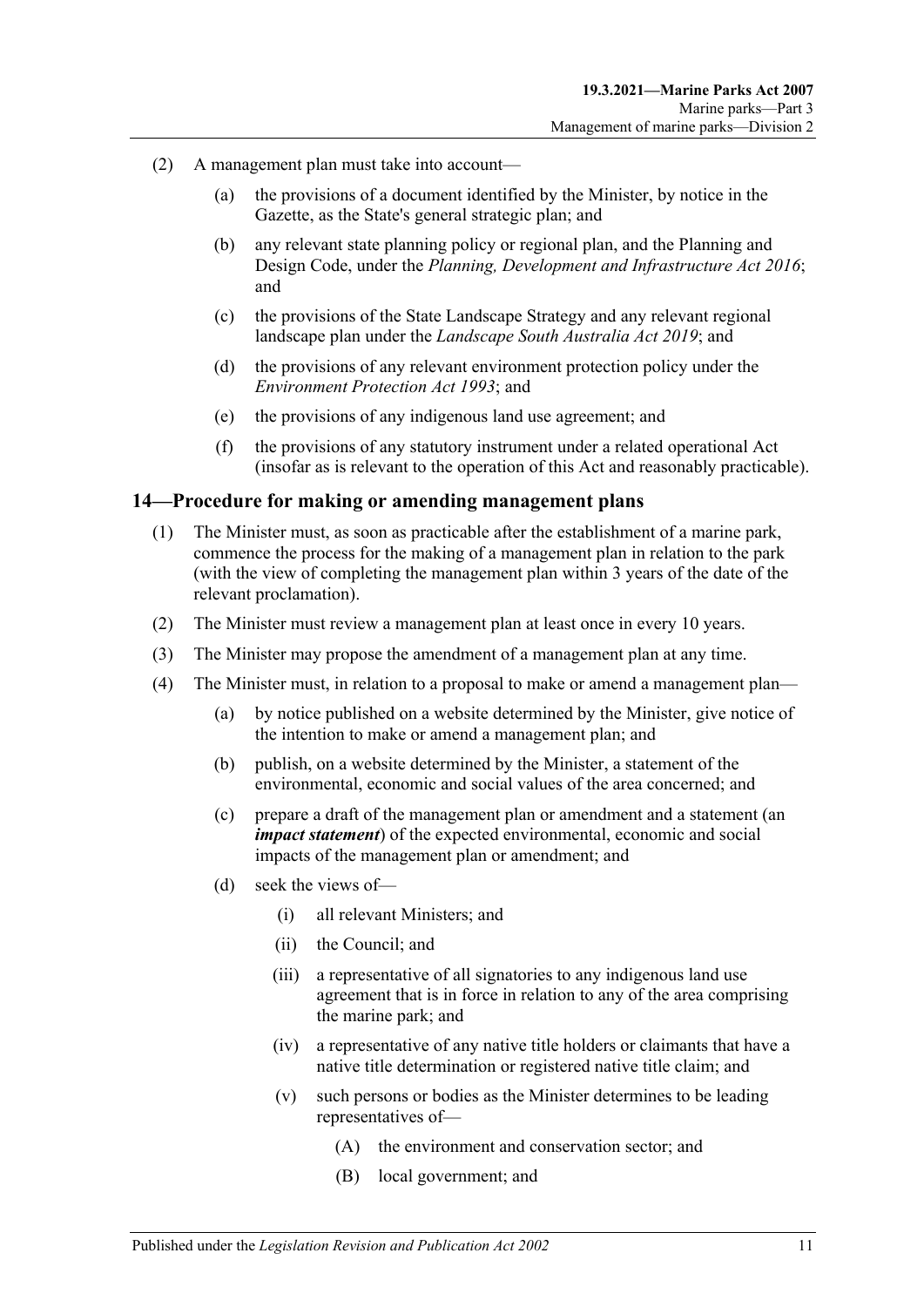- (C) the commercial fishing industry; and
- (D) the aquaculture industry; and
- (E) the recreational fishing sector; and
- (F) the mining and petroleum industries; and
- (G) the tourism sector; and
- (H) the general business sector,

in relation to the draft; and

- (e) publish the draft management plan and impact statement on a website determined by the Minister (so as to be accessible and capable of being printed without a charge imposed by the Minister), and make copies of the plan and impact statement available for inspection (without charge) or purchase at a place or places determined by the Minister; and
- <span id="page-11-0"></span>(f) by notice published on a website determined by the Minister, specify the place or places at which copies of the draft plan and impact statement are available for inspection (without charge) or purchase and specify an address to which interested persons may send written representations in relation to the draft within the period specified in the notice (being not less than 6 weeks from the date of publication of the notice).
- (5) The Minister may, in relation to the preparation of a draft to make or amend a management plan, seek the views of any person as he or she sees fit.
- (6) If the Minister is of the opinion that a draft amendment of a management plan is not substantive in nature—
	- (a) the Minister need not prepare a statement of environmental, economic and social values or an impact statement; and
	- (b) the Minister may dispense with the requirements of [subsection](#page-11-0)  $(4)(f)$ .
- (7) At the end of the period referred to in the notice under [subsection](#page-11-0)  $(4)(f)$  and, in any event, before adopting a draft management plan, the Minister—
	- (a) must consider any views expressed to the Minister under this section in relation to the draft and any representations made by members of the public in response to the notice; and
	- (b) may make such alterations to the draft as the Minister thinks necessary or desirable.
- (8) On adopting a draft management plan, the Minister may refer the plan to the Governor and the Governor may, by notice in the Gazette—
	- (a) declare the draft to be an authorised management plan; and
	- (b) fix a day on which the plan will come into operation.
- (9) The Minister must, within 6 sitting days after the declaration of a management plan for a marine park, cause copies of the plan to be laid before both Houses of Parliament.
- (10) A failure of the Minister to comply with a requirement of this section does not affect the validity of a management plan.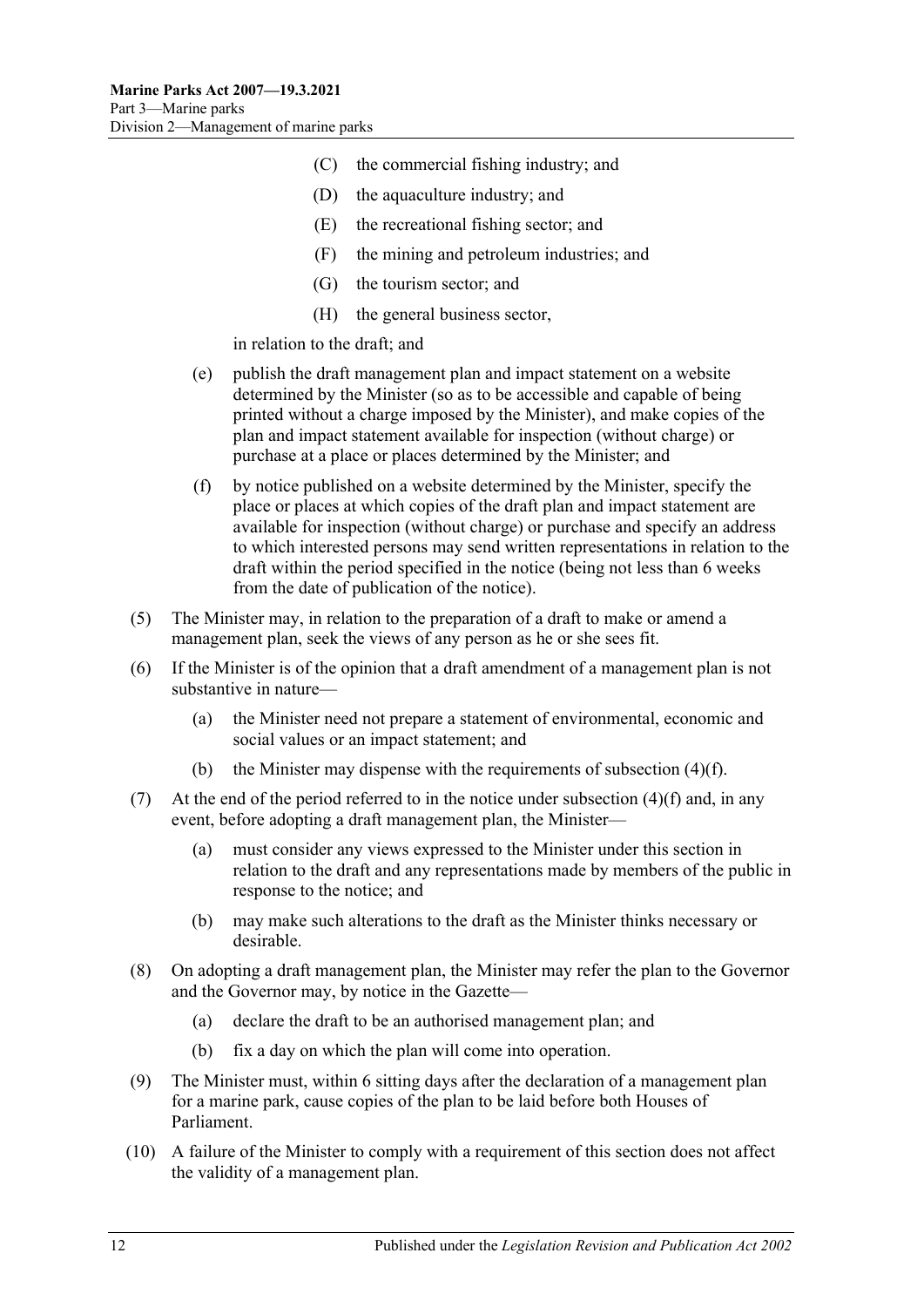(11) In this section—

*relevant Minister* means a Minister responsible for the administration of a related operational Act.

# <span id="page-12-0"></span>**15—Parliamentary scrutiny**

Sections 10 and 10A of the *[Subordinate Legislation Act](http://www.legislation.sa.gov.au/index.aspx?action=legref&type=act&legtitle=Subordinate%20Legislation%20Act%201978) 1978* apply to an authorised management plan for a marine park (other than an initial management plan) as if it were a regulation within the meaning of that Act.

# <span id="page-12-1"></span>**16—Availability and evidence of management plans**

- (1) Copies of each management plan and of any other document referred to in a management plan must be kept available for inspection (without charge) by the public during ordinary office hours at a place or places determined by the Minister.
- (2) Each management plan must also be published on a website determined by the Minister.
- (3) In legal proceedings, evidence of the contents of a management plan or of a document referred to in a management plan may be given by production of a document certified by the Minister as a true copy of the plan or other document.
- (4) An apparently genuine document purporting to be a certificate of the Minister will be accepted as such in the absence of proof to the contrary.

# <span id="page-12-2"></span>**Division 3—Regulation of activities within marine parks**

#### <span id="page-12-5"></span><span id="page-12-3"></span>**17—Zones**

(1) Subject to this Act, a person must not contravene a provision of the regulations prohibiting or restricting activities within a zone of a marine park.

Maximum penalty: \$100 000 or imprisonment for 2 years.

- <span id="page-12-6"></span>(2) If the circumstances of an alleged offence against [subsection](#page-12-5) (1) are constituted by a person undertaking recreational fishing by use of a hand line or rod and line, a prosecution cannot be commenced against the person unless the person had previously been given a warning in the prescribed manner and form by an authorised officer and, in allegedly committing the offence, acted in contravention of that warning.
- (3) For the purposes of [subsection](#page-12-6) (2), a certificate executed by an authorised officer certifying as to the giving of a warning specified in the certificate constitutes proof of the matters so certified in the absence of proof to the contrary.
- (4) [Subsection](#page-12-6) (2) does not apply if it is alleged that the offence was committed in a restricted access zone.
- (5) In this section, *hand line*, *recreational fishing* and *rod and line* have the same respective meanings as in the *[Fisheries Management Act](http://www.legislation.sa.gov.au/index.aspx?action=legref&type=act&legtitle=Fisheries%20Management%20Act%202007) 2007*.

# <span id="page-12-7"></span><span id="page-12-4"></span>**18—Temporary prohibition or restriction of activities**

(1) The Minister may, by notice published in the Gazette, in a newspaper circulating generally within the State and on a website determined by the Minister, prohibit or restrict specified activities within a marine park, or a zone or other area of a marine park, for a maximum period of 90 days.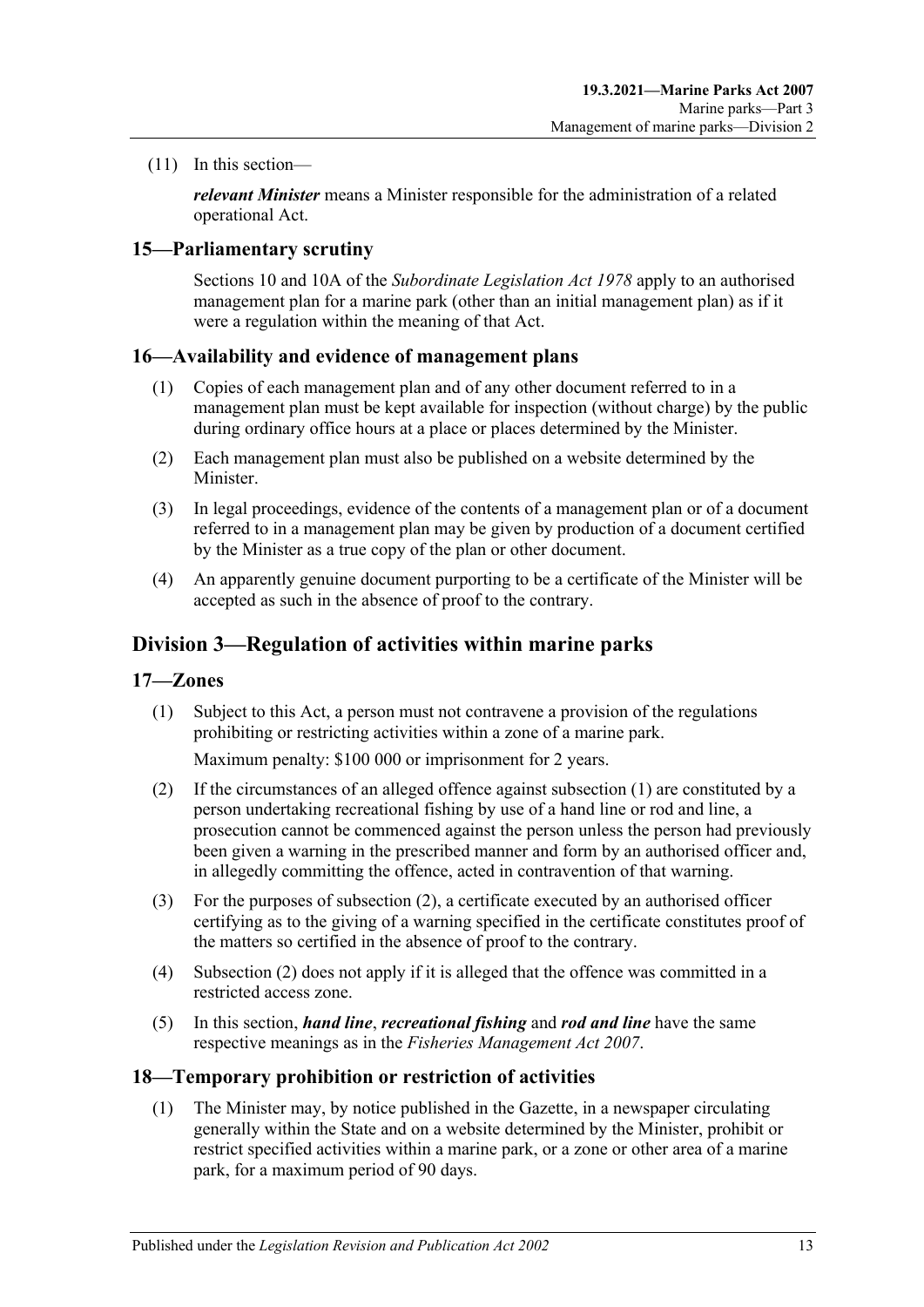- (2) The Minister may prohibit or restrict specified activities under [subsection](#page-12-7) (1) if, in the Minister's opinion, such a prohibition or restriction is necessary in circumstances of urgency—
	- (a) to protect a species of plant or animal; or
	- (b) to protect a feature of natural or cultural heritage significance; or
	- (c) to protect public safety.
- (3) The Minister may, by notice published in the Gazette, in a newspaper circulating generally within the State and on a website determined by the Minister, amend, extend or revoke a prohibition or restriction under [subsection](#page-12-7) (1).
- (4) The maximum period for which a prohibition or restriction may operate under this section is 180 days.
- (5) A person must not contravene a prohibition or restriction under this section. Maximum penalty: \$100 000 or imprisonment for 2 years.

# <span id="page-13-0"></span>**Division 4—Permits**

# <span id="page-13-1"></span>**19—Permits for activities**

- (1) The Minister may grant a permit to a person to engage in an activity within a marine park, or a zone or other area of a marine park, that would otherwise be prohibited or restricted under [Division 3.](#page-12-2)
- (2) The regulations may limit the activities for which a permit may be granted under this section.
- (3) An applicant for a permit under this section must make the application in a manner and form determined by the Minister.
- (4) The Minister must refuse to grant a permit if the granting of the permit is precluded by the regulations, and may refuse to grant a permit if, in the Minister's opinion, the application should be refused—
	- (a) because the applicant is not a fit and proper person to hold the permit; or
	- (b) because to grant the permit would be prejudicial to the interests of conservation; or
	- (c) for any other sufficient reason, having regard to any applicable guidelines in the management plan for the marine park or the objects of this Act.
- (5) A permit—
	- (a) must specify the purpose or purposes for which it is issued; and
	- (b) is subject to such conditions as the Minister thinks fit; and
	- (c) may, if the holder of the permit has, in the opinion of the Minister, contravened this Act, be revoked by the Minister by notice in writing given to the person; and
	- (d) may be revoked by the Minister by instrument in writing given to the holder of the permit if, in the opinion of the Minister, it is in the interests of conservation to do so.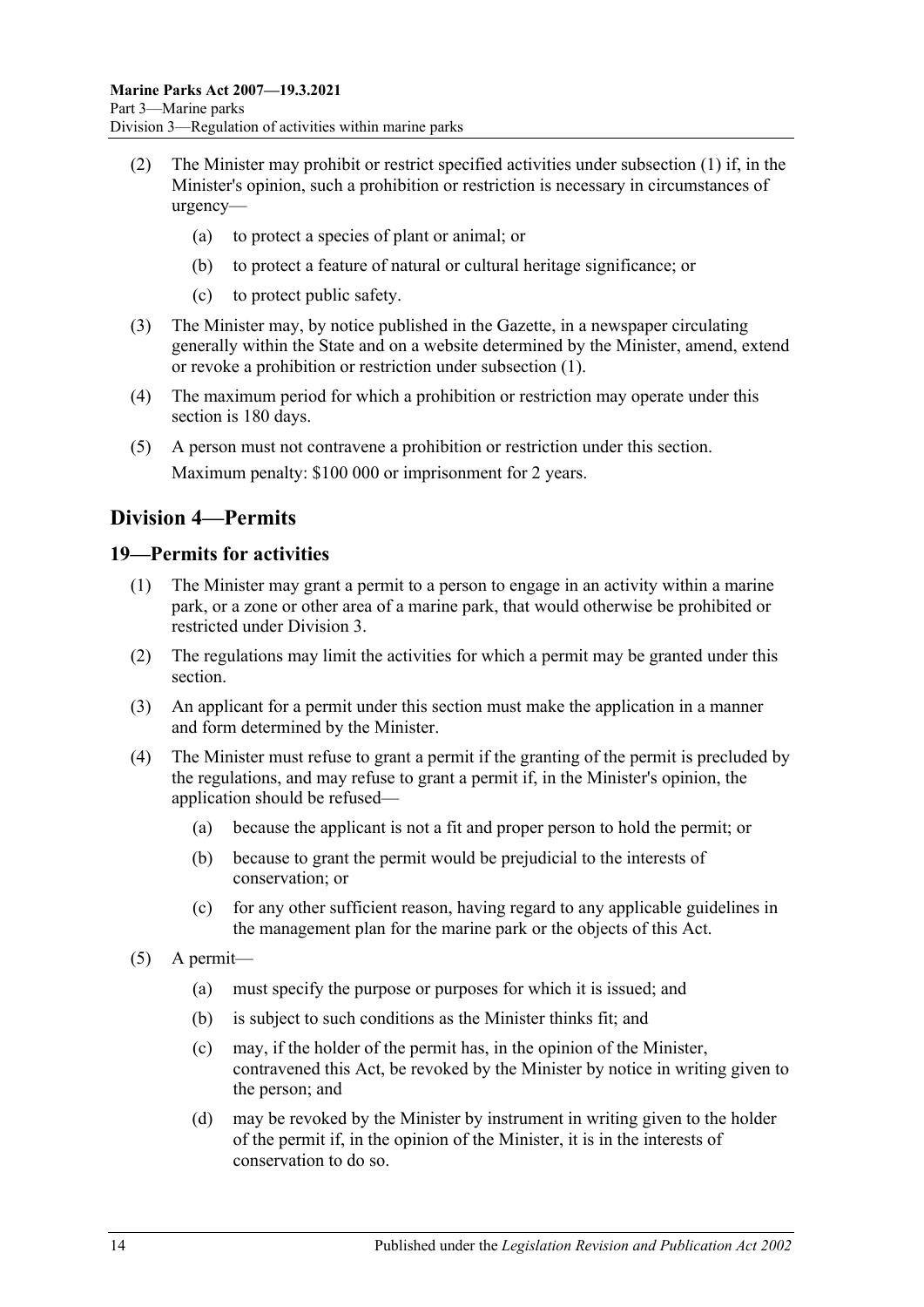- (6) A condition of a permit may require compliance with a specified code of practice, standard or other document as in force at a specified time or as in force from time to time.
- (7) A permit—
	- (a) comes into operation on the day fixed in the permit for its commencement or if no such day is fixed, on the day on which it is granted; and
	- (b) expires on the day fixed in the permit for its expiry or, if no such day is fixed, on the expiration of 12 months from the day on which it came into operation.
- (8) The conditions of a permit may be varied—
	- (a) if a permit is issued for a period of more than 12 months, on the expiration of 12 months from the day on which it came into operation; or
	- (b) at the discretion of the Minister if—
		- (i) the holder of the permit contravenes this Act; or
		- (ii) in the opinion of the Minister, there is significant risk of harm to a marine park occurring; or
		- (iii) a management plan for a marine park is amended resulting in an alteration of the zones, or the boundaries of the zones, of the marine park; or
	- (c) at any time—
		- (i) with the consent of the applicant; or
		- (ii) as provided for by the regulations or a condition of the permit.
- (9) A permit granted under this section may be transferred only if it is a permit for a prescribed activity or a permit of a prescribed class and the transfer complies with any prescribed conditions.

# <span id="page-14-0"></span>**20—Contravention of condition of permit**

If the holder of a permit, or a person acting in the employment or with the authority of the holder of a permit, contravenes a condition of the permit, the holder of the permit is guilty of an offence.

Maximum penalty: \$100 000 or imprisonment for 2 years.

# <span id="page-14-1"></span>**Division 5—Affected statutory authorisations**

# <span id="page-14-2"></span>**21—Affected statutory authorisations**

(1) If the rights conferred by a statutory authorisation under another Act are affected by the creation of a zone or the imposition of a temporary prohibition or restriction of activities within a marine park, the Minister must pay fair and reasonable compensation to the holder of the statutory authorisation or, if the Minister considers it appropriate to do so, compulsorily acquire, and pay fair and reasonable compensation for, the statutory authorisation, or any interest (or part of any interest) under a statutory authorisation.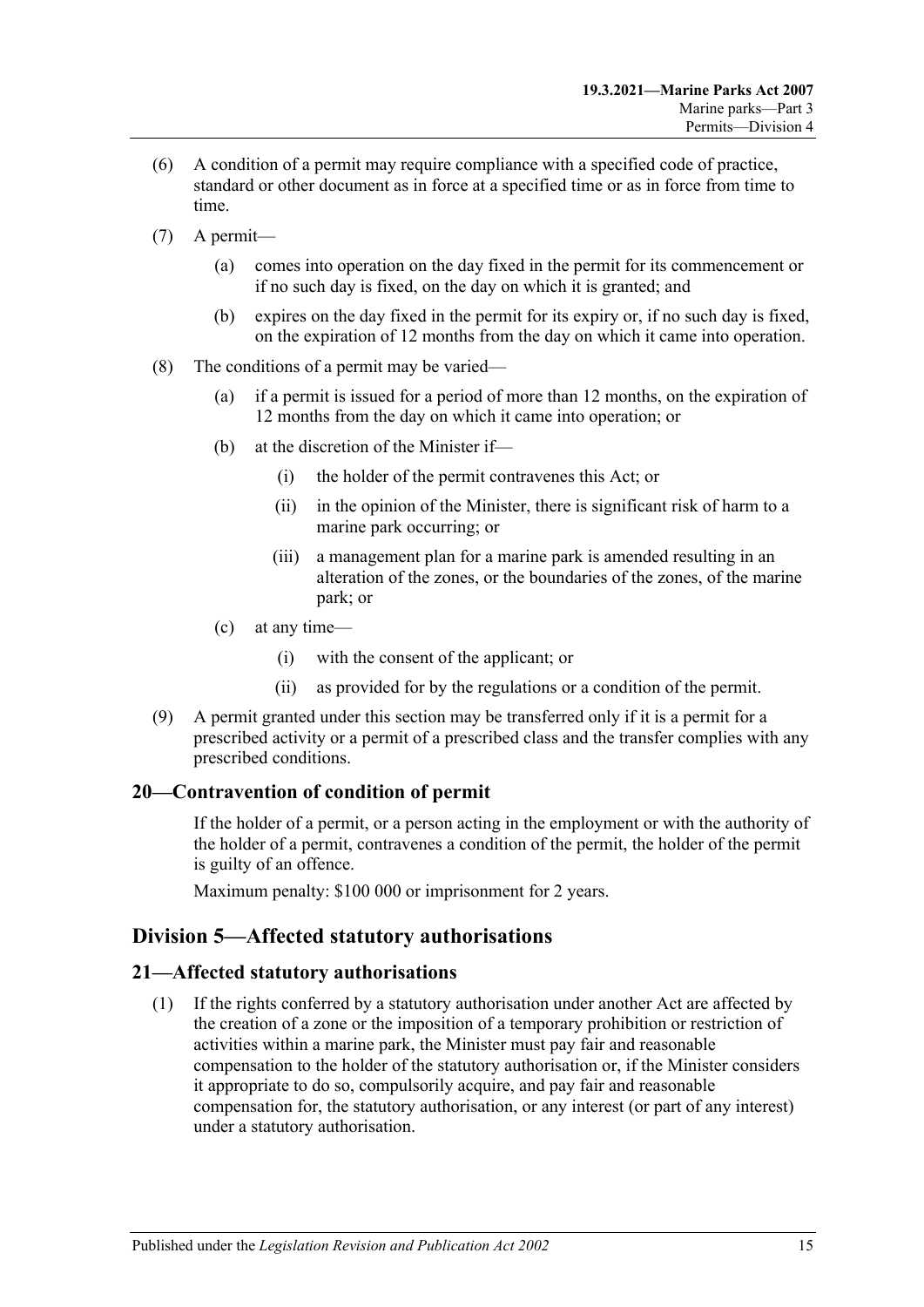- (2) The regulations may, for the purposes of this section—
	- (a) provide for a scheme for the payment of compensation to the holders of statutory authorisations whose rights are affected by the creation of a zone or the imposition of a temporary prohibition or restriction of activities within a marine park;
	- (b) provide for a scheme of compulsory acquisition and the payment of compensation to persons whose statutory authorisations, or any interests under a statutory authorisation, are compulsorily acquired;
	- (c) prescribe the method of calculation of amounts payable as compensation under this section;
	- (d) provide for a process of objection and appeal in relation to the payment of compensation under this section.
- (3) This section, and regulations made for the purposes of this section, will have effect in relation to a statutory authorisation under another Act, despite the provisions of the other Act.

# <span id="page-15-0"></span>**Part 4—Administration**

# <span id="page-15-1"></span>**Division 1—Minister**

# <span id="page-15-2"></span>**22—Functions and powers of Minister**

- (1) The Minister has the following functions under this Act:
	- (a) to examine and keep under review the need for areas to be constituted as marine parks;
	- (b) to seek and assess community nominations for marine parks after taking into account the objects of this Act;
	- (c) to prepare and keep under review marine park management plans;
	- (d) to ensure necessary protections are in place through the prohibition or restriction of activities within marine parks under this Act;
	- (e) to issue permits for activities that may be allowed within marine parks under this Act;
	- (f) to consult with relevant persons, bodies or authorities, including indigenous peoples with an association with a marine park, about the measures that should be taken to further the objects of this Act;
	- (g) as far as reasonably practicable and appropriate, to act to integrate the administration of this Act with the administration of other legislation that may affect a marine park;
	- (h) to institute, supervise or promote programs to protect, maintain or improve marine parks;
	- (i) to conduct or promote public education in relation to the protection, improvement or enhancement of marine parks;
	- (j) to keep the state of marine parks under review;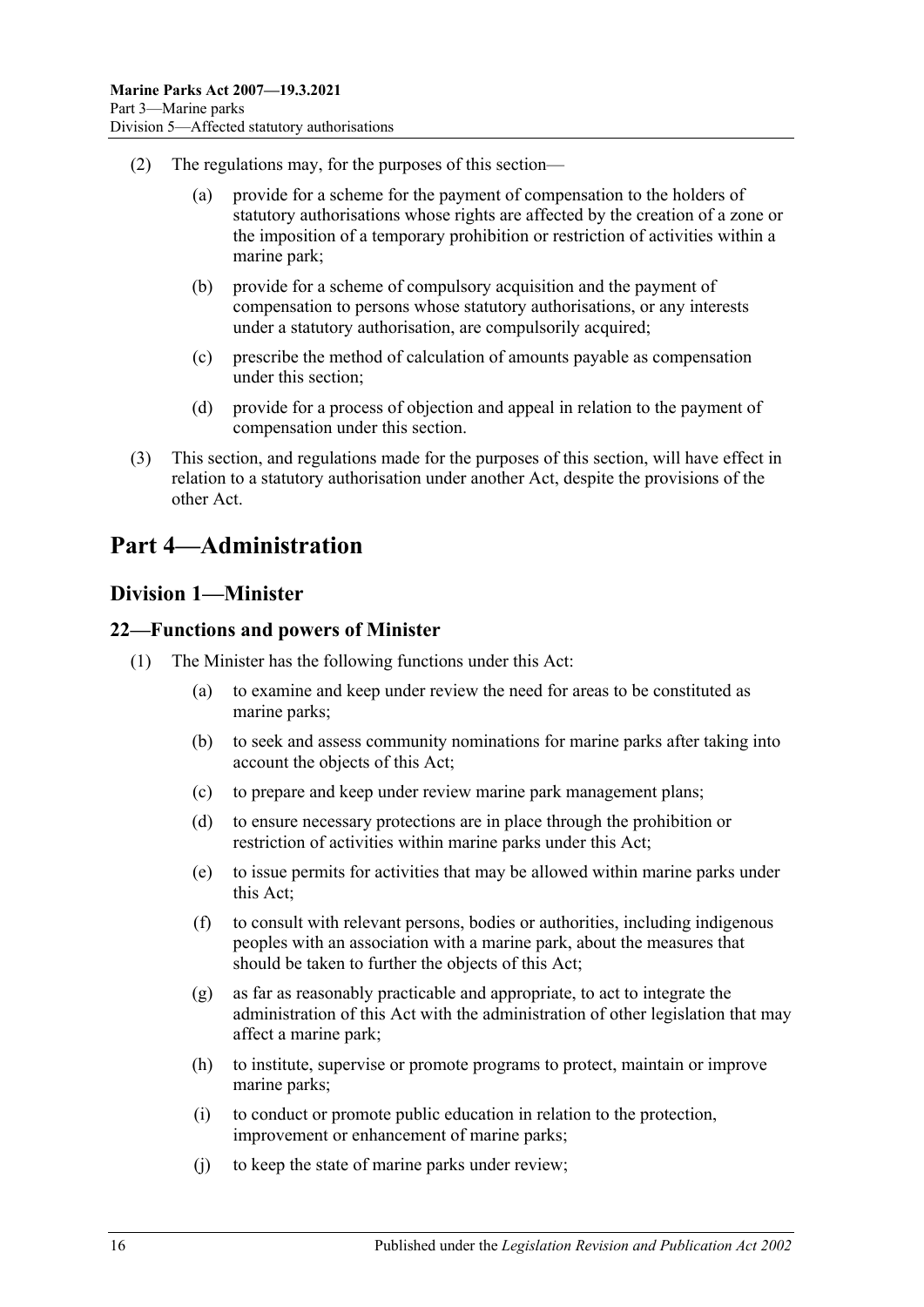- (k) to enforce the general duty of care;
- (l) such other functions as are assigned to the Minister by or under this or any other Act.
- <span id="page-16-3"></span>(2) The Minister has the power to do anything necessary, expedient or incidental to—
	- (a) performing the functions of the Minister under this Act; or
	- (b) administering this Act; or
	- (c) furthering the objects of this Act.
- (3) Without limiting [subsection](#page-16-3) (2), the Minister may, subject to and in accordance with, the *[Land Acquisition Act](http://www.legislation.sa.gov.au/index.aspx?action=legref&type=act&legtitle=Land%20Acquisition%20Act%201969) 1969*, acquire land for the purposes of this Act.

#### <span id="page-16-0"></span>**23—Delegation**

- (1) The Minister may delegate to a person or body (including a person for the time being holding or acting in a specified office or position) a function or power of the Minister under this Act.
- (2) A delegation under this section—
	- (a) must be by instrument in writing; and
	- (b) may be absolute or conditional; and
	- (c) does not derogate from the power of the Minister to act in any matter; and
	- (d) is revocable at will.
- (3) A function or power delegated under this section may, if the instrument of delegation so provides, be further delegated.

# <span id="page-16-1"></span>**Division 2—Functions of Parks and Wilderness Council under this Act**

#### <span id="page-16-2"></span>**29—Functions of Council**

- (1) The Council has the following functions:
	- (a) to provide advice to the Minister on the establishment of marine parks, including—
		- (i) advice on any community nominations for marine parks; and
		- (ii) advice on the areas to be specified as marine parks;
	- (b) to provide advice to the Minister in relation to the introduction, variation or revocation of interim protection orders;
	- (c) to provide advice to the Minister in relation to a proposal to alter the boundaries of a marine park;
	- (d) to provide advice to the Minister in relation to a proposal to establish or alter a zone within a marine park;
	- (e) to provide advice to the Minister in relation to the management of marine parks, the formulation and operation of management plans under this Act, and the extent to which the objects of the Act are being achieved through the implementation of management plans under this Act;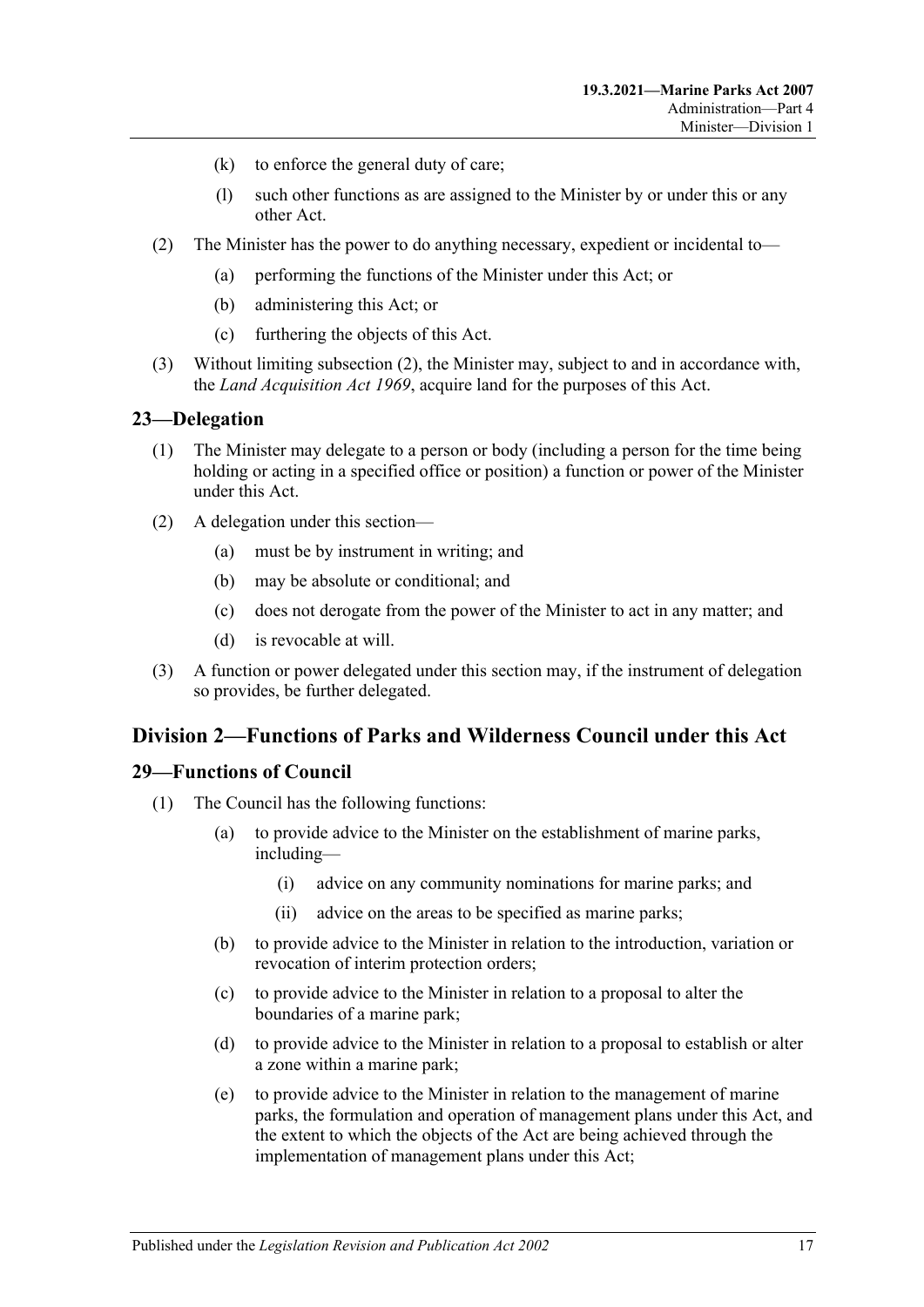- (f) to provide advice to the Minister on ways to promote community participation in the management of marine parks and the conservation of relevant marine environments;
- (g) to carry out such other functions as may be assigned to the Council by or under this Act or by the Minister.
- (2) The Council must, in providing advice to the Minister, take into account the objects of this Act.

# <span id="page-17-0"></span>**Division 3—Authorised officers**

# <span id="page-17-1"></span>**32—Appointment of authorised officers**

- (1) The following persons are authorised officers under this Act:
	- (a) fisheries officers under the *[Fisheries Management Act](http://www.legislation.sa.gov.au/index.aspx?action=legref&type=act&legtitle=Fisheries%20Management%20Act%202007) 2007*;
	- (b) wardens under the *[National Parks and Wildlife Act](http://www.legislation.sa.gov.au/index.aspx?action=legref&type=act&legtitle=National%20Parks%20and%20Wildlife%20Act%201972) 1972*;
	- (c) police officers;
	- (d) persons of a class prescribed by regulation or persons appointed by the Minister, being persons who must, in either case, be employed in the public service of the State.
- (2) If the area of a marine park includes land within the area of a council, the Minister may appoint persons, nominated by the council, to be authorised officers under this Act.
- (3) The Minister may, at any time—
	- (a) revoke the appointment of an authorised officer appointed by the Minister; or
	- (b) limit the powers of an authorised officer appointed by the Minister.
- (4) The Minister may, by notice in the Gazette, limit the powers of a class of persons constituted as authorised officers.

# <span id="page-17-2"></span>**33—Identification of authorised officers**

- (1) A person appointed by the Minister as an authorised officer under this Act must be issued with an identity card—
	- (a) containing the person's name and a photograph of the person; and
	- (b) stating that the person is an authorised officer under this Act; and
	- (c) stating any limitations on the authorised officer's powers.
- (2) If the powers of an authorised officer appointed by the Minister have been limited, the identity card issued to the authorised officer must contain a statement of those limitations.
- (3) An authorised officer (other than a police officer in uniform) must, at the request of another person in relation to whom the authorised officer intends to exercise powers under this Part, produce for the other person's inspection—
	- (a) if the officer was appointed by the Minister—the identity card issued to the officer under this section; or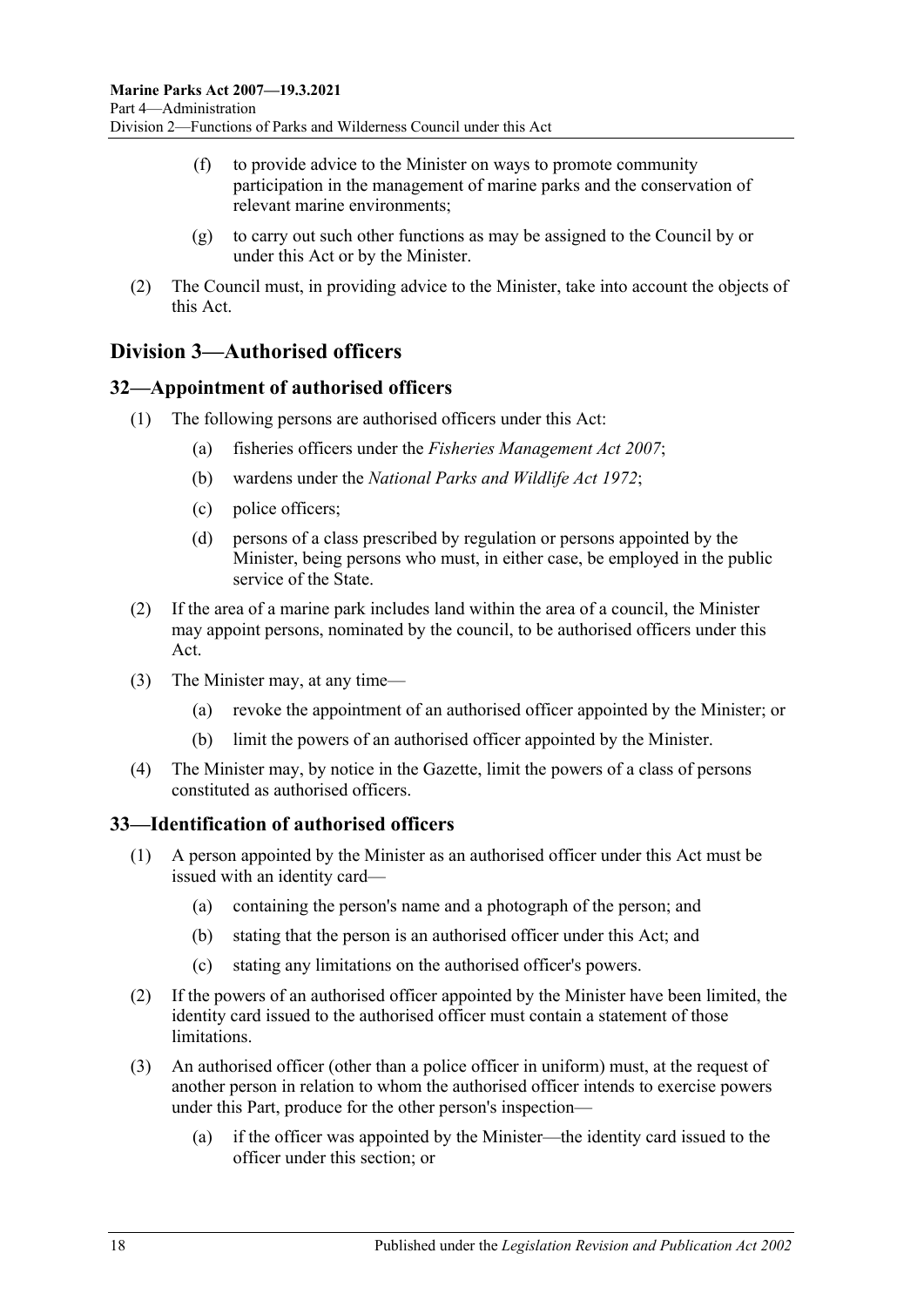- (b) if the officer is an authorised officer because the person holds an office under another Act—the identity card issued to the officer under that Act.
- (4) If a person in possession of an identity card issued to the person under this section ceases to be an authorised officer, the person must immediately return the identity card to the Minister.

Maximum penalty: \$250.

#### <span id="page-18-0"></span>**34—Powers of authorised officers**

- <span id="page-18-2"></span><span id="page-18-1"></span>(1) An authorised officer may, as may reasonably be required in connection with the administration, operation or enforcement of this Act—
	- (a) enter any place; or
	- (b) inspect any place, works, plant or equipment; or
	- (c) enter and inspect any vessel or vehicle, and for that purpose require a vessel or vehicle to stop, or to be presented for inspection at a place and time specified by the authorised officer; or
	- (d) give directions with respect to the stopping or movement of a vessel, vehicle, plant, equipment or other thing; or
	- (e) require a person apparently in charge of a vessel or vehicle to facilitate entry and inspection of the vessel or vehicle; or
	- (f) seize and retain anything that the authorised officer reasonably suspects has been used in, or may constitute evidence of, a contravention of this Act; or
	- (g) place any buoys, markers or other items or equipment in order to assist in environmental testing or monitoring; or
	- (h) require a person who the authorised officer reasonably suspects has committed, is committing or is about to commit, a contravention of this Act to state the person's full name and usual place of residence and to produce evidence of the person's identity; or
	- (i) require a person who the authorised officer reasonably suspects has knowledge of matters in respect of which information is reasonably required for the administration, operation or enforcement of this Act to answer questions in relation to those matters; or
	- (j) with the authority of a warrant issued by a magistrate, require a person to produce specified documents or documents of a specified kind, including a written record that reproduces in an understandable form information stored by computer, microfilm or other process; or
	- (k) examine, copy or take extracts from a document or information so produced or require a person to provide a copy of such a document or information; or
	- (l) take photographs, films, audio, video or other recordings; or
	- (m) examine or test a vessel, vehicle, plant, equipment, fitting or other thing, or cause or require it to be so examined or tested, or seize it or require its production for such examination or testing; or
	- (n) require a person holding a statutory authorisation or required to hold a statutory authorisation to produce the statutory authorisation for inspection; or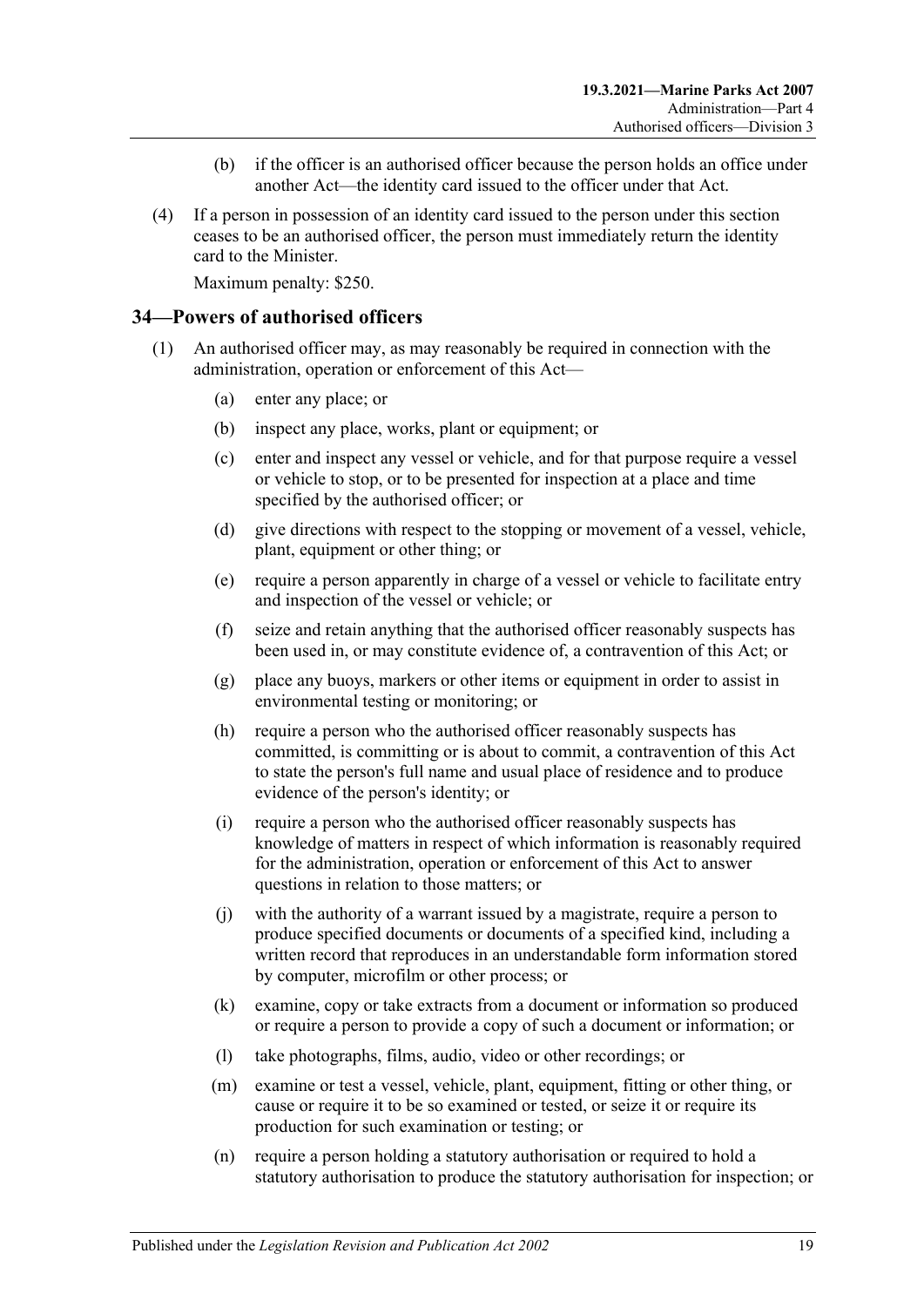- (o) give directions reasonably required in connection with the exercise of a power conferred by any of the above paragraphs or otherwise in connection with the administration, operation or enforcement of this Act; or
- (p) exercise other prescribed powers.
- <span id="page-19-1"></span>(2) An authorised officer must not exercise a power conferred by [subsection](#page-18-1) (1) in respect of a place of residence except on the authority of a warrant issued by a magistrate (but such a power may be exercised in respect of a vessel or vehicle).
- (3) An authorised officer, in exercising powers under this section, may be accompanied by such assistants as are reasonably required in the circumstances.
- <span id="page-19-2"></span>(4) An authorised officer may, on the authority of a warrant issued by a magistrate, use force to enter a place, vessel or vehicle.
- (5) A magistrate must not issue a warrant under [subsection](#page-19-1) (2) or [subsection](#page-19-2) (4) in relation to a place, vessel or vehicle unless satisfied that there are reasonable grounds to believe—
	- (a) that a contravention of this Act has been, is being, or is about to be, committed in or on the place, vessel or vehicle; or
	- (b) that something may be found in or on the place, vessel or vehicle that has been used in, or constitutes evidence of, a contravention of this Act; or
	- (c) that the circumstances require immediate action.
- (6) An application for the issue of a warrant under this section—
	- (a) may be made either personally or by telephone; and
	- (b) must be made in accordance with any procedures prescribed by the regulations.

#### <span id="page-19-0"></span>**35—Hindering etc persons engaged in administration of Act**

- (1) A person who—
	- (a) without reasonable excuse hinders or obstructs an authorised officer or other person engaged in the administration of this Act; or
	- (b) fails to answer a question put by an authorised officer to the best of his or her knowledge, information or belief; or
	- (c) produces a document or record that he or she knows, or ought to know, is false or misleading in a material particular; or
	- (d) fails without reasonable excuse to comply with a requirement or direction of an authorised officer under this Act; or
	- (e) uses abusive, threatening or insulting language to an authorised officer, or a person assisting an authorised officer; or
	- (f) falsely represents, by words or conduct, that he or she is an authorised officer,

is guilty of an offence.

Maximum penalty: \$10 000.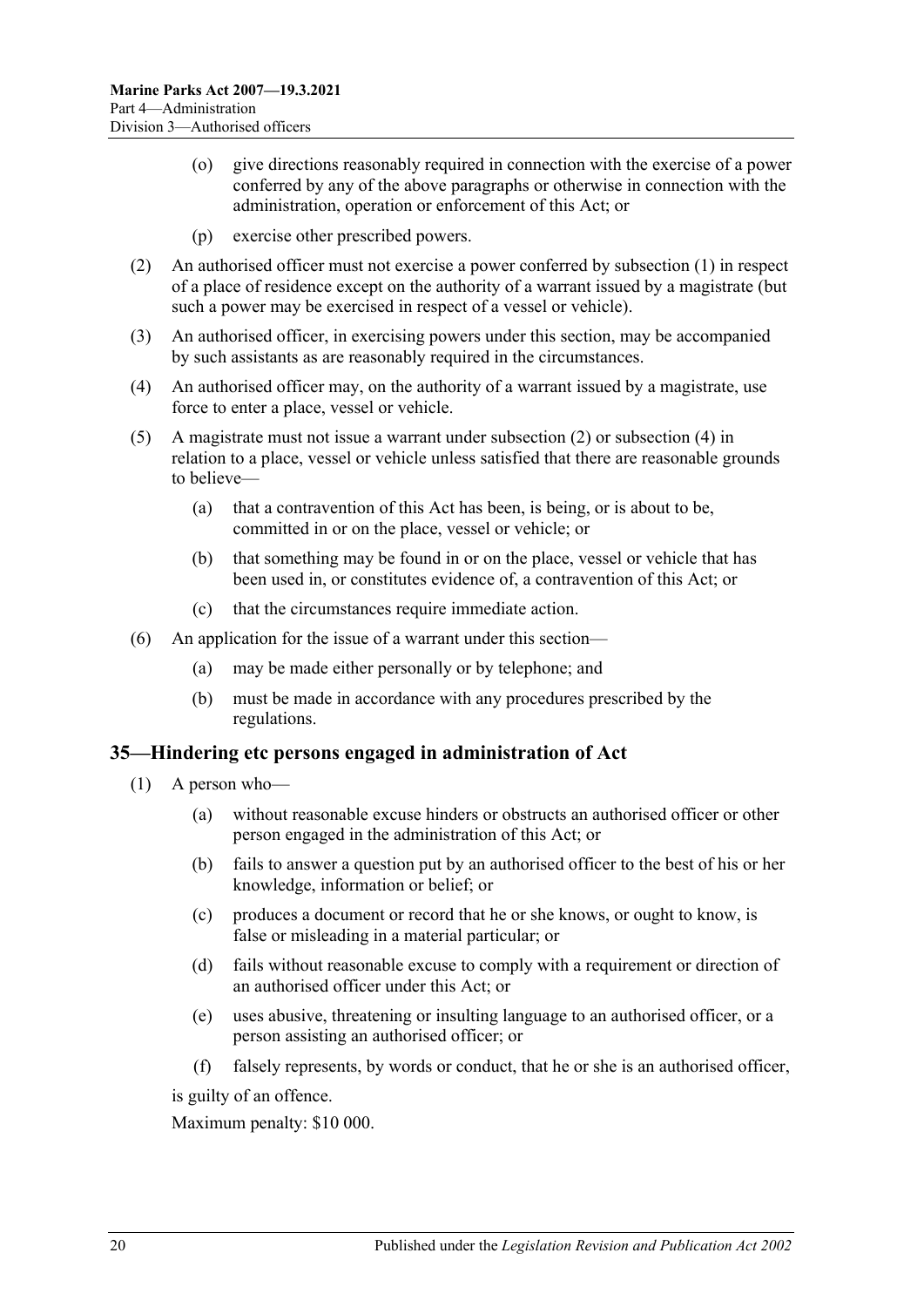(2) A person (other than an authorised officer) who, without the permission of the Minister, removes, destroys or interferes with any marker, peg or other item or equipment placed under section  $34(1)(g)$  is guilty of an offence. Maximum penalty: \$10 000.

# <span id="page-20-0"></span>**36—Protection from self-incrimination**

A person is not obliged to answer a question or to produce a document or record as required under this Part if to do so might tend to incriminate the person or make the person liable to a penalty.

# <span id="page-20-1"></span>**Part 5—General duty of care**

# <span id="page-20-3"></span><span id="page-20-2"></span>**37—General duty of care**

- (1) A person must take all reasonable measures to prevent or minimise harm to a marine park through his or her actions or activities.
- (2) In determining what measures are required to be taken, regard must be had, amongst other things, to—
	- (a) the nature of the harm; and
	- (b) the sensitivity of the environment that may be affected and the potential impact of the harm; and
	- (c) the practicality and financial implications of any alternative action, and the current state of technical and scientific knowledge; and
	- (d) any degrees of risk that may be involved; and
	- (e) the significance of the marine park to the State and to the environment and economy of the State; and
	- (f) the extent to which an act or activity may have a cumulative effect on a marine park; and
	- (g) if a statutory authorisation has been granted in respect of the action or activity, any assessment made in connection with the granting of the authorisation of potential harm to the marine park as a result of the action or activity and the extent to which any such harm was intended to be prevented or minimised through the attachment of conditions to the authorisation.
- (3) A person will be taken not to be in contravention of [subsection](#page-20-3) (1) if the person is acting in circumstances prescribed by the regulations.
- (4) A person who contravenes [subsection](#page-20-3) (1) is not, on account of the contravention alone, guilty of an offence but—
	- (a) compliance with the duty may be enforced by the issuing of a protection order under [Part 6;](#page-21-0) and
	- (b) a reparation order or reparation authorisation may be issued under that Part in respect of the contravention.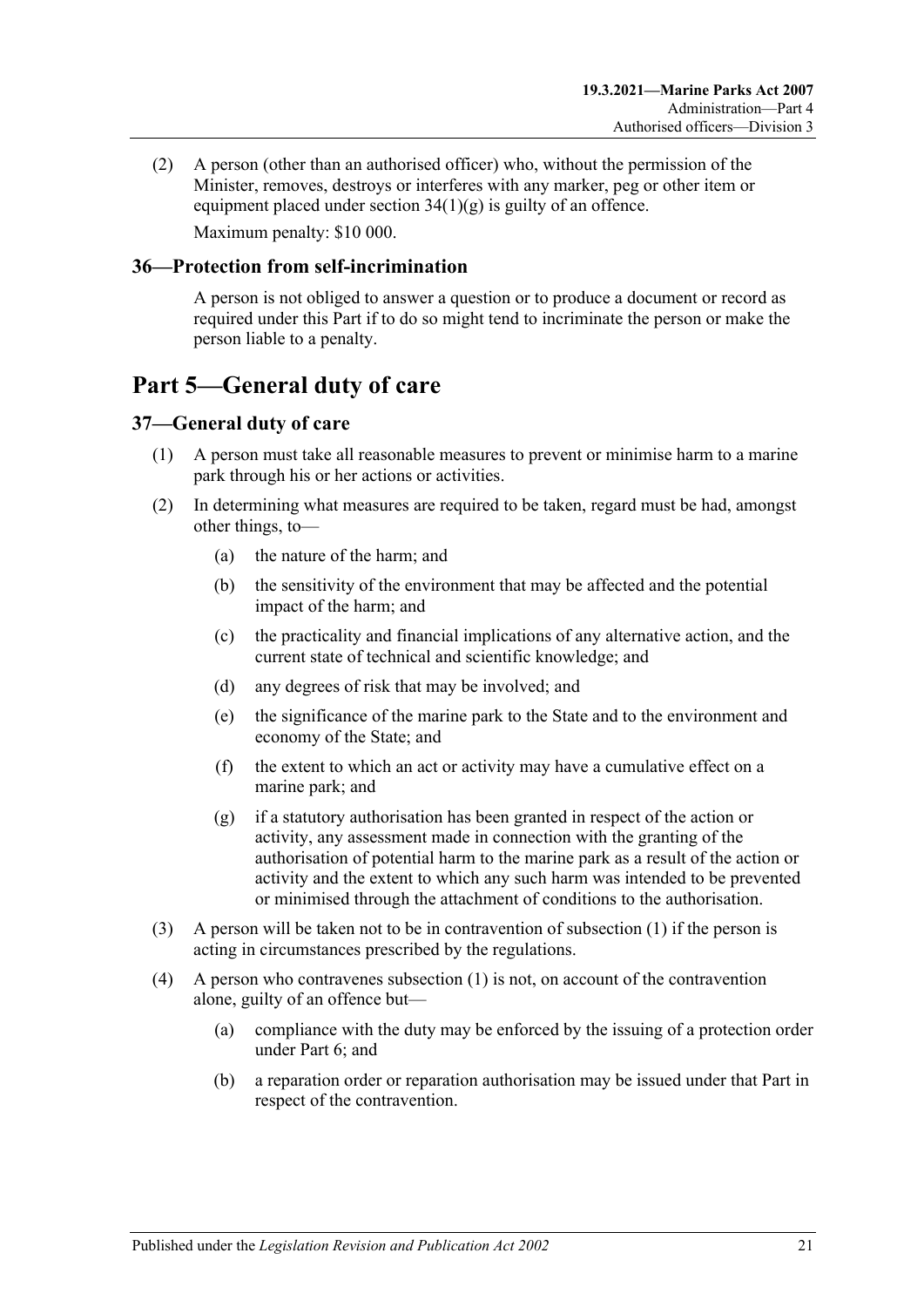# <span id="page-21-0"></span>**Part 6—Protection and other orders**

# <span id="page-21-1"></span>**Division 1—Orders**

# <span id="page-21-2"></span>**38—Protection orders**

- (1) The Minister may issue a protection order under this Division for the purpose of securing compliance with this Act.
- <span id="page-21-3"></span>(2) A protection order—
	- (a) must be in the form of a written notice served on the person to whom the notice is issued; and
	- (b) must specify the person to whom it is issued (whether by name or a description sufficient to identify the person); and
	- (c) must state the grounds on which it is made with reasonable particularity; and
	- (d) may impose any requirement reasonably required for the purpose for which the order is issued including 1 or more of the following:
		- (i) a requirement that the person discontinue, or not commence, a specified activity indefinitely or for a specified period or until further notice from the Minister;
		- (ii) a requirement that the person not carry on a specified activity except at specified times or subject to specified conditions;
		- (iii) a requirement that the person take specified action in a specified way, and within a specified period; and
	- (e) must state that the person may, within 14 days, appeal to the ERD Court against the order.
- (3) An authorised officer may, if of the opinion that urgent action is required for the protection of a marine park, issue an emergency protection order imposing requirements of a kind referred to in [subsection](#page-21-3) (2)(d) as reasonably required for the protection of the marine park.
- (4) An emergency protection order may be issued orally but, in that event, the person to whom the order is issued must be advised immediately of the person's right to appeal to the ERD Court against the order.
- (5) If an emergency protection order is issued orally, the authorised officer who issued it must confirm it in writing at the earliest opportunity (and in any event within 2 business days) by written notice given to the person to whom it applies.
- (6) If an emergency protection order is issued, the order will cease to have effect on the expiration of 72 hours from the time of its issuing unless confirmed by a written protection order issued by the Minister and served on the relevant person.
- (7) The Minister may, by written notice served on a person to whom a protection order has been issued, vary or revoke the order.
- (8) A person to whom a protection order is issued must comply with the order. Maximum penalty: \$10 000.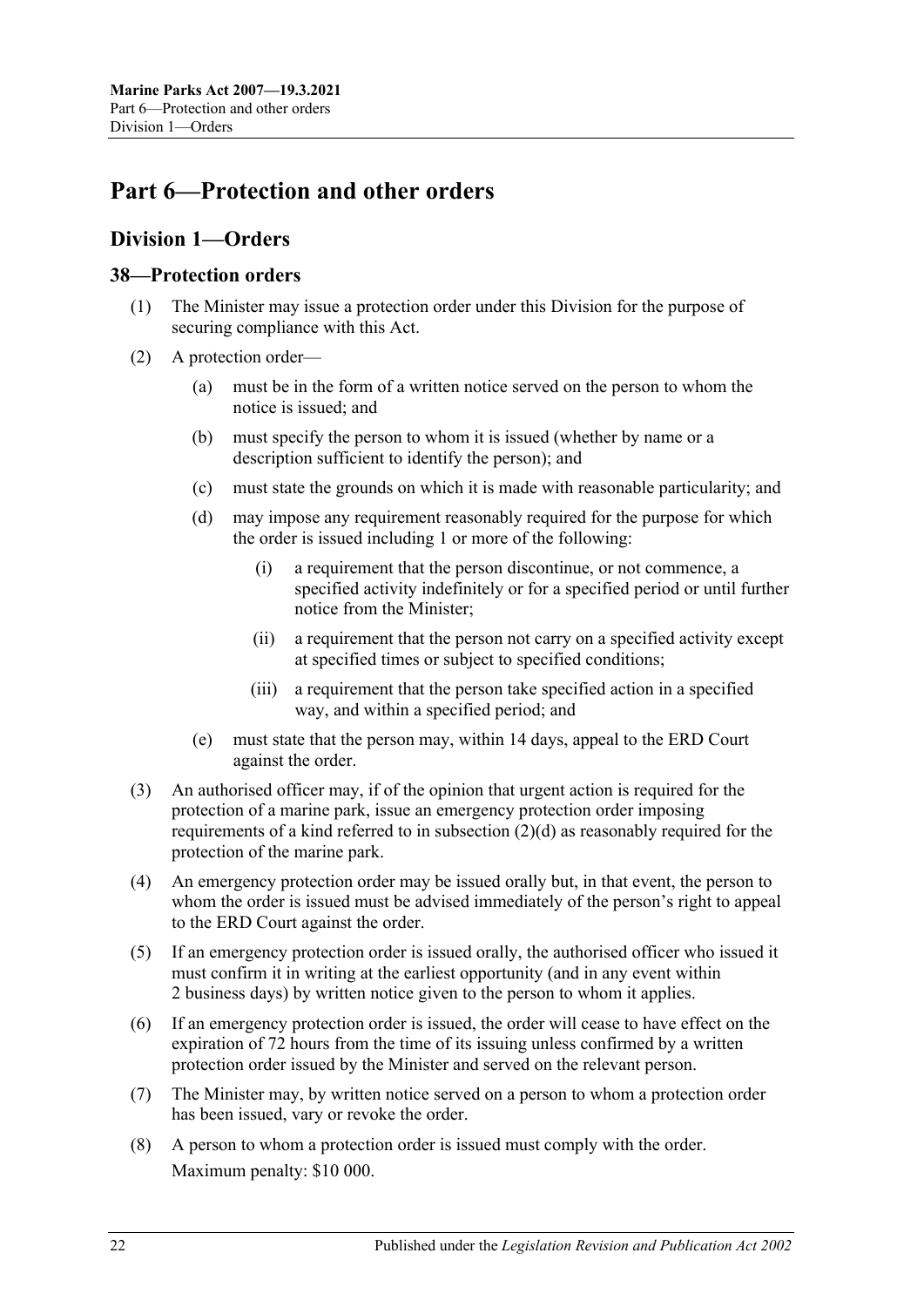(9) A person must not hinder or obstruct a person complying with a protection order. Maximum penalty: \$10 000.

# <span id="page-22-2"></span><span id="page-22-0"></span>**39—Action on non-compliance with protection order**

- (1) If the requirements of a protection order are not complied with, the Minister may take any action required by the order.
- (2) Action to be taken by the Minister under [subsection](#page-22-2) (1) may be taken on the Minister's behalf by an authorised officer or another person authorised by the Minister for the purpose.
- (3) A person taking action under this section may enter any relevant place, vessel or vehicle at any reasonable time.
- (4) The reasonable costs incurred by the Minister in taking action under this section may be recovered by the Minister as a debt from the person who failed to comply with the requirements of the protection order.
- (5) If an amount is recoverable from a person by the Minister under this section—
	- (a) the Minister may, by notice in writing to the person, fix a period, being not less than 28 days from the date of the notice, within which the amount must be paid by the person, and, if the amount is not paid by the person within that period, the person is liable to pay interest charged at the prescribed rate per annum on the amount unpaid; and
	- (b) the amount together with any interest charge so payable is until paid a charge in favour of the Minister on any land owned by the person in relation to which the protection order is registered under [Division 2.](#page-25-1)

# <span id="page-22-1"></span>**40—Reparation orders**

- (1) If the Minister is satisfied that a person has caused harm to a marine park by contravention of this Act, the Minister may issue a reparation order requiring the person—
	- (a) to take specified action within a specified period to make good any resulting harm to the marine park; or
	- (b) to make a payment or payments into an approved account for the reasonable costs incurred, or to be incurred, in taking action to make good any resulting harm to the marine park,

or both.

- <span id="page-22-3"></span>(2) A reparation order—
	- (a) must be in the form of a written notice served on the person to whom it is issued; and
	- (b) must specify the person to whom it is issued (whether by name or a description sufficient to identify the person); and
	- (c) must state the grounds on which it is made with reasonable particularity; and
	- (d) may include requirements for action to be taken to prevent or mitigate further harm to the marine park, or for a plan of action to be prepared to the satisfaction of the Minister; and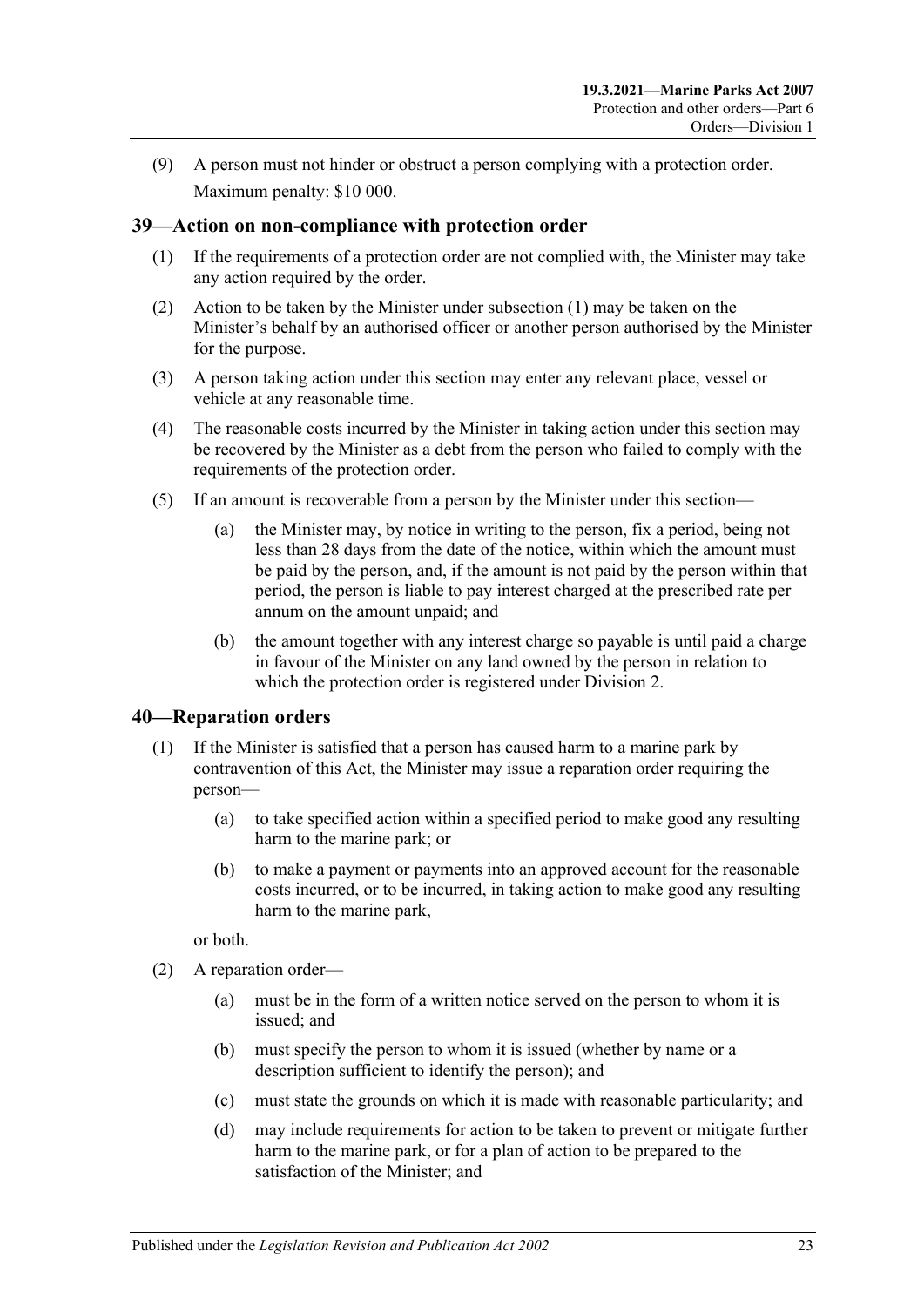- (e) may include requirements for specified tests or monitoring; and
- (f) may include requirements for furnishing to the Minister specified results or reports; and
- (g) may include requirements that the person to whom it is issued appoint or engage a person with specified qualifications to prepare a plan or report or to undertake tests or monitoring required by the order; and
- (h) in the case of an order requiring payment into an approved account, may provide that payments must occur in accordance with a scheme specified by the Minister (either at the time of the making of the order or at a later time when the extent or impact of any action has been assessed or finally determined); and
- (i) must state that the person may, within 14 days, appeal to the ERD Court against the order.
- (3) An authorised officer may, if of the opinion that urgent action is required to prevent or mitigate further harm, issue an emergency reparation order containing requirements of a kind referred to in [subsection](#page-22-3) (2), other than a requirement for payment into an approved account.
- (4) An emergency reparation order may be issued orally, but, in that event, the person to whom it is issued must be advised immediately of the person's right to appeal to the ERD Court against the order.
- (5) If an emergency reparation order is issued orally, the authorised officer who issued it must confirm it in writing at the earliest opportunity (and in any event within 2 business days) by written notice given to the person to whom it applies.
- (6) If an emergency reparation order is issued, the order will cease to have effect on the expiration of 72 hours from the time of its issuing unless confirmed by a written reparation order issued by the Minister and served on the relevant person.
- (7) The Minister or an authorised officer may, if of the opinion that it is reasonably necessary to do so in the circumstances, include in an emergency or other reparation order a requirement for an act or omission that might otherwise constitute a contravention of this Act and, in that event, a person incurs no criminal liability under this Act for compliance with the requirement.
- (8) The Minister may, by written notice served on a person to whom a reparation order has been issued, vary or revoke the order.
- (9) A person to whom a reparation order is issued must comply with the order. Maximum penalty: \$10 000.

#### <span id="page-23-1"></span><span id="page-23-0"></span>**41—Action on non-compliance with a reparation order**

- (1) If the requirements of a reparation order are not complied with, the Minister may take any action required by the order.
- (2) Action taken by the Minister under [subsection](#page-23-1) (1) may be taken on the Minister's behalf by an authorised officer or another person authorised by the Minister for the purpose.
- (3) A person taking action under this section may enter any relevant place, vessel or vehicle at any reasonable time.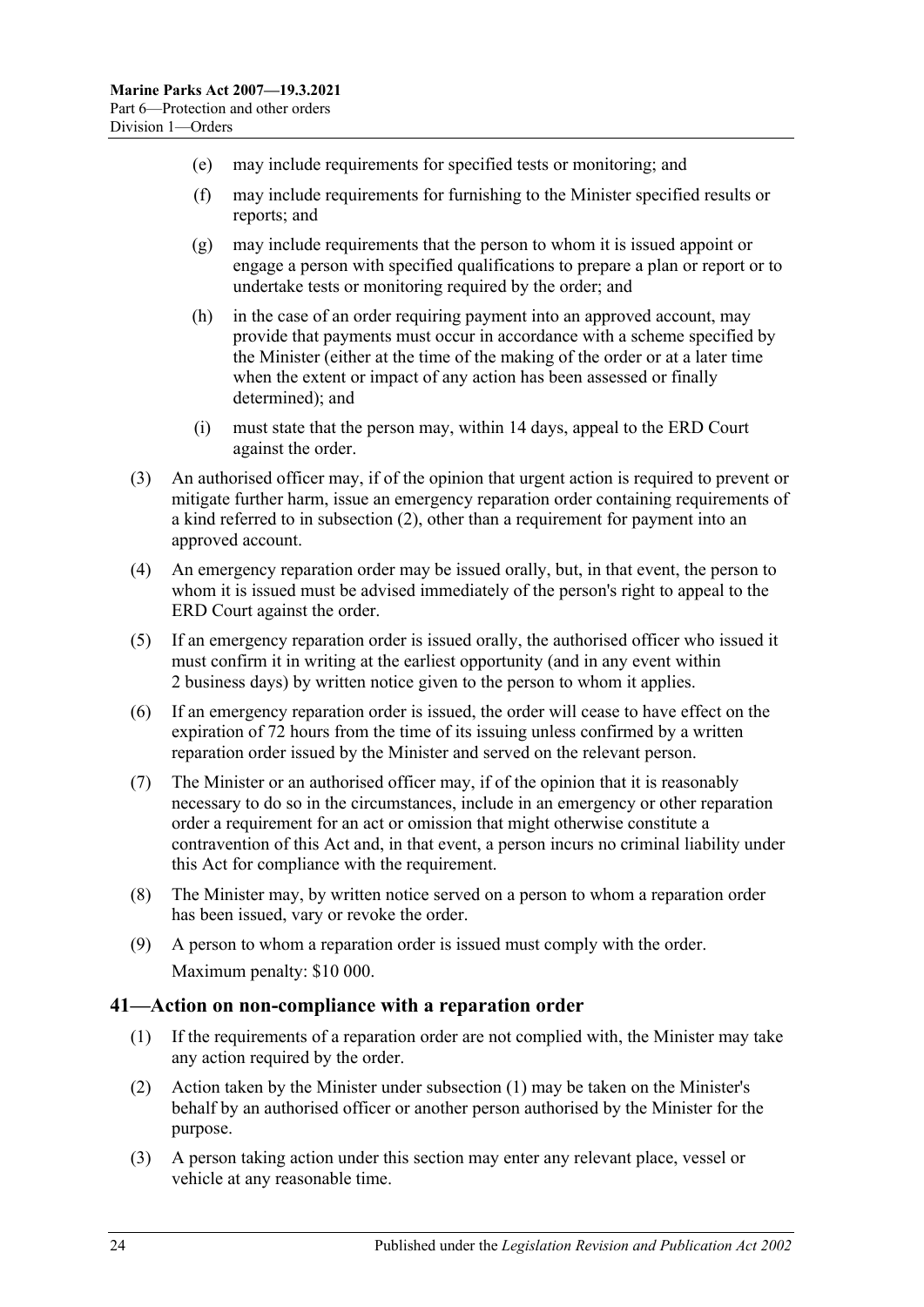- (4) The reasonable costs incurred by the Minister in taking action under this section to make good harm to the marine park may be recovered by the Minister as a debt from the person who failed to comply with the requirements of the reparation order.
- (5) If an amount is recoverable from a person by the Minister under this section—
	- (a) the Minister may, by notice in writing to the person, fix a period, being not less than 28 days from the date of the notice, within which the amount must be paid by the person, and, if the amount is not paid by the person within that period, the person is liable to pay interest charged at the prescribed rate per annum on the amount unpaid; and
	- (b) the amount together with any interest charge so payable is until paid a charge in favour of the Minister on any land owned by the person in relation to which the reparation order is registered under [Division 2.](#page-25-1)

# <span id="page-24-1"></span><span id="page-24-0"></span>**42—Reparation authorisations**

- (1) If the Minister is satisfied that a person has caused harm to a marine park by a contravention of this Act, the Minister may (whether or not a reparation order has been issued to the person) issue a reparation authorisation under which authorised officers or other persons authorised by the Minister for the purpose may take specified action on the Minister's behalf to make good any resulting harm to the marine park.
- (2) A reparation authorisation—
	- (a) must be in the form of a written notice; and
	- (b) must specify the person alleged to have caused the harm (whether by name or a description sufficient to identify the person); and
	- (c) must state the grounds on which it is made with reasonable particularity; and
	- (d) may include authorisation for action to be taken to prevent or mitigate further harm to the marine park.
- (3) The Minister must, as soon as practicable after issuing a reparation authorisation, serve a copy of the authorisation on the person alleged to have caused the harm.
- (4) The Minister may, by notice in writing, vary or revoke a reparation authorisation and must, as soon as practicable after doing so, serve a copy of the notice on the person alleged to have caused the harm.
- (5) If a person other than an authorised officer is authorised to take action under [subsection](#page-24-1) (1), the following provisions apply:
	- (a) the Minister must issue the person with an instrument of authority;
	- (b) the person may exercise such powers of an authorised officer as are reasonably required for the purpose of taking action under that subsection;
	- (c) the provisions of this Act apply in relation to the exercise of such powers by the person in the same way as in relation to an authorised officer;
	- (d) the person must produce the instrument of authority for the inspection of any person in relation to whom the person intends to exercise powers of an authorised officer.
- (6) A person taking action under a reparation authorisation may enter any relevant place, vessel or vehicle at any reasonable time.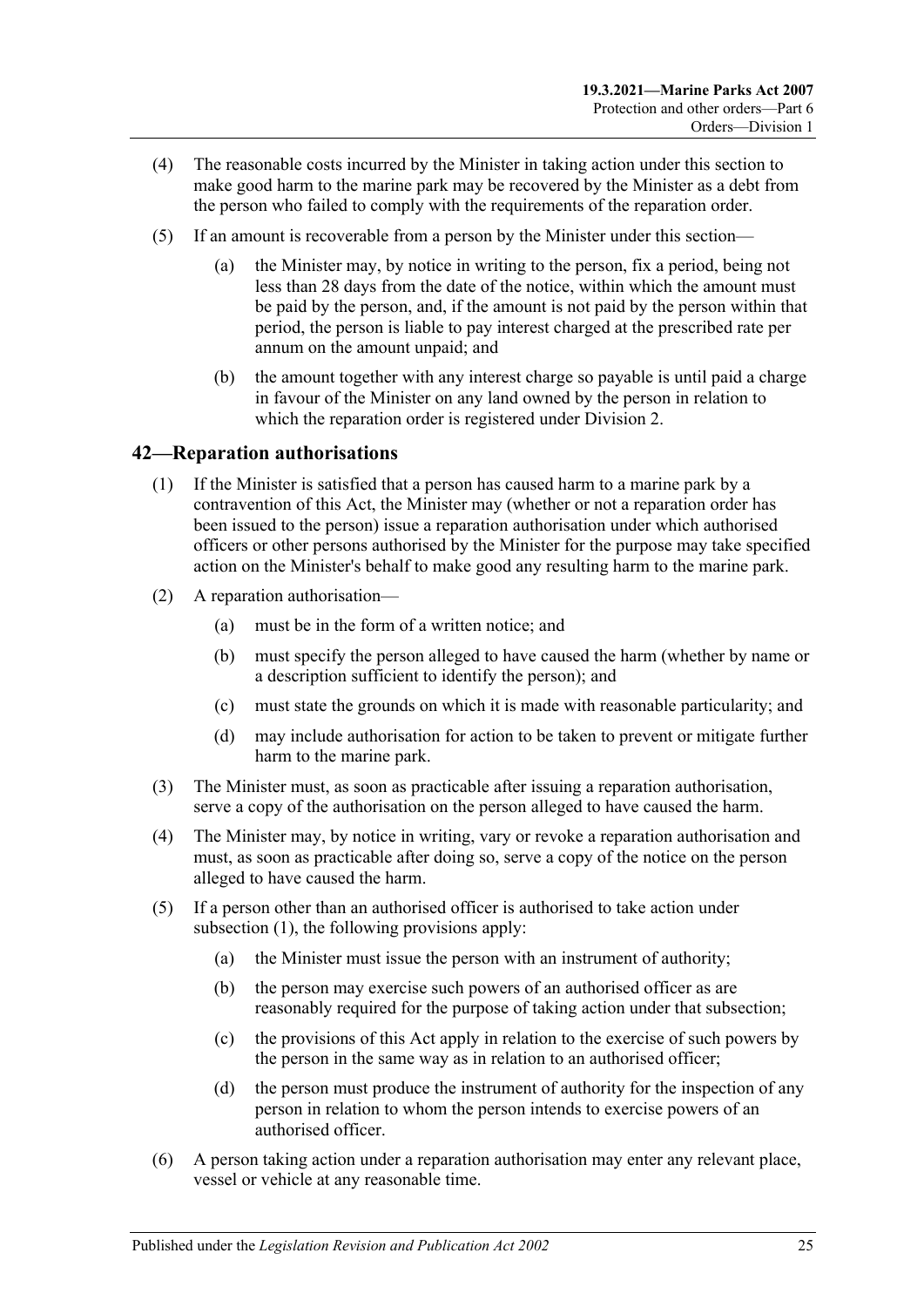- (7) The reasonable costs incurred by the Minister in taking action under a reparation authorisation to make good harm to the marine park may be recovered by the Minister as a debt from the person who caused the relevant harm.
- (8) If an amount is recoverable from a person by the Minister under this section
	- the Minister may, by notice in writing to the person, fix a period, being not less than 28 days from the date of the notice, within which the amount must be paid by the person, and, if the amount is not paid by the person within that period, the person is liable to pay interest charged at the prescribed rate per annum on the amount unpaid; and
	- (b) the amount together with any interest charge so payable is until paid a charge in favour of the Minister on any land owned by the person in relation to which the reparation authorisation is registered under [Division 2.](#page-25-1)

# <span id="page-25-3"></span><span id="page-25-0"></span>**43—Related matters**

- (1) The Minister should, so far as is reasonably practicable, consult with any public authority that may also have power to act with respect to the particular matter before the Minister issues an order or authorisation under this Division.
- (2) [Subsection](#page-25-3) (1) does not apply—
	- (a) where action is being taken under this Act as a matter of urgency; or
	- (b) in any other circumstance of a prescribed kind.
- (3) A person cannot claim compensation from—
	- (a) the Minister or the Crown; or
	- (b) an authorised officer; or
	- (c) a person acting under the authority of the Minister or an authorised officer,

in respect of a requirement imposed under this Division, or on account of an act or omission done or made in the exercise (or purported exercise) of a power under this Division.

# <span id="page-25-1"></span>**Division 2—Registration of orders and effect of charges**

#### <span id="page-25-2"></span>**44—Registration**

- $(1)$  If—
	- (a) the Minister issues an order or authorisation under [Division 1;](#page-21-1) and
	- (b) the order or authorisation is issued in relation to an activity carried out on land, or requires a person to take action on or in relation to land,

the Minister may apply to the Registrar-General for the registration of the order or authorisation in relation to that land.

- <span id="page-25-4"></span>(2) An application under this section must—
	- (a) define the land to which it relates; and
	- (b) comply with any requirement imposed by the Registrar-General for the purposes of this section.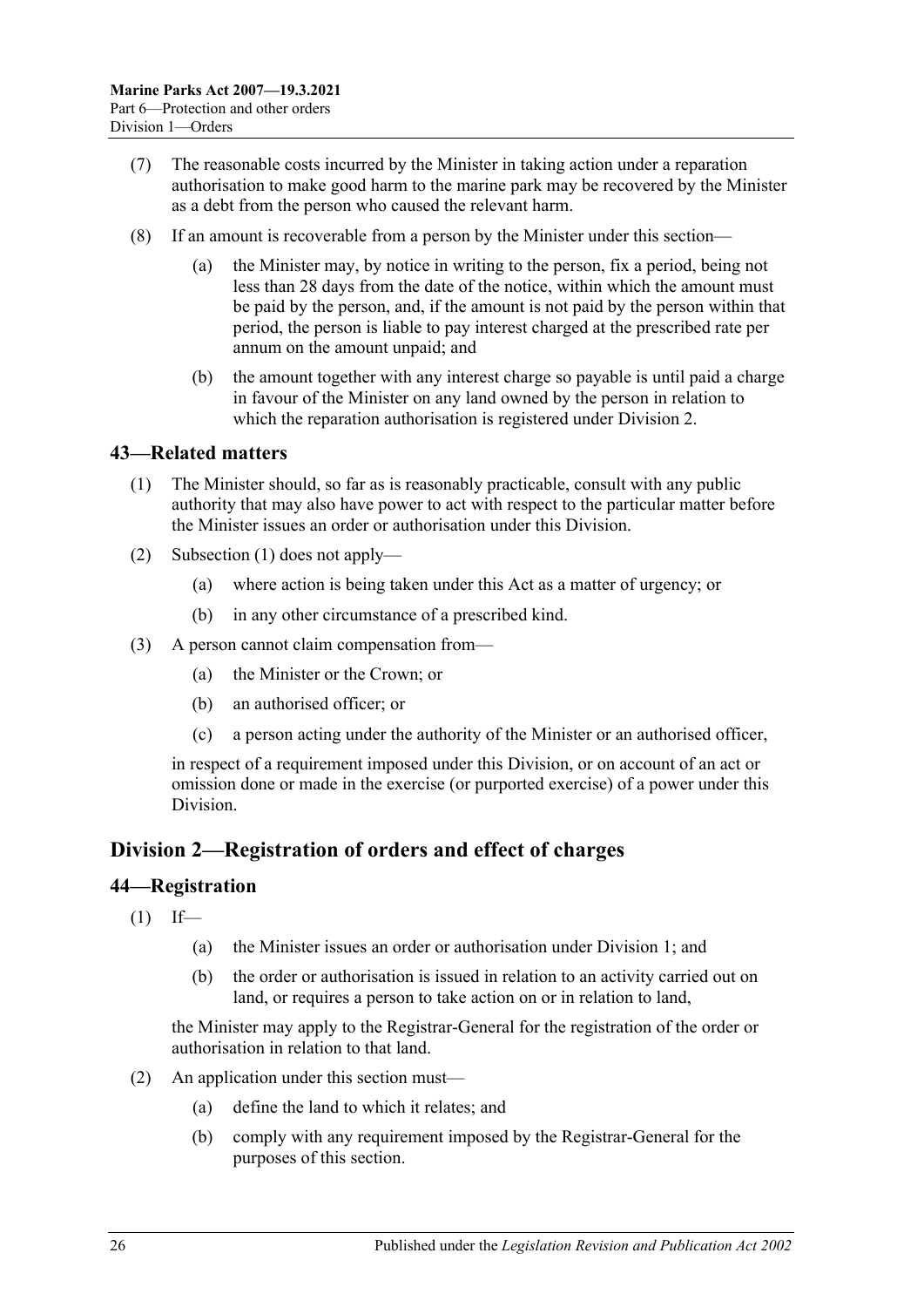- (3) The Registrar-General must on—
	- (a) due application under [subsection](#page-25-4) (2); and
	- (b) lodgement of a copy of the relevant order or authorisation,

register the order or authorisation in relation to the land by making such entries in any register book, memorial or other book or record in the Lands Titles Registration Office or in the General Registry Office as the Registrar-General thinks fit.

- (4) An order or authorisation registered under this section is binding on each owner and occupier from time to time of the land.
- (5) The Registrar-General must, on application by the Minister, cancel the registration of an order or authorisation in relation to land and make such endorsements to that effect in the appropriate register book, memorial or other book or record in respect of the land as the Registrar-General thinks fit.
- (6) The Minister may, if the Minister thinks fit, apply to the Registrar-General for cancellation of the registration of an order or authorisation under this section in relation to land, and must do so—
	- (a) on revocation of the order or authorisation; or
	- (b) in relation to—
		- (i) an order—
			- (A) on full compliance with the requirements of the order;
			- (B) if the Minister has taken action under [Division 1](#page-21-1) to carry out the requirements of the order—on payment to the Minister of any amount recoverable by the Minister under that Division in relation to the action so taken; or
		- (ii) an authorisation—on payment to the Minister of any amount recoverable by the Minister under [Division 1](#page-21-1) in relation to the action taken in pursuance of the authorisation.

# <span id="page-26-0"></span>**45—Effect of charge**

A charge imposed on land under [Division 1](#page-21-1) has priority over—

- (a) any prior charge on the land (whether or not registered) that operates in favour of a person who is an associate of the owner of the land; and
- (b) any other charge on the land other than a charge registered prior to registration under this Division of the relevant order or authorisation in relation to the land.

# <span id="page-26-1"></span>**Part 7—Appeals to ERD Court**

# <span id="page-26-2"></span>**46—Appeals to ERD Court**

- <span id="page-26-3"></span>(1) The following appeals may be made to the ERD Court:
	- (a) a person who is refused a permit may appeal to the Court against the decision of the Minister to refuse the permit;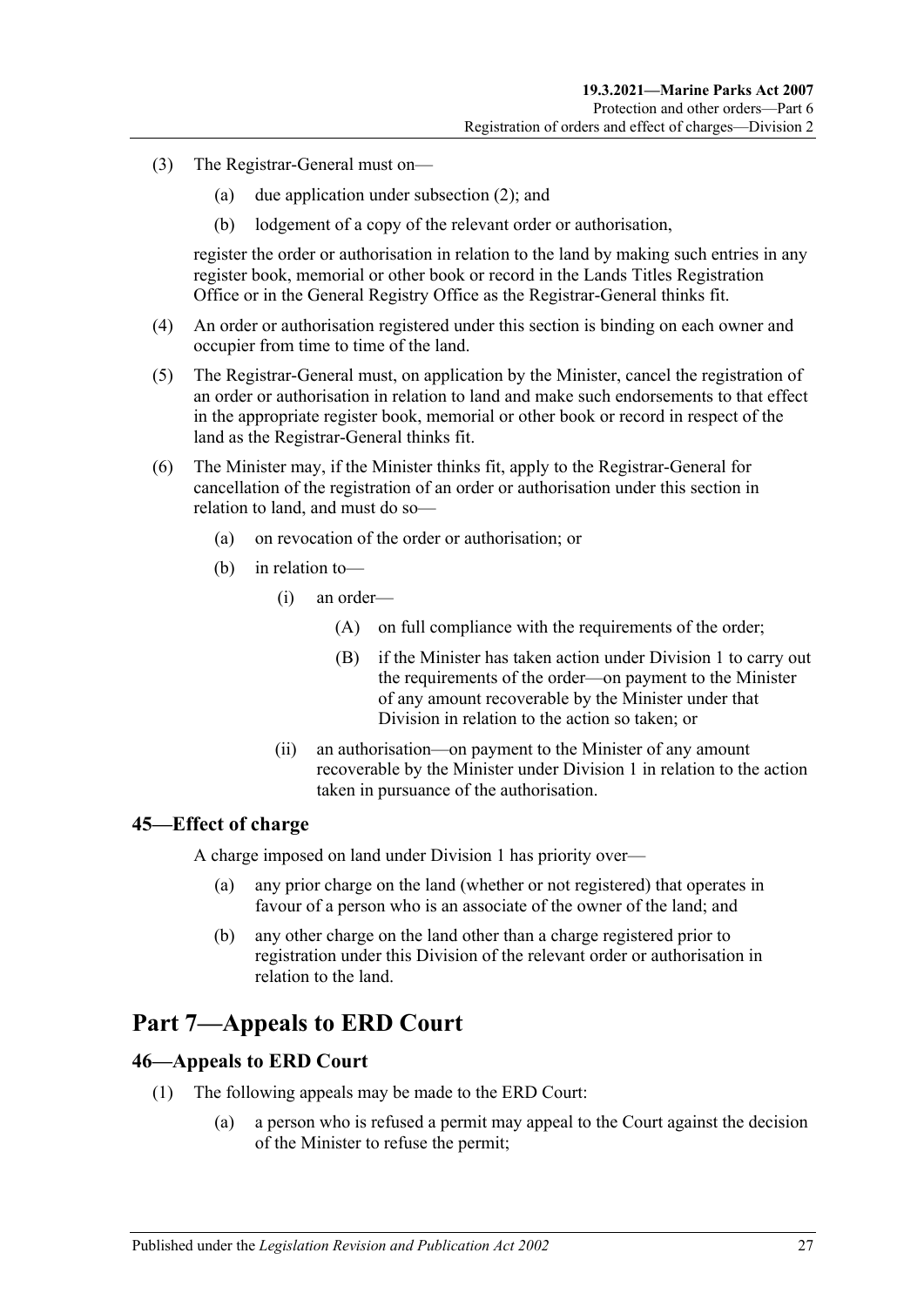- <span id="page-27-0"></span>(b) a person who has been granted a permit may appeal to the Court against a decision of the Minister revoking the permit or imposing or varying a condition of the permit;
- (c) a person to whom a protection order or reparation order has been issued may appeal to the ERD Court against the order or a variation of the order.
- <span id="page-27-1"></span>(2) An appeal must be made in a manner and form determined by the Court, setting out the grounds of the appeal.
- (3) Subject to this section, an appeal by a person against a decision referred to in [subsection](#page-26-3) (1)(a) or [\(b\)](#page-27-0) must be made within 21 days after the person receives notice in writing of the decision.
- (4) Subject to this section, an appeal by a person against an order or a variation of an order referred to in [subsection](#page-27-1)  $(1)(c)$  must be made within 21 days after the person receives notice in writing of the order or variation.
- (5) The Court may, if it is satisfied that it is just and reasonable in the circumstances to do so, dispense with the requirement that an appeal be made within the period fixed by this section.
- (6) Unless otherwise determined by the Court, an appeal must be referred in the first instance to a conference under section 16 of the *[Environment, Resources and](http://www.legislation.sa.gov.au/index.aspx?action=legref&type=act&legtitle=Environment%20Resources%20and%20Development%20Court%20Act%201993)  [Development Court Act](http://www.legislation.sa.gov.au/index.aspx?action=legref&type=act&legtitle=Environment%20Resources%20and%20Development%20Court%20Act%201993) 1993* (and the provisions of that Act will then apply in relation to that appeal).
- (7) Subject to [subsection](#page-27-2) (8), the institution of an appeal does not affect the operation of the decision or order to which the appeal relates.
- <span id="page-27-2"></span>(8) The Court may, on application by a party to an appeal, make an order staying or otherwise affecting the operation or implementation of the whole or a part of a decision or order if the Court is satisfied that it is appropriate to do so having regard to—
	- (a) the possible consequences to the marine park and the interests of any persons who may be affected by the appeal; and
	- (b) the need to secure the effectiveness of the hearing and determination of the appeal.
- (9) An order under [subsection](#page-27-2) (8)—
	- (a) may be varied or revoked by the Court by further order; and
	- (b) is subject to such conditions as are specified in the order; and
	- (c) has effect until—
		- (i) the end of the period of operation (if any) specified in the order; or
		- (ii) the decision of the Court on the appeal comes into operation,

whichever is the earlier.

- (10) The Court must not make an order under [subsection](#page-27-2) (8) unless each party to the appeal has been given a reasonable opportunity to make submissions in relation to the matter.
- (11) The Court may, on hearing an appeal under this section—
	- (a) confirm, vary or revoke the decision or order appealed against;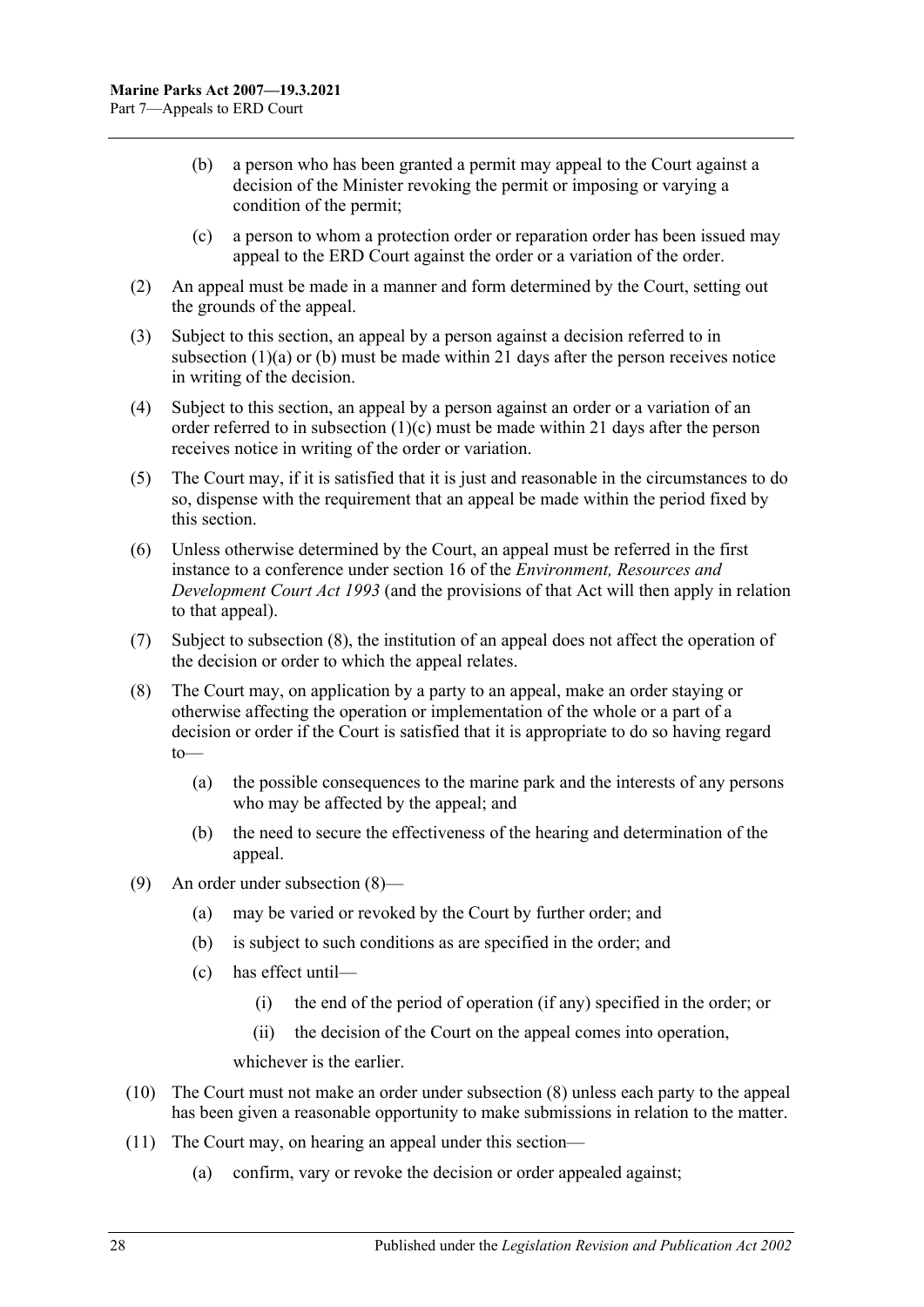- (b) order or direct a person or body to take such action as the Court thinks fit, or to refrain (either temporarily or permanently) from such action or activity as the Court thinks fit;
- (c) make any consequential or ancillary order or direction, or impose any condition, that it considers necessary or expedient.

# <span id="page-28-0"></span>**Part 8—Civil remedies**

# <span id="page-28-1"></span>**47—Civil remedies**

- <span id="page-28-2"></span>(1) Applications may be made to the ERD Court for 1 or more of the following orders:
	- (a) if a person has engaged, is engaging or is proposing to engage in conduct in contravention of this Act—an order restraining the person from engaging in the conduct and, if the Court considers it appropriate to do so, requiring the person to take specified action;
	- (b) if a person has refused or failed, is refusing or failing or is proposing to refuse or fail to take action required by this Act—an order requiring the person to take that action;
	- (c) if a person has caused harm to a marine park by a contravention of this Act—an order requiring the person to take specified action to make good any resulting harm to the marine park and, if appropriate, to take specified action to prevent or mitigate further harm;
	- (d) if the Minister has incurred costs in taking action to prevent or make good harm to a marine park caused by a contravention of this Act—an order against the person who committed the contravention for payment of the reasonable costs and expenses incurred in taking that action;
	- (e) if the Court considers it appropriate to do so, an order against a person who has contravened this Act for payment (for the credit of the Consolidated Account) of an amount in the nature of exemplary damages determined by the Court;
	- (f) if the Court considers it appropriate to do so, an order against a person who has contravened this Act to take specified action to publicise—
		- (i) the contravention of this Act; and
		- (ii) the harm flowing from the contravention; and
		- (iii) the other requirements of the order made against the person.
- (2) The power of the Court to make an order restraining a person from engaging in conduct of a particular kind may be exercised—
	- (a) if the Court is satisfied that the person has engaged in conduct of that kind—whether or not it appears to the Court that the person intends to engage again, or to continue to engage, in conduct of that kind; or
	- (b) if it appears to the Court that, in the event that an order is not made, it is likely that the person will engage in conduct of that kind—whether or not the person has previously engaged in conduct of that kind and whether or not there is an imminent danger of substantial harm if the first-mentioned person engages in conduct of that kind.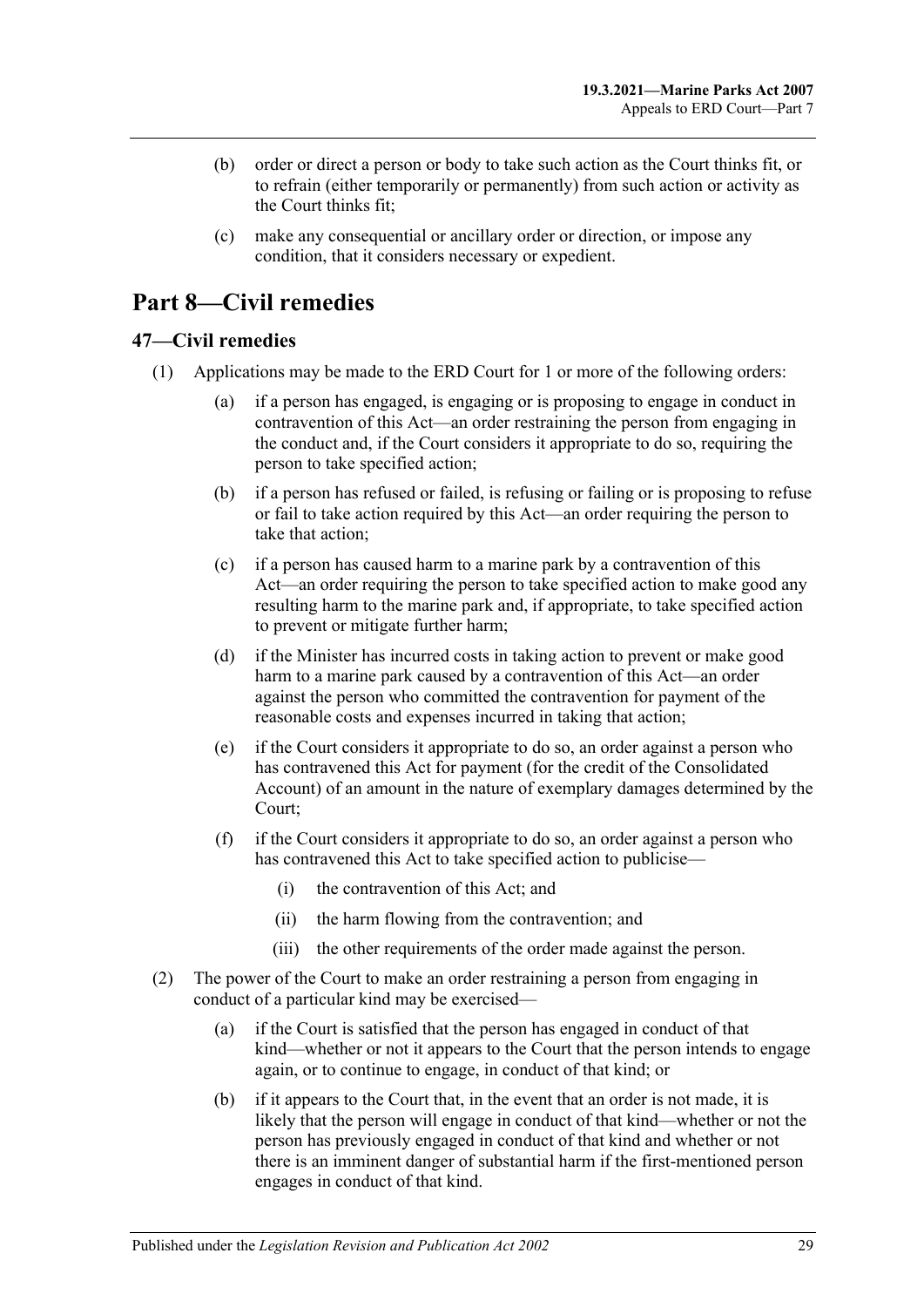- (3) The power of the Court to make an order requiring a person to take specified action may be exercised—
	- (a) if the Court is satisfied that the person has refused or failed to take that action—whether or not it appears to the Court that the person intends to refuse or fail again, or to continue to refuse or fail, to take that action; or
	- (b) if it appears to the Court that, in the event that an order is not made, it is likely that the person will refuse or fail to take that action—whether or not the person has previously refused or failed to take that action and whether or not there is an imminent danger of substantial harm if the first-mentioned person refuses or fails to take that action.
- (4) In assessing an amount to be ordered in the nature of exemplary damages, the Court must have regard to—
	- (a) any harm to a marine park or detriment to the public interest resulting from the contravention; and
	- (b) any financial saving or other benefit that the respondent stood to gain by committing the contravention; and
	- (c) any other matter it considers relevant.
- (5) The power to order payment of an amount in the nature of exemplary damages may only be exercised by a Judge of the Court.
- (6) An application under this section may be made—
	- (a) by the Minister; or
	- (b) by an authorised officer; or
	- (c) by any person whose interests are affected by the subject matter of the application; or
	- (d) by any other person with the leave of the Court.
- <span id="page-29-0"></span>(7) Before the Court may grant leave for the purposes of [subsection](#page-29-0) (6)(d), the Court must be satisfied that—
	- (a) the proceedings on the application would not be an abuse of the process of the Court; and
	- (b) there is a real or significant likelihood that the requirements for the making of an order under [subsection](#page-28-2) (1) on the application would be satisfied; and
	- (c) it is in the public interest that the proceedings should be brought.
- (8) An application under this section may be made in a representative capacity (but, if so, the consent of all persons on whose behalf the application is made must be obtained).
- (9) An application may be made without notice to the other party and, if the Court is satisfied on the application that the respondent has a case to answer, it may grant leave to the applicant to serve a summons requiring the respondent to appear before the Court to show cause why an order should not be made under this section.
- (10) An application under this section must, in the first instance, be referred to a conference under section 16 of the *[Environment, Resources and Development Court](http://www.legislation.sa.gov.au/index.aspx?action=legref&type=act&legtitle=Environment%20Resources%20and%20Development%20Court%20Act%201993)  Act [1993](http://www.legislation.sa.gov.au/index.aspx?action=legref&type=act&legtitle=Environment%20Resources%20and%20Development%20Court%20Act%201993)* (and the provisions of that Act will then apply in relation to the application).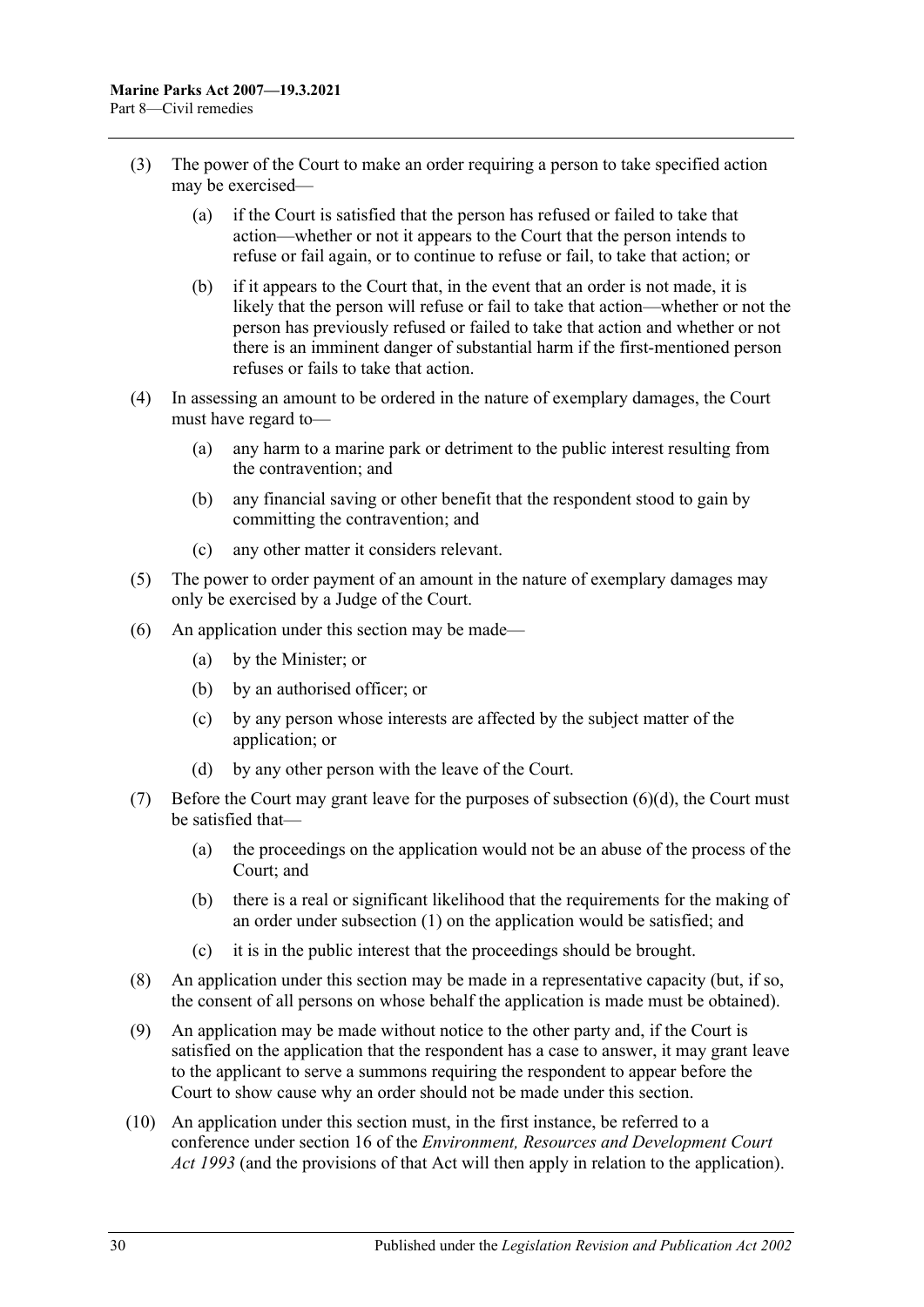- (11) If, on an application under this section or before the determination of the proceedings commenced by the application, the Court is satisfied that, in order to preserve the rights or interests of parties to the proceedings or for any other reason, it is desirable to make an interim order under this section, the Court may make such an order.
- (12) An interim order—
	- (a) may be made on an application made without notice to the other party; and
	- (b) may be made whether or not the proceedings have been referred to a conference; and
	- (c) will be made subject to such conditions as the Court thinks fit; and
	- (d) will not operate after the proceedings in which it is made are finally determined.
- (13) The Court may order an applicant in proceedings under this section—
	- (a) to provide security for the payment of costs that may be awarded against the applicant if the application is subsequently dismissed; and
	- (b) to give an undertaking as to the payment of any amount that may be awarded against the applicant under [subsection](#page-30-0) (14).
- <span id="page-30-0"></span>(14) If, on an application under this section alleging a contravention of this Act, the Court is satisfied—
	- (a) that the respondent has not contravened this Act; and
	- (b) that the respondent has suffered loss or damage as a result of the actions of the applicant; and
	- (c) that in the circumstances it is appropriate to make an order under this provision,

the Court may, on the application of the respondent (and in addition to any order as to costs), require the applicant to pay to the respondent an amount, determined by the Court, to compensate the respondent for the loss or damage suffered by the respondent.

- (15) The Court may, if it considers it appropriate to do so, either on its own initiative or on the application of a party, vary or revoke an order previously made under this section.
- (16) Proceedings under this section based on a contravention of this Act may be commenced at any time within 3 years after the date of the alleged contravention or, with the authorisation of the Attorney-General, at a later time.
- (17) An apparently genuine document purporting to be under the hand of the Attorney-General and to authorise the commencement of proceedings under this section will be accepted in any legal proceedings, in the absence of proof to the contrary, as proof of the authorisation.
- <span id="page-30-1"></span>(18) The Court may, in any proceedings under this section, make such orders in relation to the costs of the proceedings as it thinks just and reasonable.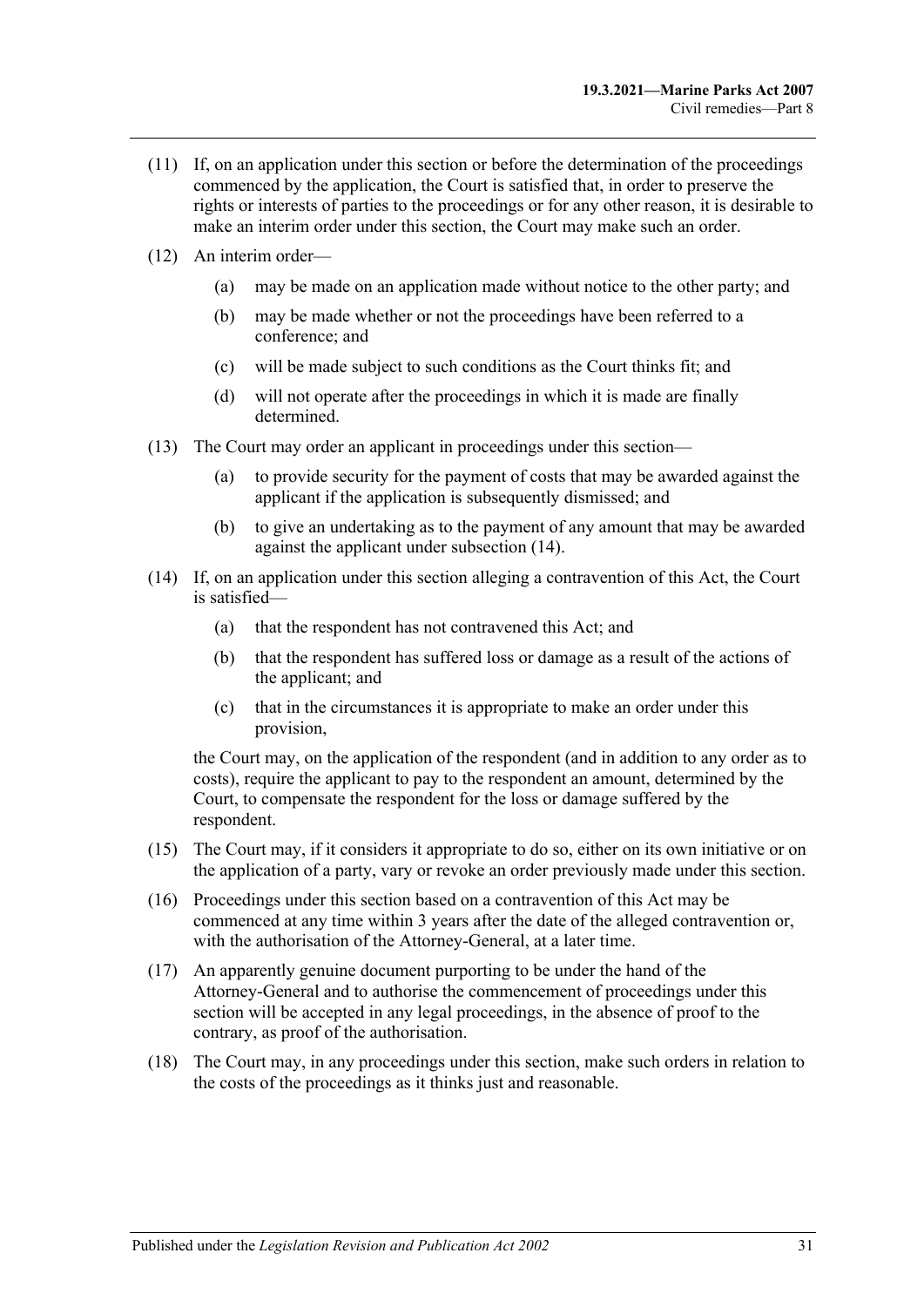- (19) Without limiting the generality of [subsection](#page-30-1) (18), in determining whether to make any order in relation to costs the Court may have regard to the following matters (so far as they are relevant):
	- (a) whether the applicant is pursuing a personal interest only in bringing the proceedings or is furthering a wider group interest or the public interest;
	- (b) whether or not the proceedings raise significant issues relating to the administration of this Act.

# <span id="page-31-0"></span>**Part 9—Provisions relating to official insignia**

# <span id="page-31-1"></span>**48—Interpretation**

<span id="page-31-4"></span>(1) In this Part—

# *official insignia* means—

- (a) a design declared by the Minister to be a logo for the purposes of this Part; or
- (b) the name of a marine park proclaimed under this Act, whether appearing or used in full or in an abbreviated form; or
- (c) a combination of a logo under [paragraph](#page-31-4) (a) and a name.
- (2) For the purposes of this Part, goods will be taken to be marked with official insignia if the insignia is affixed or annexed to, marked on, or incorporated in or with—
	- (a) the goods; or
	- (b) any covering or container in which the goods are wholly or partly enclosed; or
	- (c) anything placed in or attached to any such covering or container; or
	- (d) anything that is attached to the goods or around which the goods are wrapped or wound.

# <span id="page-31-5"></span><span id="page-31-2"></span>**49—Declaration of logo**

The Minister may, by notice in the Gazette—

- (a) declare a design to be a logo for the purposes of this Part; or
- (b) vary or revoke a declaration under [paragraph](#page-31-5) (a).

# <span id="page-31-3"></span>**50—Protection of official insignia**

- (1) The Crown has a proprietary interest in all official insignia.
- <span id="page-31-6"></span>(2) A person must not, without the consent of the Minister, in the course of a trade or business—
	- (a) sell goods marked with official insignia; or
	- (b) use official insignia for the purpose of promoting the sale of goods or services or the provision of any benefits.

Maximum penalty: \$10 000.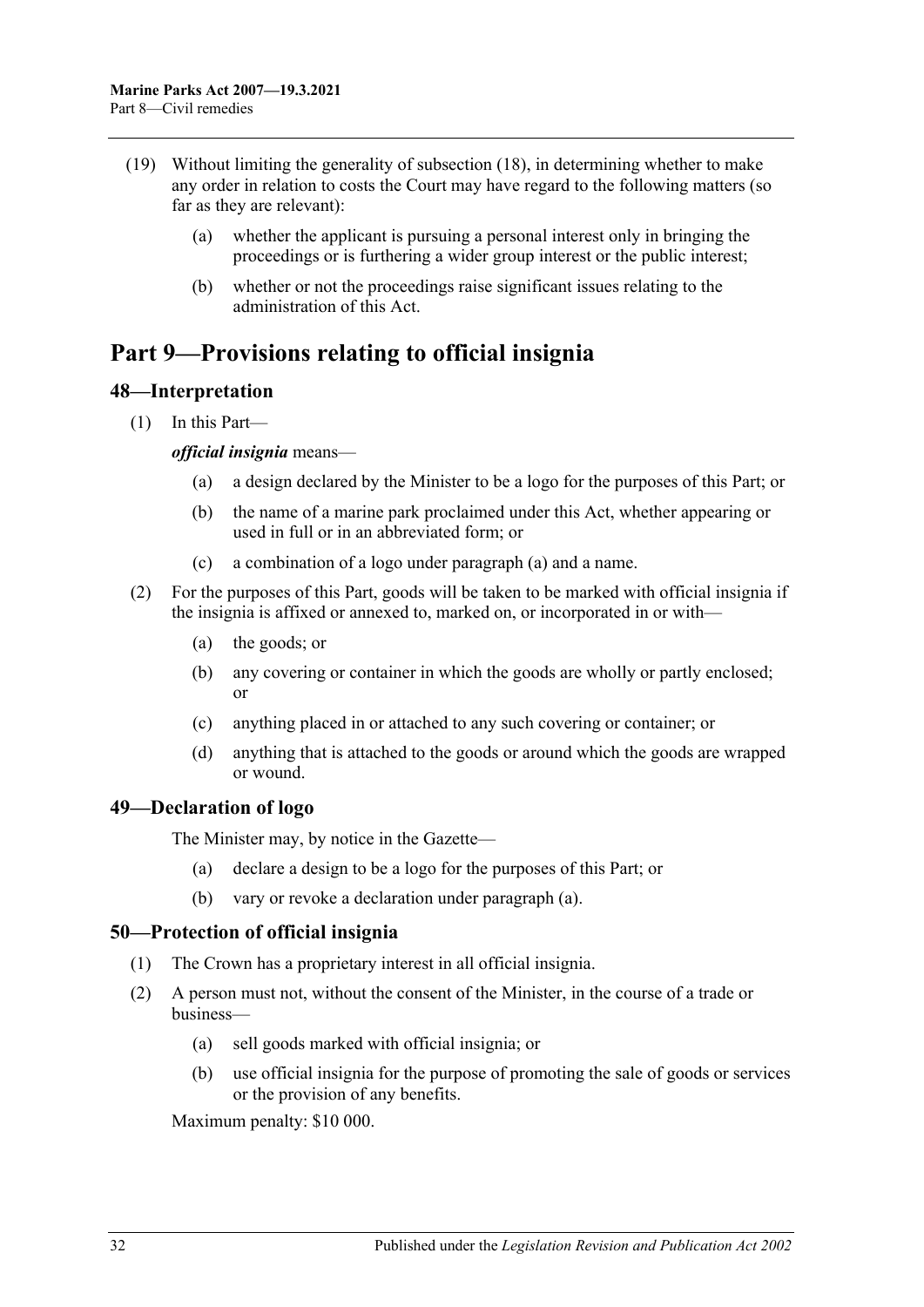(3) A person must not, without the consent of the Minister, assume a name or description that consists of, or includes, official insignia.

Maximum penalty: \$10 000.

- (4) A consent under this section—
	- (a) may be given with or without conditions (including conditions requiring payment to the Minister); and
	- (b) may be given generally by notice in the Gazette or by notice in writing addressed to an applicant for the consent; and
	- (c) may be revoked by the Minister for contravention of a condition by notice in writing given personally or by post to a person who has the benefit of the consent.
- <span id="page-32-1"></span>(5) The Supreme Court may, on the application of the Minister, grant an injunction to restrain a breach of this section.
- <span id="page-32-2"></span>(6) The court by which a person is convicted of an offence against this section may, on the application of the Minister, order the convicted person to pay compensation of an amount fixed by the court to the Minister.
- (7) [Subsections](#page-32-1) (5) and [\(6\)](#page-32-2) do not derogate from any civil remedy that may be available to the Minister apart from those subsections.

# <span id="page-32-0"></span>**51—Seizure and forfeiture of goods**

- $(1)$  If—
	- (a) goods apparently intended for a commercial purpose are marked with official insignia; and
	- (b) an authorised officer suspects on reasonable grounds that the use of the insignia has not been authorised by the Minister,

the authorised officer may seize those goods.

- <span id="page-32-3"></span>(2) If goods have been seized under this section and
	- (a) proceedings are not instituted for an offence against [section](#page-31-6)  $50(2)$  in relation to the goods within 3 months of their seizure; or
	- (b) after proceedings have been instituted and completed, the defendant is not convicted,

the person from whom they were seized is entitled to recover—

- (c) the goods or, if they have been destroyed, compensation equal to the market value of the goods at the time of their seizure; and
- (d) compensation for any loss suffered by reason of the seizure of the goods.
- (3) An action for the payment of compensation under [subsection](#page-32-3) (2) may be brought against the Minister in any court of competent jurisdiction.
- (4) The court by which a person is convicted of an offence against [section](#page-31-6)  $50(2)$  may order that goods to which the offence relates be forfeited to the Crown.
- (5) Any goods forfeited to the Crown may be sold or disposed of as the Minister thinks fit.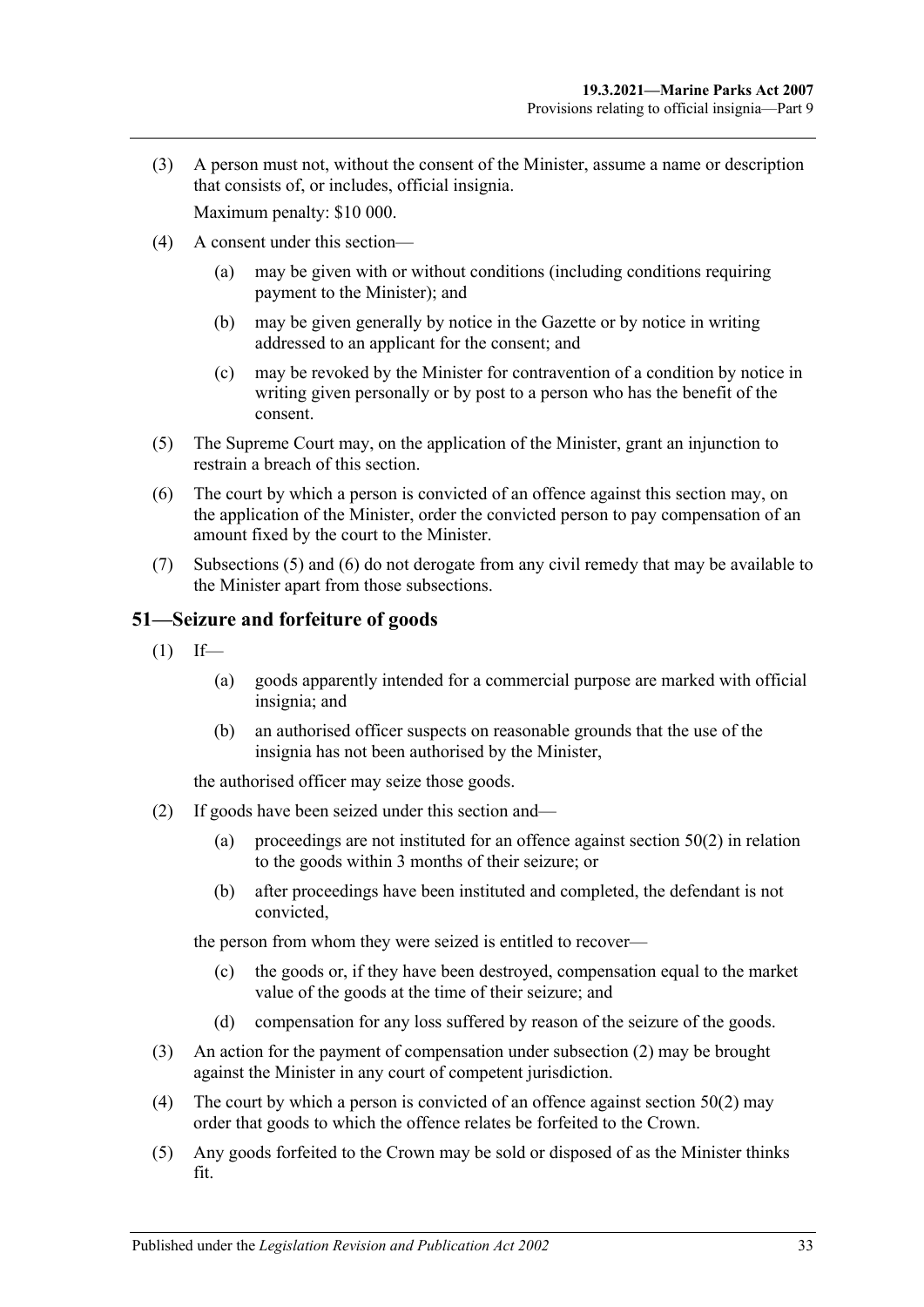# <span id="page-33-0"></span>**Part 10—Miscellaneous**

# <span id="page-33-1"></span>**52—Native title**

Any prohibitions or restrictions (including the general duty of care) applying within a marine park under this Act have effect subject to native title and native title rights and interests.

# <span id="page-33-2"></span>**54—False or misleading information**

A person must not make a statement that is false or misleading in a material particular (whether by reason of the inclusion or omission of any particular) in any information provided under this Act.

Maximum penalty:

- (a) if the person made the statement knowing that it was false or misleading—\$20 000 or imprisonment for 2 years;
- (b) in any other case—\$10 000.

# <span id="page-33-3"></span>**55—Continuing offence**

- (1) A person convicted of an offence against a provision of this Act in respect of a continuing act or omission—
	- (a) is liable, in addition to the penalty otherwise applicable to the offence, to a penalty for each day during which the act or omission continued of not more than one-tenth of the maximum penalty prescribed for that offence; and
	- (b) is, if the act or omission continues after the conviction, guilty of a further offence against the provision and liable, in addition to the penalty otherwise applicable to the further offence, to a penalty for each day during which the act or omission continued after the conviction of not more than one-tenth of the maximum penalty prescribed for the offence.
- (2) If an offence consists of an omission to do something that is required to be done, the omission will be taken to continue for as long as the thing required to be done remains undone after the end of the period for compliance with the requirement.

# <span id="page-33-4"></span>**56—Offences by bodies corporate**

- (1) If a body corporate commits an offence against this Act, each member of the governing body, and the manager of the body corporate, are guilty of an offence and liable to the same penalty as is prescribed for the principal offence where the offender is a natural person.
- (2) A person may be prosecuted and convicted of an offence under this section whether or not the body corporate has been prosecuted or convicted of the offence committed by the body corporate.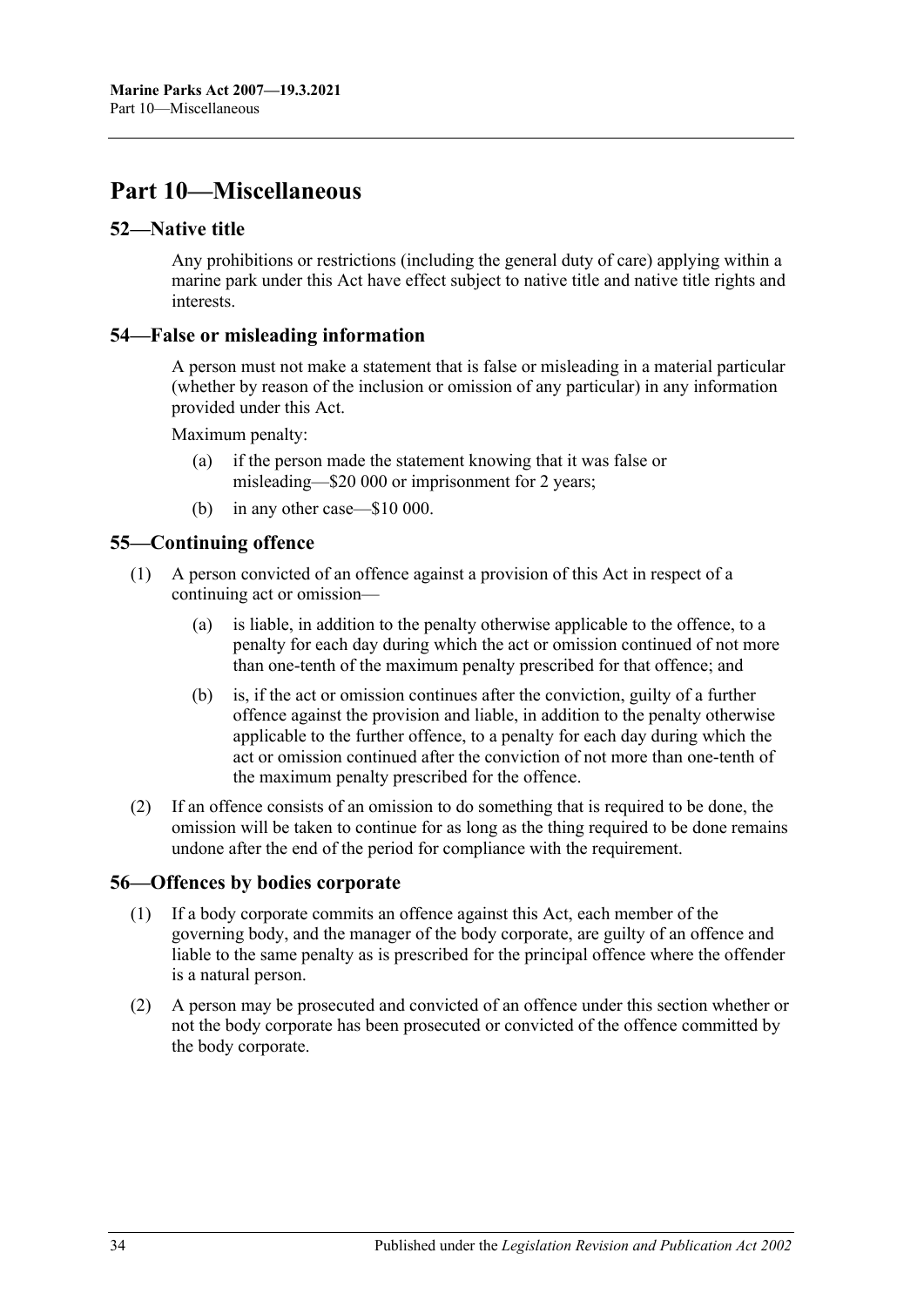#### <span id="page-34-0"></span>**57—Additional orders on conviction**

If a person is convicted of an offence against this Act, the court by which the conviction is recorded may, in addition to any penalty that it may impose, make 1 or more of the following orders:

- (a) an order requiring the person to take any specified action (including an order to take action to make good harm to a marine park or to rectify any other consequences of a contravention of this Act, or to ensure that a further contravention does not occur);
- (b) an order that the person pay to the Crown an amount determined by the court to be equal to the costs of taking action to make good harm to a marine park or rectifying any other consequences of a contravention of this Act;
- (c) an order that the person pay to the Crown an amount determined by the court to be equal to a fair assessment or estimate of the financial benefit that the person, or an associate of the person, has gained, or can reasonably be expected to gain, as a result of the commission of an offence against this Act.

# <span id="page-34-1"></span>**58—General defence**

It is a defence to a charge of an offence against this Act if the defendant proves that the alleged offence was not committed intentionally and did not result from a failure on the part of the defendant to take reasonable care to avoid the commission of the offence.

# <span id="page-34-2"></span>**59—Criminal jurisdiction of ERD Court**

Offences constituted by this Act lie within the criminal jurisdiction of the ERD Court.

#### <span id="page-34-4"></span><span id="page-34-3"></span>**60—Confidentiality**

- (1) A person engaged or formerly engaged in the administration of this Act must not divulge or communicate personal information obtained (whether by that person or otherwise) in the course of official duties except—
	- (a) as required or authorised by or under this Act or any other Act or law; or
	- (b) with the consent of the person to whom the information relates; or
	- (c) in connection with the administration of this Act; or
	- (d) to an agency or instrumentality of this State, the Commonwealth or another State or Territory of the Commonwealth for the purposes of the proper performance of its functions.

Maximum penalty: \$10 000.

- (2) [Subsection](#page-34-4) (1) does not prevent disclosure of statistical or other data that could not reasonably be expected to lead to the identification of any person to whom it relates.
- (3) Information that has been disclosed under [subsection](#page-34-4) (1) for a particular purpose must not be used for any other purpose by—
	- (a) the person to whom the information was disclosed; or
	- (b) any other person who gains access to the information (whether properly or improperly and whether directly or indirectly) as a result of that disclosure.

Maximum penalty: \$10 000.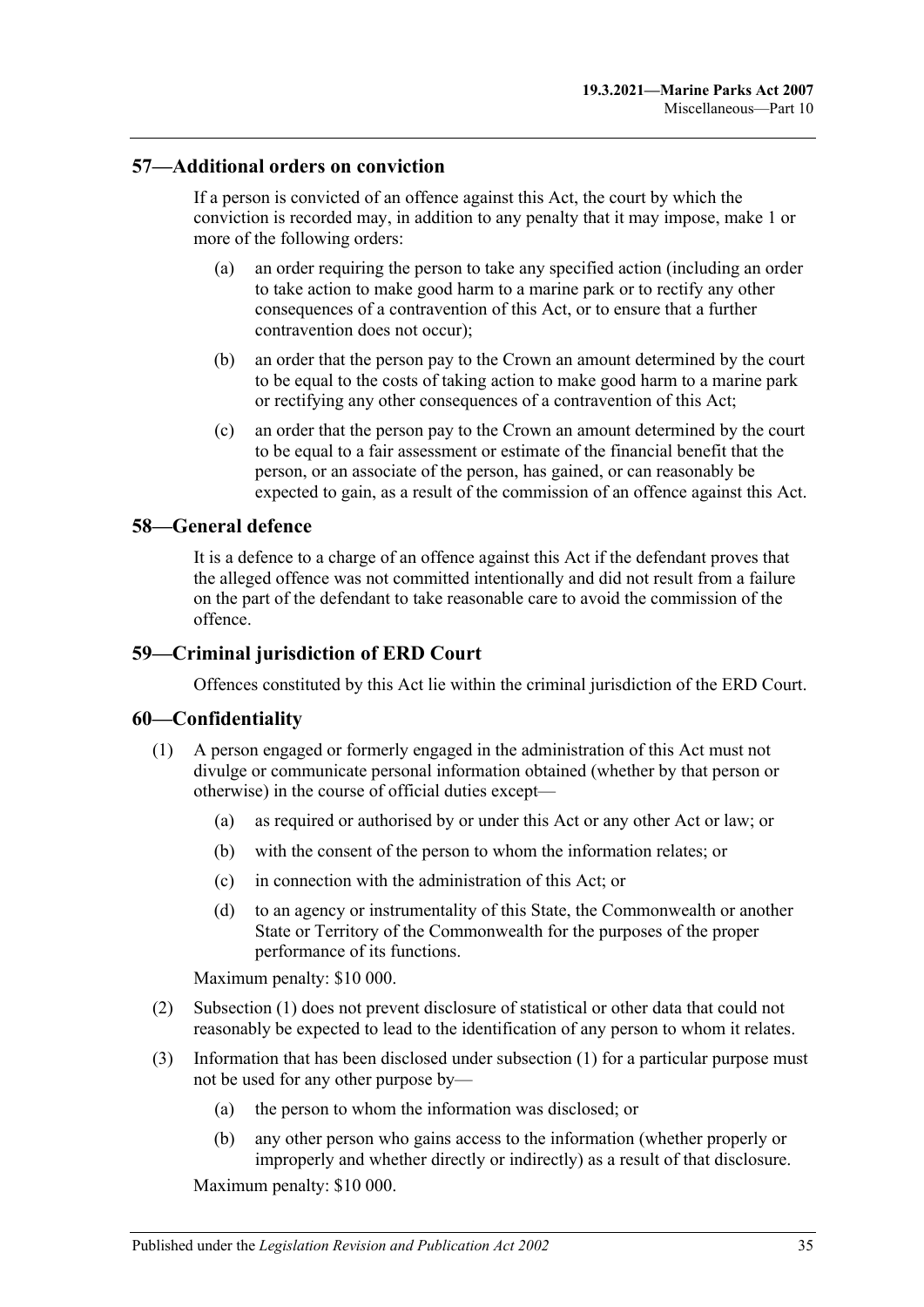# <span id="page-35-2"></span><span id="page-35-0"></span>**61—Service**

- (1) A notice, order or other document required to be given or sent to, or served on, a person for the purposes of this Act may—
	- (a) be given to the person personally; or
	- (b) be posted in an envelope addressed to the person at the person's last known residential or (in the case of a corporation) registered address; or
	- (c) be left for the person at the person's last known residential or (in the case of a corporation) registered address with someone apparently over the age of 16 years; or
	- (d) be transmitted by fax or email to a fax number or email address (in which case the notice or document will be taken to have been given or served at the time of transmission).
- (2) Without limiting the effect of [subsection](#page-35-2) (1), a notice, order or other document required to be given or sent to, or served on, a person for the purposes of this Act may, if the person is a company or registered body within the meaning of the *Corporations Act 2001* of the Commonwealth, be served on the person in accordance with that Act.

# <span id="page-35-1"></span>**62—Evidentiary provisions**

- (1) In any proceedings, a certificate executed by the Minister certifying as to a matter relating to—
	- (a) a permit or whether a person held a permit; or
	- (b) the appointment or non-appointment of a person as an authorised officer; or
	- (c) a delegation or authority under this Act; or
	- (d) a notice, order or authorisation of the Minister under this Act; or
	- (e) any other decision of the Minister,

constitutes proof of the matters so certified in the absence of proof to the contrary.

- (2) An apparently genuine document purporting to be an authorisation, notice, order, certificate or other document, or a copy of an authorisation, notice, order, certificate or other document, issued or executed by the Minister or an authorised officer will be accepted as such in the absence of proof to the contrary.
- (3) In proceedings for an offence against this Act, evidence of a distance, height, depth or position as determined by the use of an electronic, sonic, optical, mechanical or other device by an authorised officer will be accepted as proof of the distance, height, depth or position in the absence of proof to the contrary.
- (4) In proceedings for an offence against this Act, a statement made in evidence by an authorised officer that a place or area described or indicated by him or her was or was not within a specified marine park or zone or other area within a marine park will be accepted as proof of the matter so stated in the absence of proof to the contrary.
- (5) In any proceedings for the recovery of reasonable costs incurred by the Minister under this Act, a certificate executed by the Minister detailing the costs and the purpose for which they were incurred constitutes proof of the matters so certified in the absence of proof to the contrary.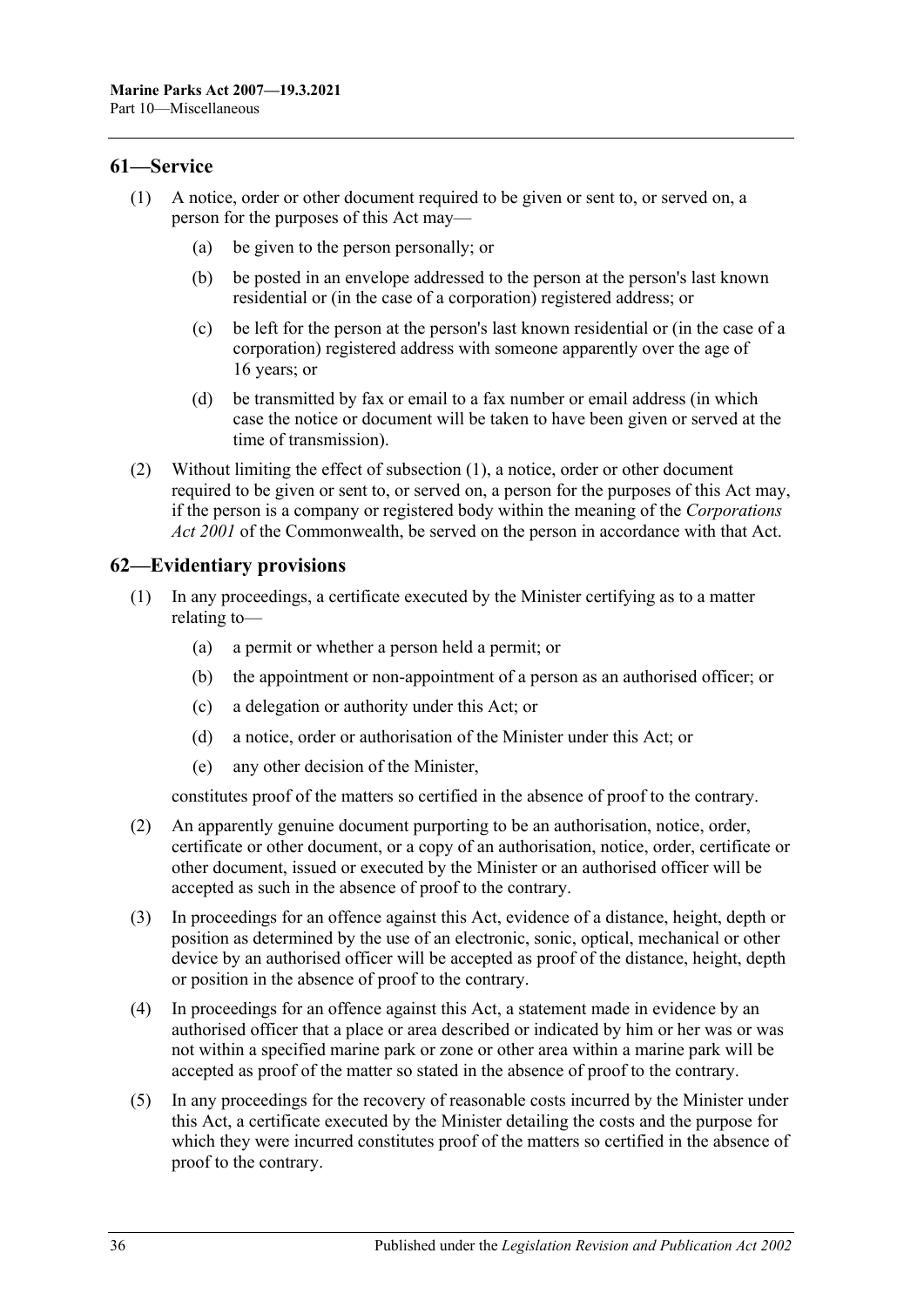### <span id="page-36-1"></span><span id="page-36-0"></span>**63—Regulations**

- (1) The Governor may make such regulations as are contemplated by, or necessary or expedient for the purposes of, this Act.
- (2) Without limiting the generality of [subsection](#page-36-1) (1), the regulations may—
	- (a) exempt classes of persons or activities from the application of this Act or specified provisions of this Act, either unconditionally or subject to specified conditions; or
	- (b) prescribe fees to be paid in respect of any matter under this Act and provide for the payment of fees by instalments and for the recovery or waiver of fees or instalments of fees; or
	- (c) create offences punishable by a fine not exceeding \$5 000; or
	- (d) fix expiation fees for alleged offences against this Act or the regulations (being a fee not exceeding \$750); or
	- (e) make provision facilitating proof of the commission of offences against the regulations.
- (3) Regulations under this Act may—
	- (a) be of general application or limited application; or
	- (b) make different provision according to the matters or circumstances to which they are expressed to apply; or
	- (c) provide that a matter or thing in respect of which regulations may be made is to be determined according to the discretion of the Minister.
- <span id="page-36-2"></span>(4) The Governor may, by regulation, make additional provisions of a saving or transitional nature consequent on the enactment of the *[Statutes Amendment \(Boards](http://www.legislation.sa.gov.au/index.aspx?action=legref&type=act&legtitle=Statutes%20Amendment%20(Boards%20and%20Committees%E2%80%94Abolition%20and%20Reform)%20Act%202015)  [and Committees—Abolition and Reform\) Act](http://www.legislation.sa.gov.au/index.aspx?action=legref&type=act&legtitle=Statutes%20Amendment%20(Boards%20and%20Committees%E2%80%94Abolition%20and%20Reform)%20Act%202015) 2015*.
- <span id="page-36-3"></span>(5) A provision of a regulation made under [subsection](#page-36-2) (4) may, if the regulation so provides, take effect from the commencement of this subsection or from a later day.
- (6) To the extent to which a provision takes effect under [subsection](#page-36-3) (5) from a day earlier than the day of the regulation's publication in the Gazette, the provision does not operate to the disadvantage of a person by—
	- (a) decreasing the person's rights; or
	- (b) imposing liabilities on the person.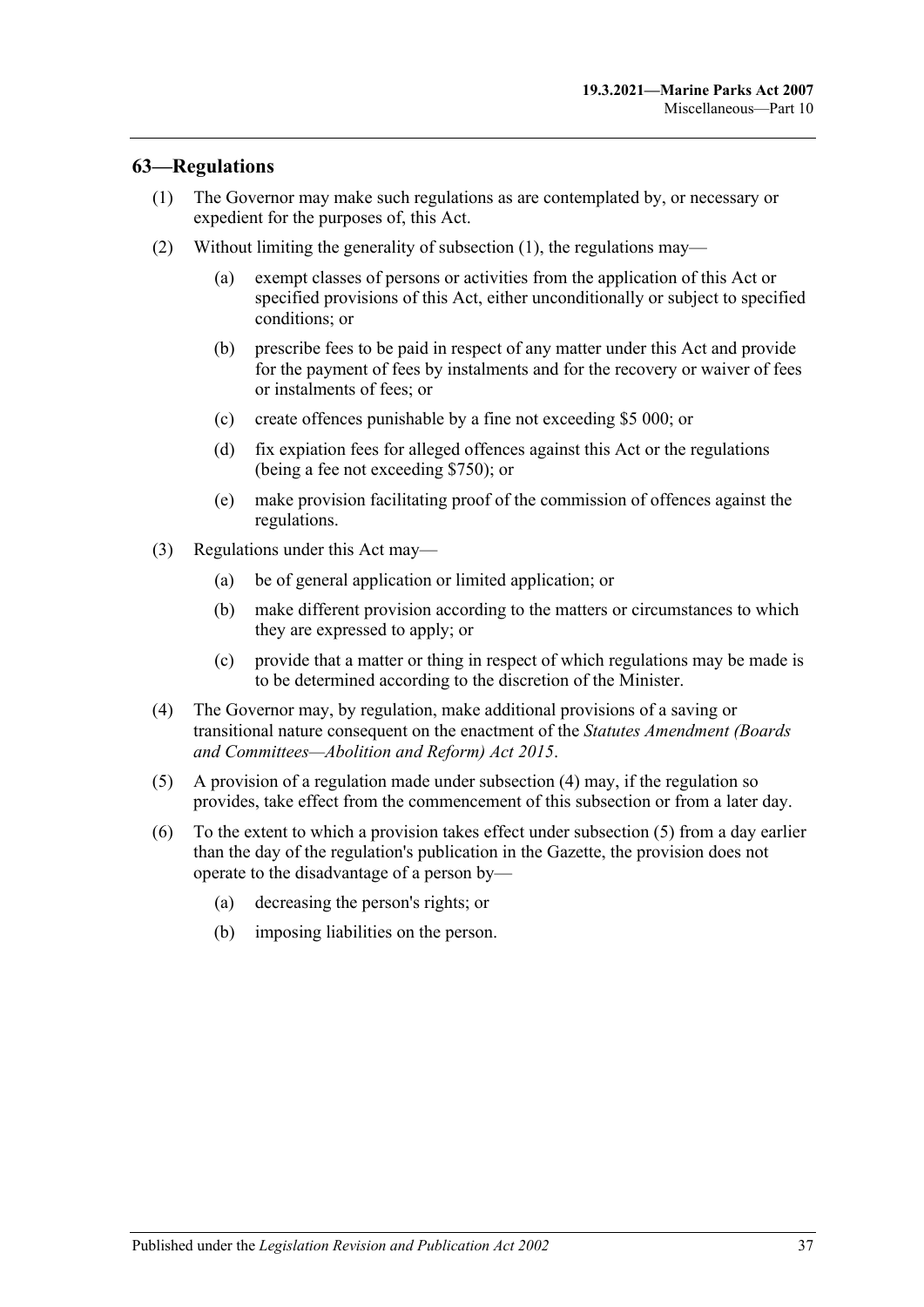# <span id="page-37-0"></span>**Legislative history**

# **Notes**

- Please note—References in the legislation to other legislation or instruments or to titles of bodies or offices are not automatically updated as part of the program for the revision and publication of legislation and therefore may be obsolete.
- Earlier versions of this Act (historical versions) are listed at the end of the legislative history.
- For further information relating to the Act and subordinate legislation made under the Act see the Index of South Australian Statutes or www.legislation.sa.gov.au.

# **Legislation amended by principal Act**

The *Marine Parks Act 2007* amended the following:

*Aquaculture Act 2001 Coast Protection Act 1972 Development Act 1993 Environment Protection Act 1993 Fisheries Management Act 2007 Harbors and Navigation Act 1993 Historic Shipwrecks Act 1981 Mining Act 1971 Natural Resources Management Act 2004 Offshore Minerals Act 2000 Petroleum and Geothermal Energy Act 2000 Petroleum (Submerged Lands) Act 1982*

# **Principal Act and amendments**

# New entries appear in bold.

| Year | N <sub>0</sub> | Title                                                                      | Assent     | Commencement                                                                                                         |
|------|----------------|----------------------------------------------------------------------------|------------|----------------------------------------------------------------------------------------------------------------------|
| 2007 | 60             | Marine Parks Act 2007                                                      | 29.11.2007 | 22.5.2008 (Gazette 22.5.2008 p1718)<br>except ss $10-21$ , $32-63$ &<br>Sch 1-6.11.2008 (Gazette 6.11.2008)<br>p5055 |
| 2009 | 84             | Statutes Amendment (Public Sector<br>Consequential Amendments) Act<br>2009 | 10.12.2009 | Pt 89 (ss 207 & 208)—1.2.2010<br>(Gazette 28.1.2010 p320)                                                            |
| 2010 | -24            | Marine Parks (Parliamentary<br>Scrutiny) Amendment Act 2010                | 2.12.2010  | 2.12.2010                                                                                                            |
| 2011 | -11            | Statutes Amendment (Personal<br>Property Securities) Act 2011              | 14.4.2011  | Pt 15 (s 46)—16.6.2011 ( <i>Gazette</i><br>$16.6.2011$ $p2610$                                                       |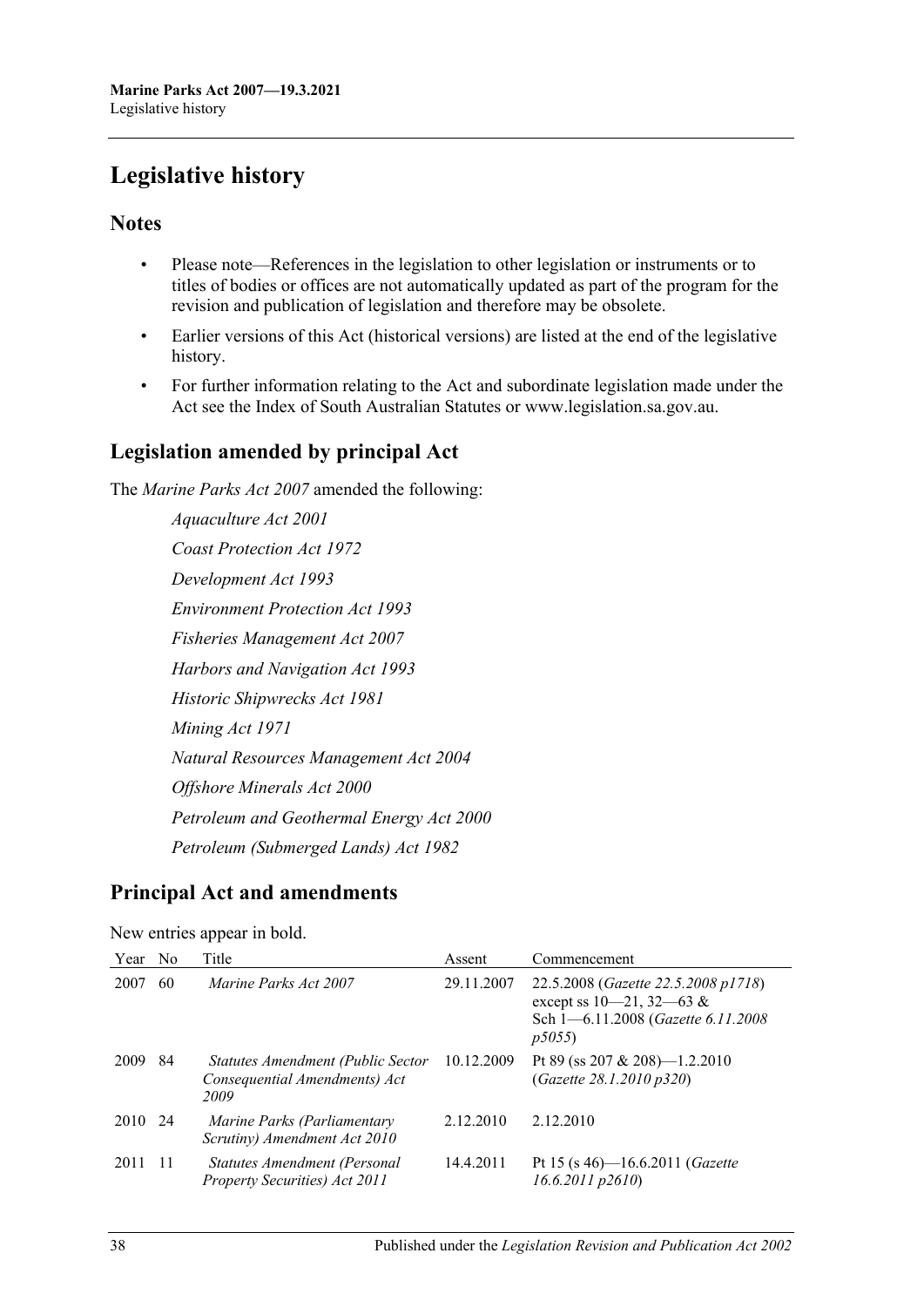| 2015 8  |    | Statutes Amendment (Boards and<br>Committees-Abolition and Reform)<br>Act 2015              | 18.6.2015  | Pt 22 (ss $118 - 123 - 1.7.2015$ (Gazette<br>25.6.2015 p3076) |
|---------|----|---------------------------------------------------------------------------------------------|------------|---------------------------------------------------------------|
| 2017 5  |    | <b>Statutes Amendment (Planning,</b><br><b>Development and Infrastructure</b> )<br>Act 2017 | 28.2.2017  | Pt 18 (ss 54 & 55)-19.3.2021 (Gazette<br>4.3.2021 p823        |
| 2019 25 |    | <b>Statutes Amendment and Repeal</b><br>(Simplify) Act 2019                                 | 3.10.2019  | Pt 29 (s 57)—3.10.2019: s 2(1)                                |
| 2019    | 33 | Landscape South Australia<br>Act 2019                                                       | 21.11.2019 | Sch 5 (cl 46)-1.7.2020 (Gazette<br>25.6.2020 p3502)           |

# **Provisions amended**

New entries appear in bold.

Entries that relate to provisions that have been deleted appear in italics.

| Provision       | How varied                                                     | Commencement |  |
|-----------------|----------------------------------------------------------------|--------------|--|
| Long title      | amended under Legislation Revision and<br>Publication Act 2002 | 1.2.2010     |  |
| Pt 1            |                                                                |              |  |
| s <sub>2</sub>  | omitted under Legislation Revision and<br>Publication Act 2002 | 1.2.2010     |  |
| s <sub>3</sub>  |                                                                |              |  |
| $s \; 3(1)$     |                                                                |              |  |
| Council         | substituted by 8/2015 s 118                                    | 1.7.2015     |  |
| Pt <sub>3</sub> |                                                                |              |  |
| s 10            |                                                                |              |  |
| s10(5)          | amended by 5/2017 s 54                                         | 19.3.2021    |  |
| s 13            |                                                                |              |  |
| s 13(2)         | amended by 33/2019 Sch 5 cl 46                                 | 1.7.2020     |  |
|                 | amended by 5/2017 s 55                                         | 19.3.2021    |  |
| s 14            |                                                                |              |  |
| s 14(4)         | amended by $25/2019$ s $57(1)$ —(3)                            | 3.10.2019    |  |
| s 14(9)         | amended by 24/2010 s 3                                         | 2.12.2010    |  |
| s <sub>15</sub> | substituted by 24/2010 s 4                                     | 2.12.2010    |  |
| s 19            |                                                                |              |  |
| s 19(9)         | inserted by $11/2011$ s 46                                     | 16.6.2011    |  |
| Pt 4            |                                                                |              |  |
| Pt 4 Div 2      |                                                                |              |  |
| heading         | amended by 8/2015 s 119                                        | 1.7.2015     |  |
| $ss\,24 - 28$   | deleted by 8/2015 s 120                                        | 1.7.2015     |  |
| s30             | deleted by 8/2015 s 121                                        | 1.7.2015     |  |
| Pt 4 Div 3      |                                                                |              |  |
| s <sub>31</sub> | deleted by 84/2009 s 207                                       | 1.2.2010     |  |
| Pt 10           |                                                                |              |  |
| s <sub>53</sub> | deleted by 84/2009 s 208                                       | 1.2.2010     |  |